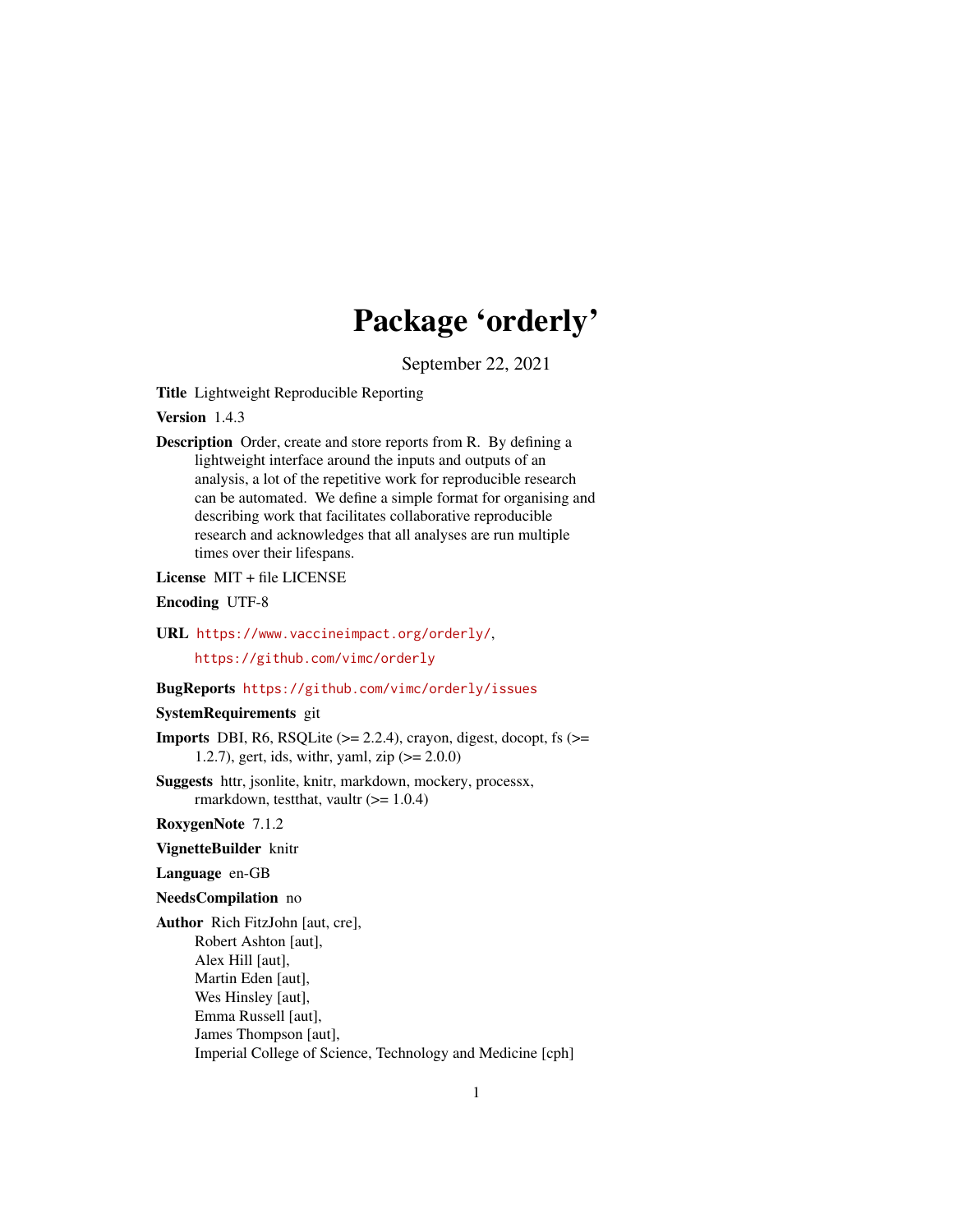Maintainer Rich FitzJohn <rich.fitzjohn@gmail.com>

Repository CRAN

Date/Publication 2021-09-22 10:30:02 UTC

## R topics documented:

| 3              |
|----------------|
| $\overline{3}$ |
| 6              |
| $\overline{7}$ |
| 8              |
| 9              |
| 11             |
| 12             |
| 14             |
| 15             |
| 17             |
| 18             |
| 20             |
| 21             |
| 21             |
| 23             |
| 24             |
| 25             |
| 26             |
| 27             |
| 28             |
| 29             |
| 31             |
| 33             |
| 35             |
| 36             |
| 38             |
| 38             |
| 41             |
| 42             |
| 43             |
| 46             |
|                |
|                |

**Index** [51](#page-50-0)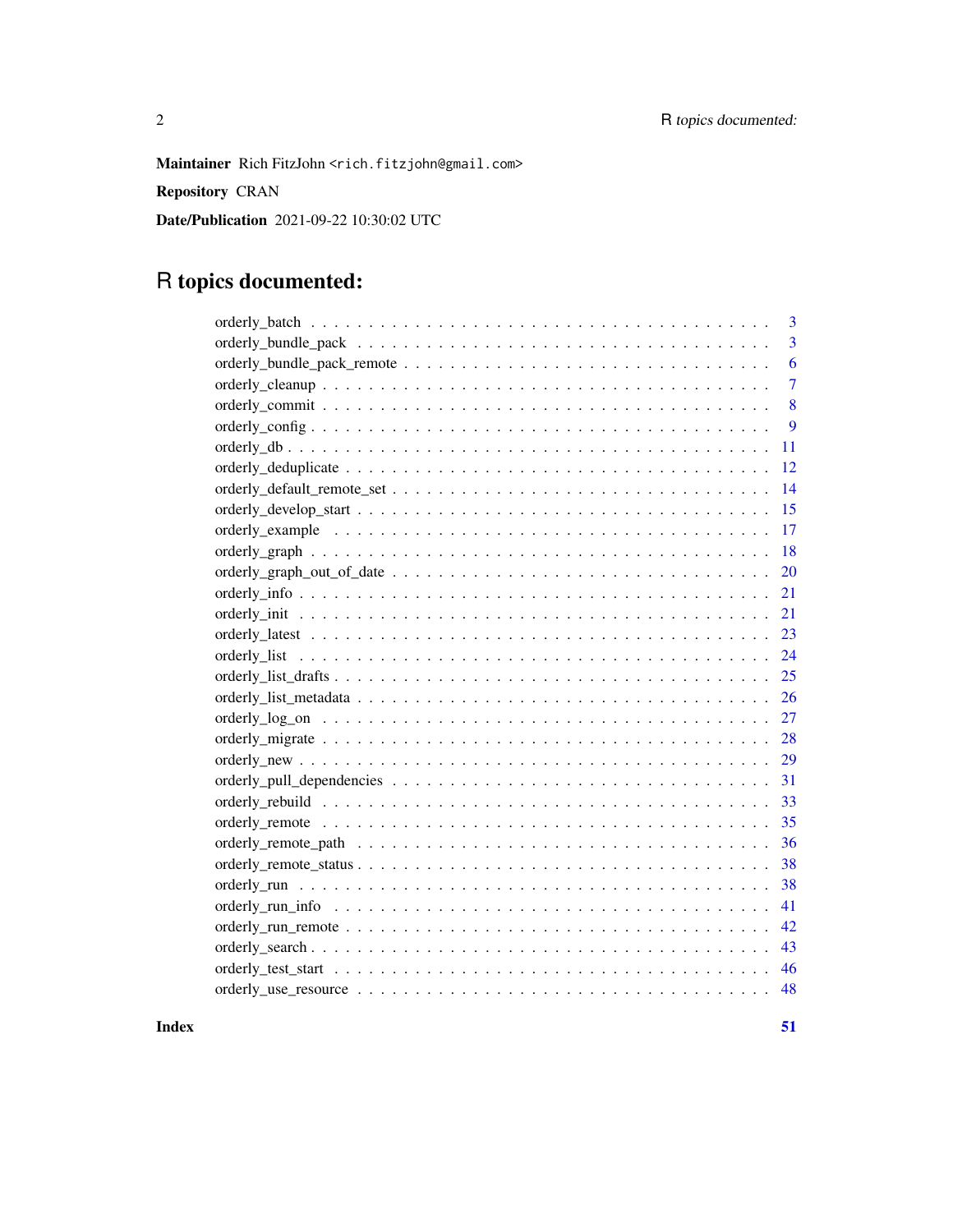<span id="page-2-0"></span>orderly\_batch *Run a batch of reports.*

## Description

Run one report multiple times with different sets of parameters.

#### Usage

orderly\_batch(name = NULL, parameters = NULL, ...)

#### Arguments

| name       | Name of the report to run (see orderly_list()). A leading src/ will be removed<br>if provided, allowing easier use of autocomplete. Alternatively, the default of<br>NULL is useful if you have already set the working directory to be the source<br>directory. |
|------------|------------------------------------------------------------------------------------------------------------------------------------------------------------------------------------------------------------------------------------------------------------------|
| parameters | Data frame of parameters passed to report. Each row represents a parameter set<br>to be passed to one report run.                                                                                                                                                |
| $\cdots$   | Additional args passed to $orderly.run()$                                                                                                                                                                                                                        |

## Value

List of ids of newly created reports

## See Also

[orderly\\_run\(\)](#page-37-1) for details of report running

## Examples

```
path <- orderly::orderly_example("demo")
params \leq data.frame(nmin = c(0.2, 0.25))
ids <- orderly::orderly_batch("other", params, root = path)
```
<span id="page-2-1"></span>orderly\_bundle\_pack *Pack and run orderly "bundles"*

## <span id="page-2-2"></span>Description

Pack up and run orderly reports to run elsewhere. By using these functions you can safely copy all requirements of an orderly report into a portable archive and run them on another machine (perhaps a cluster or HPC), then import the completed archive into your orderly tree. There is considerable overhead to using these functions (mostly due to transport costs) so they are intended primarily for very computationally demanding patterns.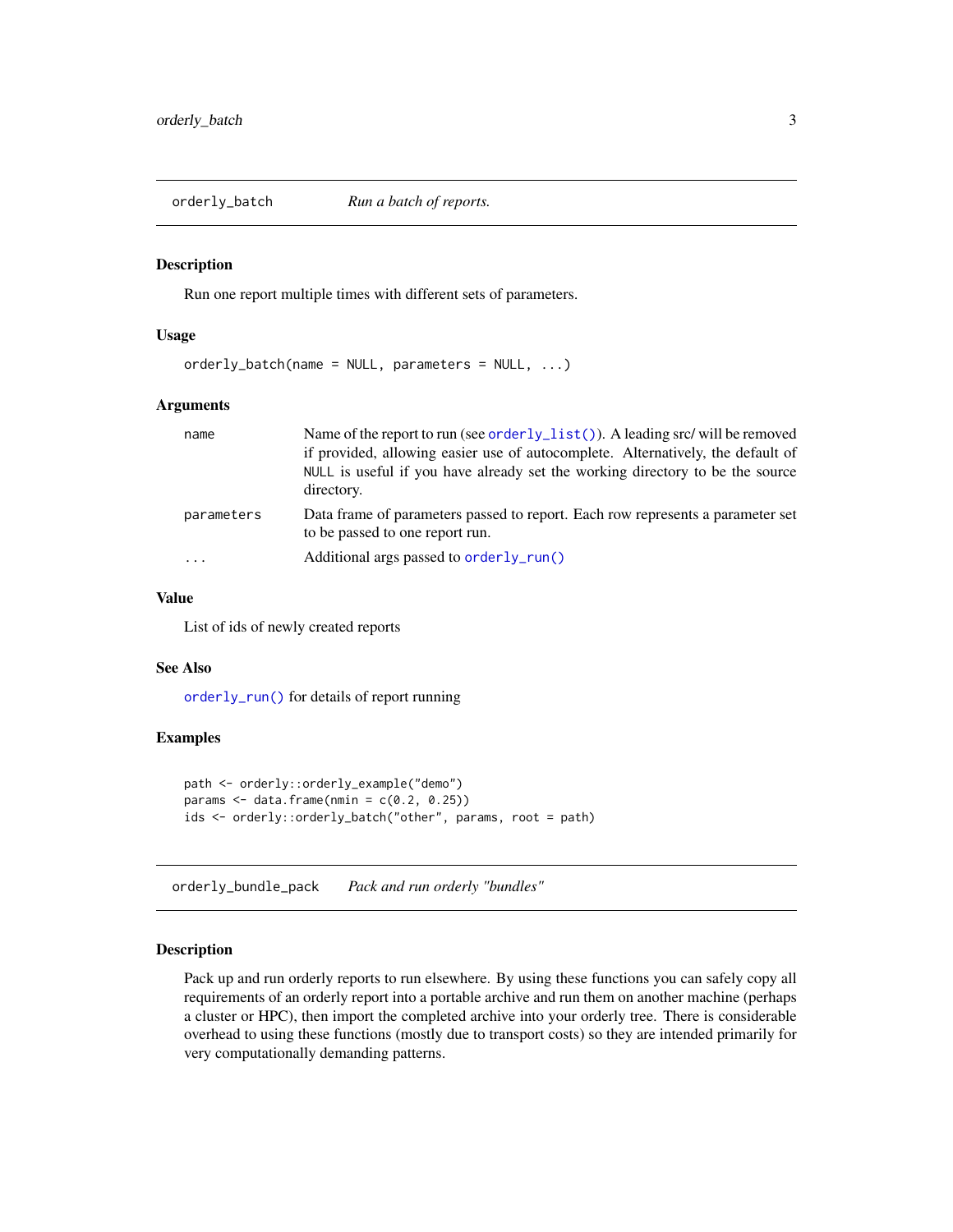## Usage

```
orderly_bundle_pack(
 path,
 name,
 parameters = NULL,
 envir = NULL,
 root = NULL,locate = TRUE,
 message = NULL,
 instance = NULL,
 remote = NULL,
 tags = NULL
)
```
orderly\_bundle\_run(path, workdir = tempfile(), echo = TRUE, envir = NULL)

```
orderly_bundle_import(path, root = NULL, locate = TRUE)
```
orderly\_bundle\_list(path)

## Arguments

| path       | A path, whose interpretation depends on the function:                                                                                                                                                                     |
|------------|---------------------------------------------------------------------------------------------------------------------------------------------------------------------------------------------------------------------------|
|            | orderly_bundle_pack: A directory to save bundles to. If it does not exist it<br>will be created for you.                                                                                                                  |
|            | orderly_bundle_run: The path to the packed bundle (a zip file created by<br>orderly_bundle_pack)                                                                                                                          |
|            | orderly_bundle_import: The path to unpack and import (a zip file created by<br>orderly_bundle_run)                                                                                                                        |
|            | orderly_bundle_list: The path to a directory that might contain either incom-<br>plete or complete bundles (created by either order ly_bundle_pack or order ly_bundle_run)                                                |
| name       | Name of the report to pack (see orderly_list(). A leading src/ will be re-<br>moved if provided, allowing easier use of autocomplete.                                                                                     |
| parameters | Parameters passed to the report. A named list of parameters declared in the<br>orderly.yml. Each parameter must be a scalar character, numeric, integer or<br>logical.                                                    |
| envir      | The parent of the environment that will be used to evaluate the report script;<br>by default a new environment will be made with the global environment as the<br>parent.                                                 |
| root       | The path to an orderly root directory, or NULL (the default) to search for one from<br>the current working directory if locate is TRUE.                                                                                   |
| locate     | Logical, indicating if the configuration should be searched for. If TRUE and<br>config is not given, then orderly looks in the working directory and up through<br>its parents until it finds an orderly_config.yml file. |
| message    | An optional character string containing a message explaining why the report was<br>run                                                                                                                                    |

<span id="page-3-0"></span>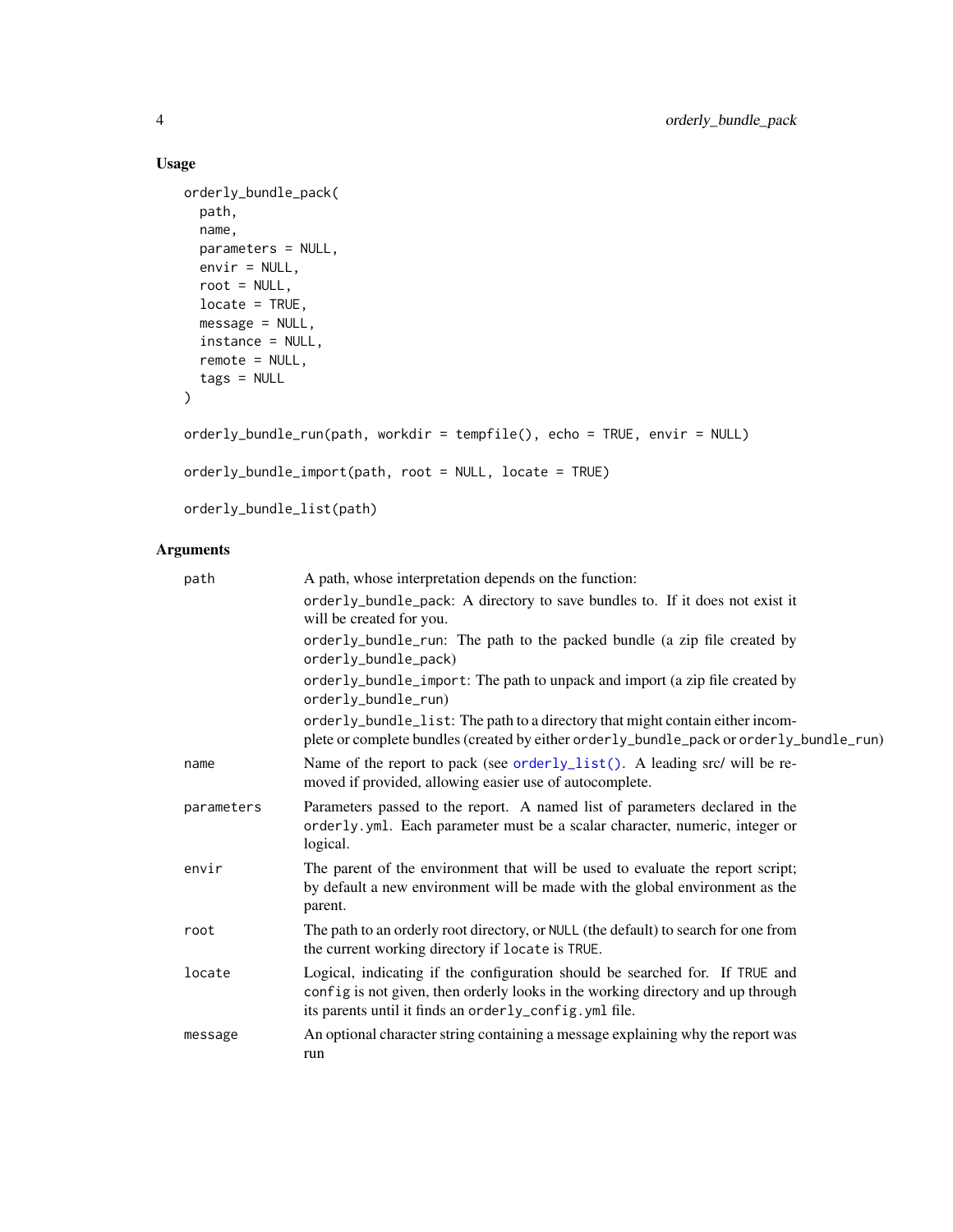<span id="page-4-0"></span>

| instance | Select instance of the source database to be used, where multiple instances are<br>configured. Use a single <i>unnamed</i> character string to indicate an instance to<br>match. If given, then this name must be present in all databases where instances<br>are listed in orderly_config.yml, and will be ignored by all database where<br>instances are not given. See the "orderly" vignette for further information.                                                                                                  |
|----------|----------------------------------------------------------------------------------------------------------------------------------------------------------------------------------------------------------------------------------------------------------------------------------------------------------------------------------------------------------------------------------------------------------------------------------------------------------------------------------------------------------------------------|
| remote   | Remote to use to resolve dependencies. Use this in order to run a report with the<br>same dependencies as are available on a remote server, particularly when using<br>$id = "latest".$ Note that this is not the same as running order $ly\_pull\_dependence($ ),<br>then orderly_run with remote = NULL, as the pull/run approach will use the lat-<br>est report in <i>your</i> archive but the remote $=$ "remote" approach will use the latest<br>approach in the <i>remote</i> archive (which might be less recent). |
| tags     | Character vector of tags to add to the report. Tags are immutable and can-<br>not be removed once the report is run. Tags added here will be in addition<br>to any tags listed in the tags: field in orderly .yml and must be present in<br>orderly_config.yml.                                                                                                                                                                                                                                                            |
| workdir  | The path in which to run bundles. If it does not exist it will be created for you.<br>The completed bundle will be saved in this directory as <id>.zip.</id>                                                                                                                                                                                                                                                                                                                                                               |
| echo     | Print the result of running the R code to the console                                                                                                                                                                                                                                                                                                                                                                                                                                                                      |

## Value

For orderly\_bundle\_pack and orderly\_bundle\_run, a list with elements path (the path to the bundle) and id (its orderly id). For orderly\_bundle\_list a data.frame with key information about the report in the bundles (id, name, parameters, status, time). The function orderly\_bundle\_import is called for its side effect only and does not return anything useful.

#### Examples

path <- orderly::orderly\_example("minimal")

```
# A working directory to export bundles to:
workdir <- tempfile()
# Pack up the "example" report to go:
res <- orderly::orderly_bundle_pack(workdir, "example", root = path)
# The return value is a list with the id and the path to the zip
# file created:
res
# A list of reports bundled in this directory and their status
orderly::orderly_bundle_list(workdir)
# Run the bundle (this would ordinarily be done on another computer)
zip <- orderly::orderly_bundle_run(res$path, workdir)
zip
# The status has now been updated to reflect the status
```

```
orderly::orderly_bundle_list(workdir)
```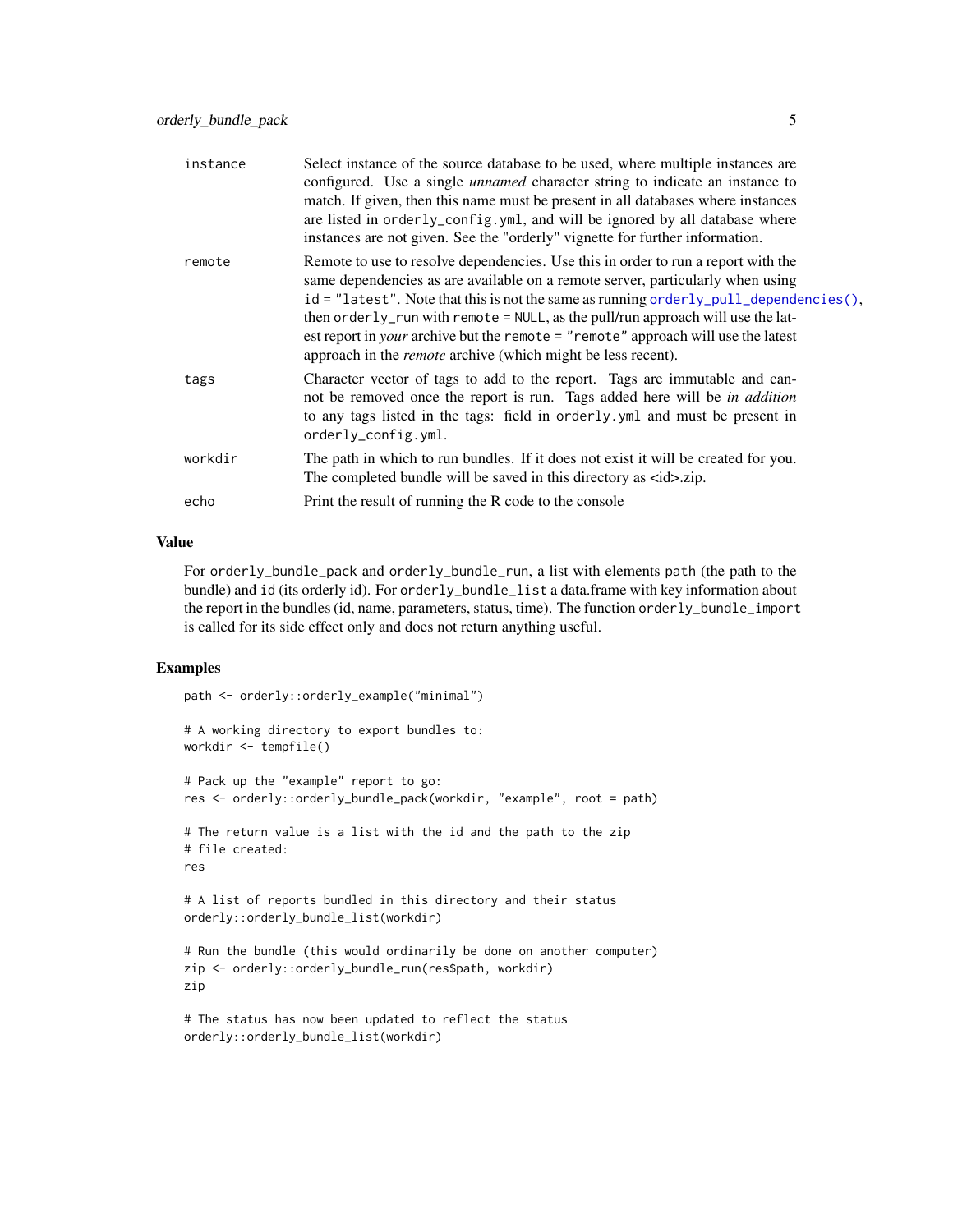```
# We can import this into the orderly tree
orderly::orderly_bundle_import(zip$path, root = path)
# This has now been included in your orderly archive and the
# workdir can be safely deleted
unlink(workdir, recursive = TRUE)
orderly::orderly_list_archive(path)
```
orderly\_bundle\_pack\_remote

*Pack and import bundles with remotes*

## Description

Pack a bundle on a remote. This is like calling [orderly\\_bundle\\_pack\(\)](#page-2-1) on the remote and can be used to extract a long-running report from a server to run (say) on an HPC system.

## Usage

```
orderly_bundle_pack_remote(
  name,
 parameters = NULL,
  instance = NULL,
  root = NULL,locate = TRUE,
  remote = NULL,
  dest = tempdir())
```
orderly\_bundle\_import\_remote(path, root = NULL, locate = TRUE, remote = NULL)

## Arguments

| name       | Name of the report to pack (see orderly_list(). A leading src/ will be re-<br>moved if provided, allowing easier use of autocomplete.                                                                                                                                                                                                                                                                                     |
|------------|---------------------------------------------------------------------------------------------------------------------------------------------------------------------------------------------------------------------------------------------------------------------------------------------------------------------------------------------------------------------------------------------------------------------------|
| parameters | Parameters passed to the report. A named list of parameters declared in the<br>orderly yml. Each parameter must be a scalar character, numeric, integer or<br>logical.                                                                                                                                                                                                                                                    |
| instance   | Select instance of the source database to be used, where multiple instances are<br>configured. Use a single <i>unnamed</i> character string to indicate an instance to<br>match. If given, then this name must be present in all databases where instances<br>are listed in orderly_config.yml, and will be ignored by all database where<br>instances are not given. See the "orderly" vignette for further information. |
| root       | The path to an orderly root directory, or NULL (the default) to search for one from<br>the current working directory if locate is TRUE.                                                                                                                                                                                                                                                                                   |

<span id="page-5-0"></span>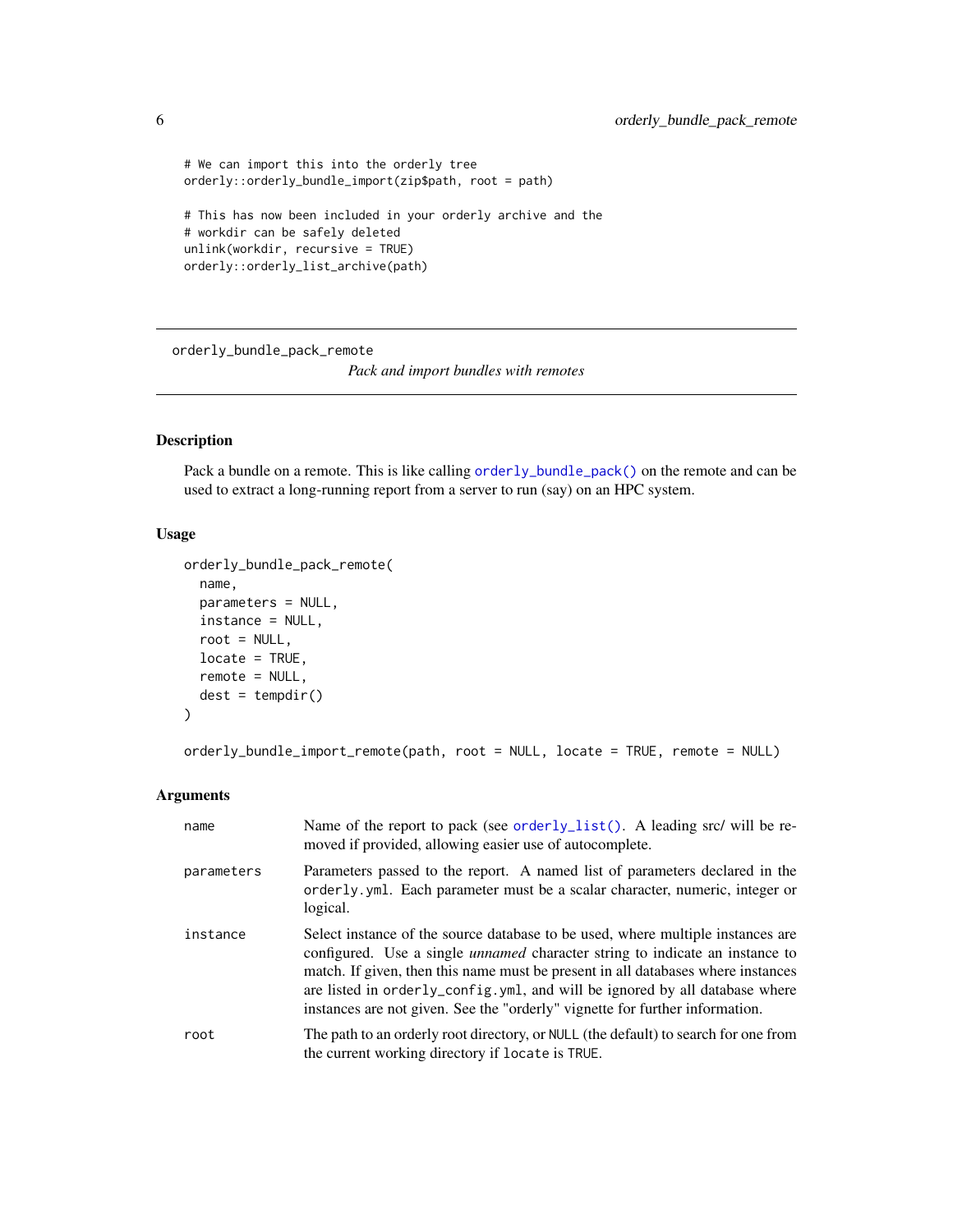<span id="page-6-0"></span>

| locate | Logical, indicating if the configuration should be searched for. If TRUE and<br>config is not given, then orderly looks in the working directory and up through |
|--------|-----------------------------------------------------------------------------------------------------------------------------------------------------------------|
|        | its parents until it finds an orderly_config. yml file.                                                                                                         |
| remote | The remote to pack the bundle from, or import into                                                                                                              |
| dest   | Optional path to write bundle to (a directory name). By default we use the<br>temporary directory and return the full path to the created file.                 |
| path   | The path to unpack and import (a zip file created by orderly_bundle_run)                                                                                        |

#### Details

The workflow here will typically be:

- 1. Use orderly\_bundle\_pack\_remote() to create a local copy of a bundle, extracted from a remote. Typically this will be run from the system where the bundle will be run (an HPC head-node or another powerful computer).
- 2. Run the bundle using [orderly\\_bundle\\_run\(\)](#page-2-2)
- 3. Re-import the completed bundle using orderly\_bundle\_import\_remote which sends the zip file to the remote and adds it to the archive.

Typically these commands will *not* be run from the orderly root. However, the root argument may still be used to find your remote configuration. Alternatively, if your remote argument is an orderly remote (e.g., [orderly\\_remote\\_path\(\)](#page-35-1), or orderlyweb's orderlyweb::orderlyweb\_remote) then the root and locate arguments will be ignored and this command can be run from anywhere. This is the recommended configuration for running on a HPC system.

orderly\_cleanup *Orderly cleanup*

#### **Description**

Clean up orderly draft and data directories. Deletes all drafts (possibly just for a set of report names) and then deletes dangling data sets that are not pointed to by any draft or committed reports. Running cleanup does not affect any reports that have been committed with [orderly\\_commit\(\)](#page-7-1) (i.e., the contents of the archive/ directory).

#### Usage

```
orderly_cleanup(
  name = NULL,root = NULL,locate = TRUE,
  draft = TRUE,
  data = TRUE,failed_only = FALSE
)
```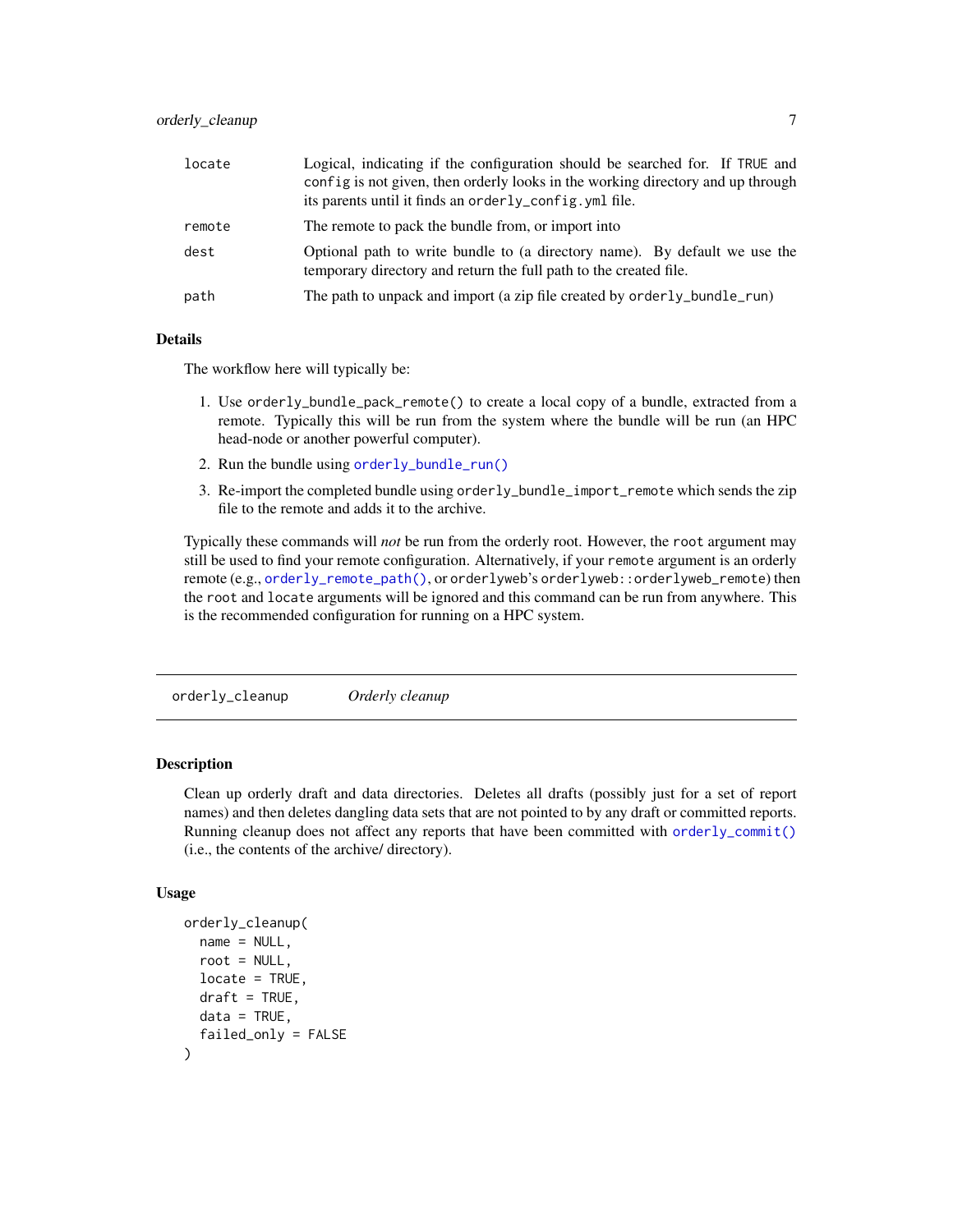#### <span id="page-7-0"></span>**Arguments**

| name        | Optional name; in this case only clean up drafts with this name                                                                                                                                                           |
|-------------|---------------------------------------------------------------------------------------------------------------------------------------------------------------------------------------------------------------------------|
| root        | The path to an orderly root directory, or NULL (the default) to search for one from<br>the current working directory if locate is TRUE.                                                                                   |
| locate      | Logical, indicating if the configuration should be searched for. If TRUE and<br>config is not given, then orderly looks in the working directory and up through<br>its parents until it finds an orderly_config.yml file. |
| draft       | Logical, indicating if drafts should be removed                                                                                                                                                                           |
| data        | Logical, indicating if dangling data should be removed (data not used by any<br>draft or archived report).                                                                                                                |
| failed_only | Delete only failed reports (those without the end-of-run metadata). This will<br>also clean up drafts created by orderly_test_start()                                                                                     |

## Value

No return value, this function is called only for its side effects

## Examples

```
# In a new example orderly, run two reports and commit only the
# second one:
path <- orderly::orderly_example("minimal")
id1 <- orderly::orderly_run("example", root = path)
id2 <- orderly::orderly_run("example", root = path)
orderly::orderly_commit(id2, root = path)
# We now have one draft and one archive report:
orderly::orderly_list_drafts(root = path)
orderly::orderly_list_archive(root = path)
# To clean up the drafts:
orderly::orderly_cleanup(root = path)
# We now have no draft and one archive reports:
orderly::orderly_list_drafts(root = path)
```
<span id="page-7-1"></span>orderly\_commit *Commit a generated report*

orderly::orderly\_list\_archive(root = path)

#### Description

Commit a generated report, moving it from the draft/ directory to archive/ and updating the orderly index. Once committed, reports should not be deleted.

#### Usage

```
orderly_commit(id, name = NULL, root = NULL, locate = TRUE, timeout = 10)
```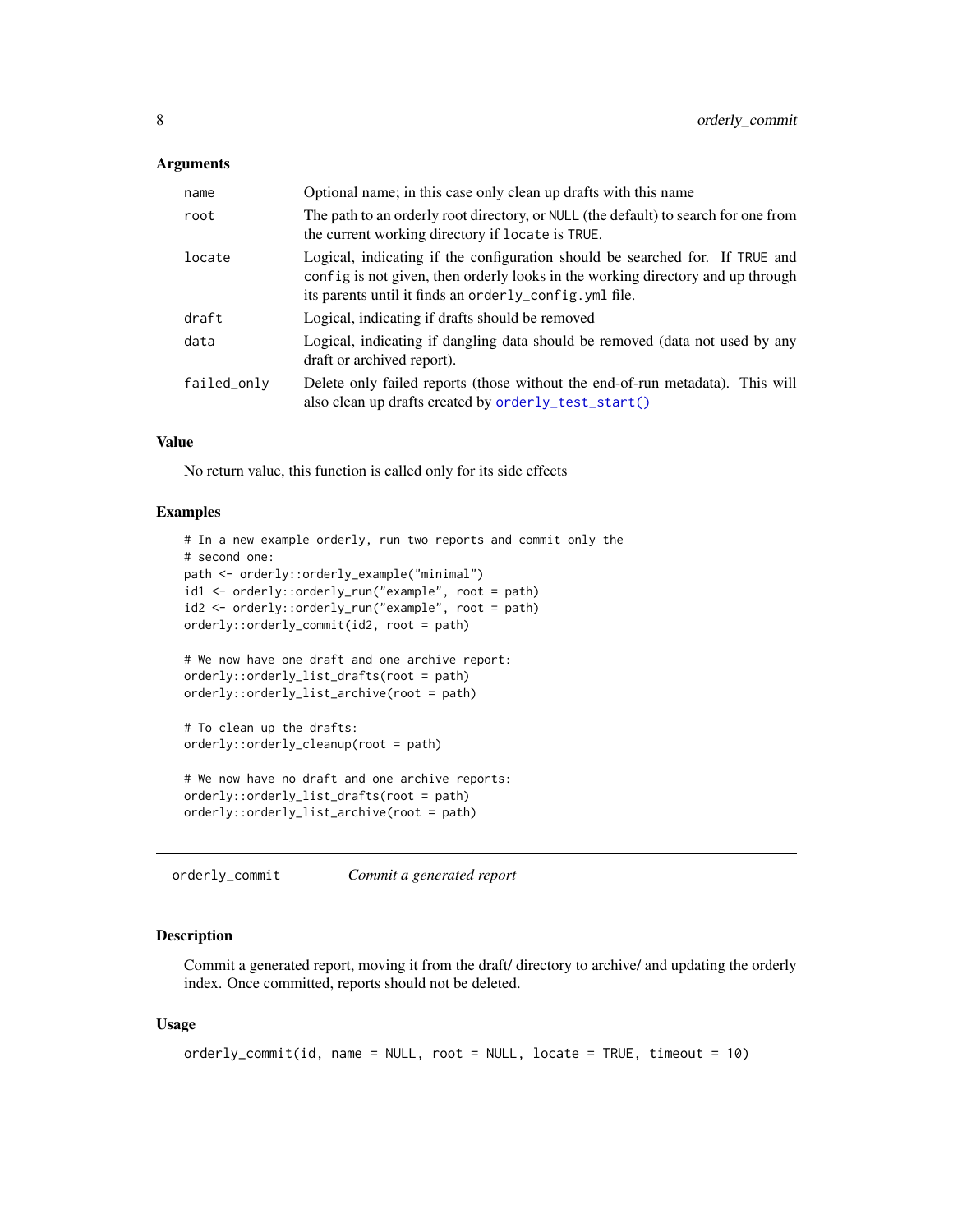## <span id="page-8-0"></span>orderly\_config 9

## Arguments

| id      | The identifier of the report                                                                                                                                                                                               |
|---------|----------------------------------------------------------------------------------------------------------------------------------------------------------------------------------------------------------------------------|
| name    | The name of the report - this can be omitted and the name will be determined<br>from the id.                                                                                                                               |
| root    | The path to an orderly root directory, or NULL (the default) to search for one from<br>the current working directory if locate is TRUE.                                                                                    |
| locate  | Logical, indicating if the configuration should be searched for. If TRUE and<br>config is not given, then orderly looks in the working directory and up through<br>its parents until it finds an orderly_config. yml file. |
| timeout | Time in seconds to wait for db to be available. In parallel the database may<br>become locked so we can choose to wait for timeout seconds before throwing<br>an error.                                                    |

#### Value

The path to the newly committed report

#### Examples

```
# In a new example orderly, run a report
path <- orderly::orderly_example("minimal")
id <- orderly::orderly_run("example", root = path)
# To commit it, all we need is the report id
orderly::orderly_commit(id, root = path)
# The report is now committed, and as such could be used as a
# dependency in another report and is not subject to deletion by
# orderly::orderly_cleanup
orderly::orderly_list_archive(root = path)
```
orderly\_config *Retrieve orderly config object.*

#### Description

Retrieve orderly config object.

## Usage

```
orderly_config(root = NULL, locate = TRUE)
```
#### Arguments

| root   | The path to an orderly root directory, or NULL (the default) to search for one from |
|--------|-------------------------------------------------------------------------------------|
|        | the current working directory if locate is TRUE.                                    |
| locate | Logical, indicating if the configuration should be searched for. If TRUE and        |
|        | config is not given, then orderly looks in the working directory and up through     |
|        | its parents until it finds an orderly_config.yml file.                              |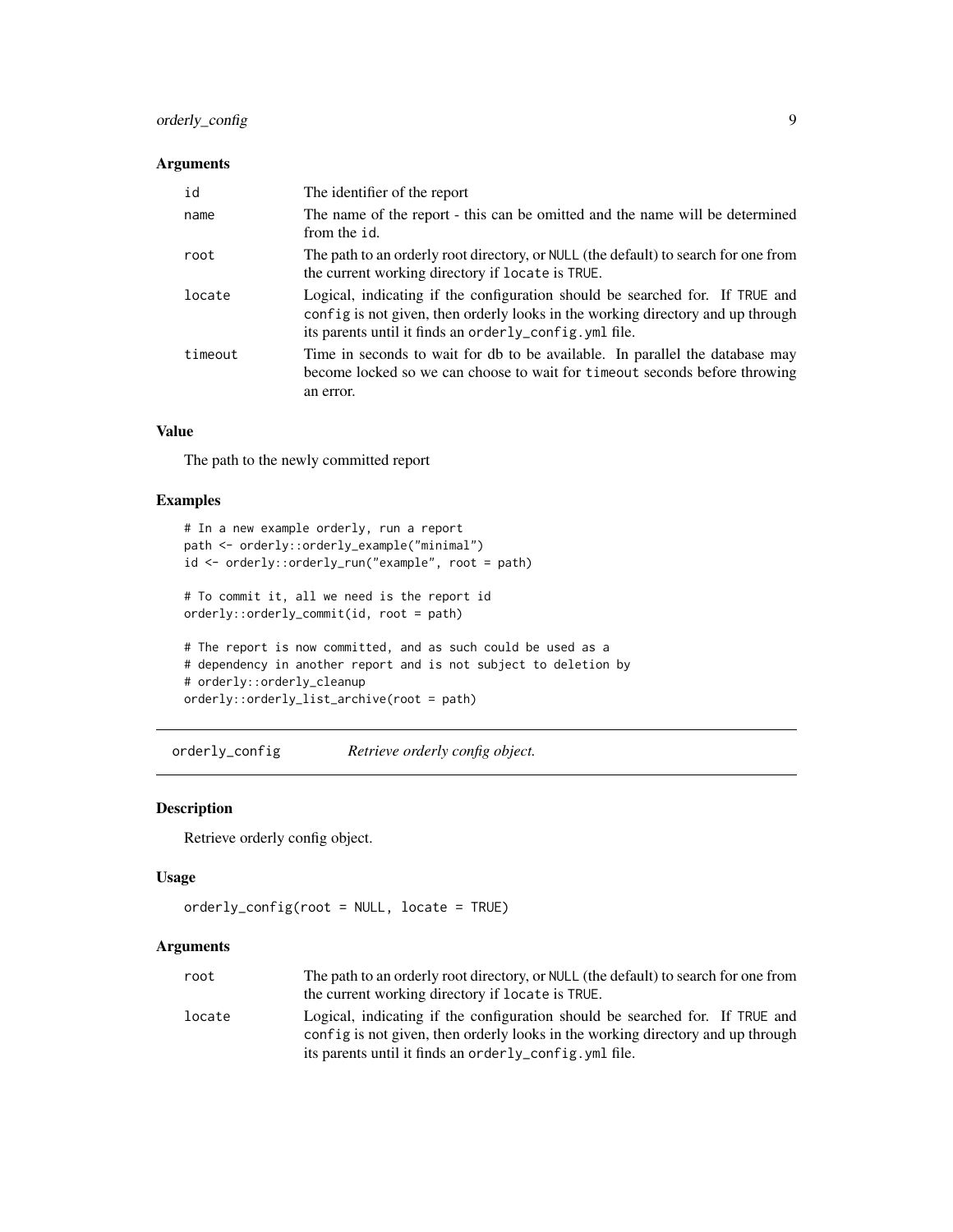## Value

An R6 object representing the orderly config.

#### Public fields

root Root dir of the orderly repository

raw The raw orderly config yaml

destination DB connection configuration for where to store orderly output database. Defaults to local SQLite db orderly.sqlite

fields Configuration of fields in reports, specifying which are required

remote Configuration of remote sources i.e. shared copy of orderly on a remote machine

vault Vault server connection information

global\_resources Path to dir containing global resources.

changelog Changelog type configuration

tags List of available tags for orderly reports.

database Database configuration specifying driver and connection args for (possibly multiple) databases

archive\_version Orderly version number of the archive

run\_options List of run options

## Methods

## Public methods:

- [orderly\\_config\\_\\$new\(\)](#page-9-0)
- [orderly\\_config\\_\\$server\\_options\(\)](#page-9-1)
- [orderly\\_config\\_\\$add\\_run\\_option\(\)](#page-9-2)
- [orderly\\_config\\_\\$get\\_run\\_option\(\)](#page-10-1)

<span id="page-9-0"></span>Method new(): Create an object representing orderly config

*Usage:*

orderly\_config\_\$new(root, validate = TRUE)

*Arguments:*

root Root dir of the orderly repository

validate If TRUE migrate cfg to handle any format changes and validate structure if well formed for each of the cfg fields

<span id="page-9-1"></span>Method server\_options(): Get connection options for the current server. This is the details from the "remote" section for the server being run on. Server identified via env var ORDERLY\_API\_SERVER\_IDENTITY

*Usage:*

orderly\_config\_\$server\_options()

*Returns:* Options for current server if can be identified, otherwise NULL

<span id="page-9-2"></span>Method add\_run\_option(): Add a key-value pair run option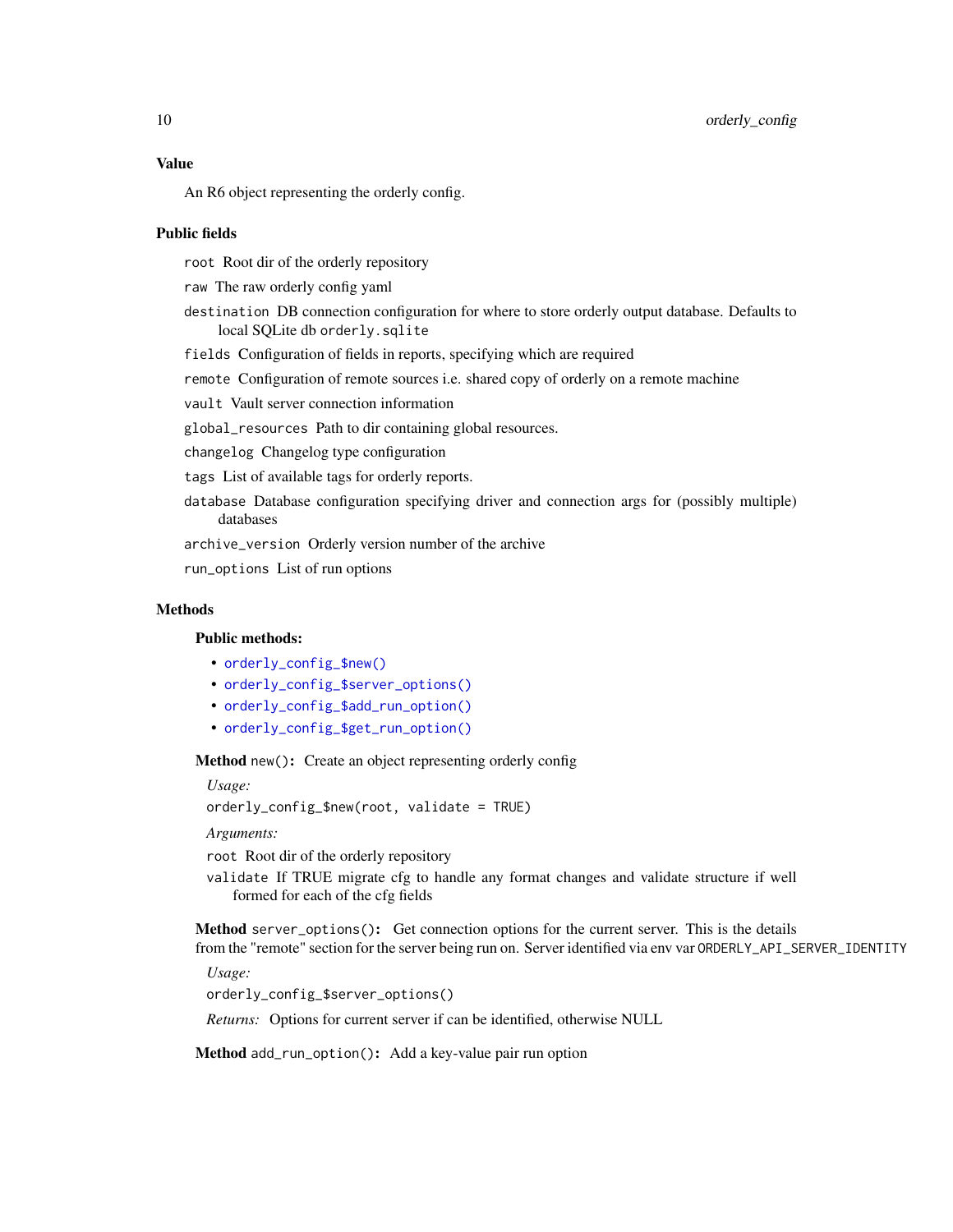## <span id="page-10-0"></span>orderly\_db 11

*Usage:* orderly\_config\_\$add\_run\_option(name, value) *Arguments:* name Name of run option value Value for run option

<span id="page-10-1"></span>Method get\_run\_option(): Retrieve value of a run option

*Usage:* orderly\_config\_\$get\_run\_option(name) *Arguments:* name Name of run option

## Examples

```
# The orderly demo, with lots of potential reports:
path <- orderly::orderly_example("demo")
```
orderly::orderly\_config(path)

<span id="page-10-2"></span>orderly\_db *Connect to orderly databases*

## Description

Connect to the orderly databases. These should be treated as as *read-only*.

#### Usage

```
orderly_db(type, root = NULL, locate = TRUE, validate = TRUE, instance = NULL)
```
## Arguments

| type     | The type of connection to make (source, destination, csv or rds).                                                                                                                                                                                                                                                                                                                                                                        |
|----------|------------------------------------------------------------------------------------------------------------------------------------------------------------------------------------------------------------------------------------------------------------------------------------------------------------------------------------------------------------------------------------------------------------------------------------------|
| root     | The path to an orderly root directory, or NULL (the default) to search for one from<br>the current working directory if locate is TRUE.                                                                                                                                                                                                                                                                                                  |
| locate   | Logical, indicating if the configuration should be searched for. If TRUE and<br>config is not given, then orderly looks in the working directory and up through<br>its parents until it finds an orderly_config.yml file.                                                                                                                                                                                                                |
| validate | Logical, indicating if the database schema should be validated on open (cur-<br>rently only applicable with type = "destination"). This is primarily intended<br>for internal use.                                                                                                                                                                                                                                                       |
| instance | Used only by type = "source", and used to select the instance, where multiple<br>instances are configured. Use a single <i>unnamed</i> character string to indicate an<br>instance to match. If given, then this name must be present in all databases<br>where instances are listed in orderly_config.yml, and will be ignored by all<br>database where instances are not given. See the "orderly" vignette for further<br>information. |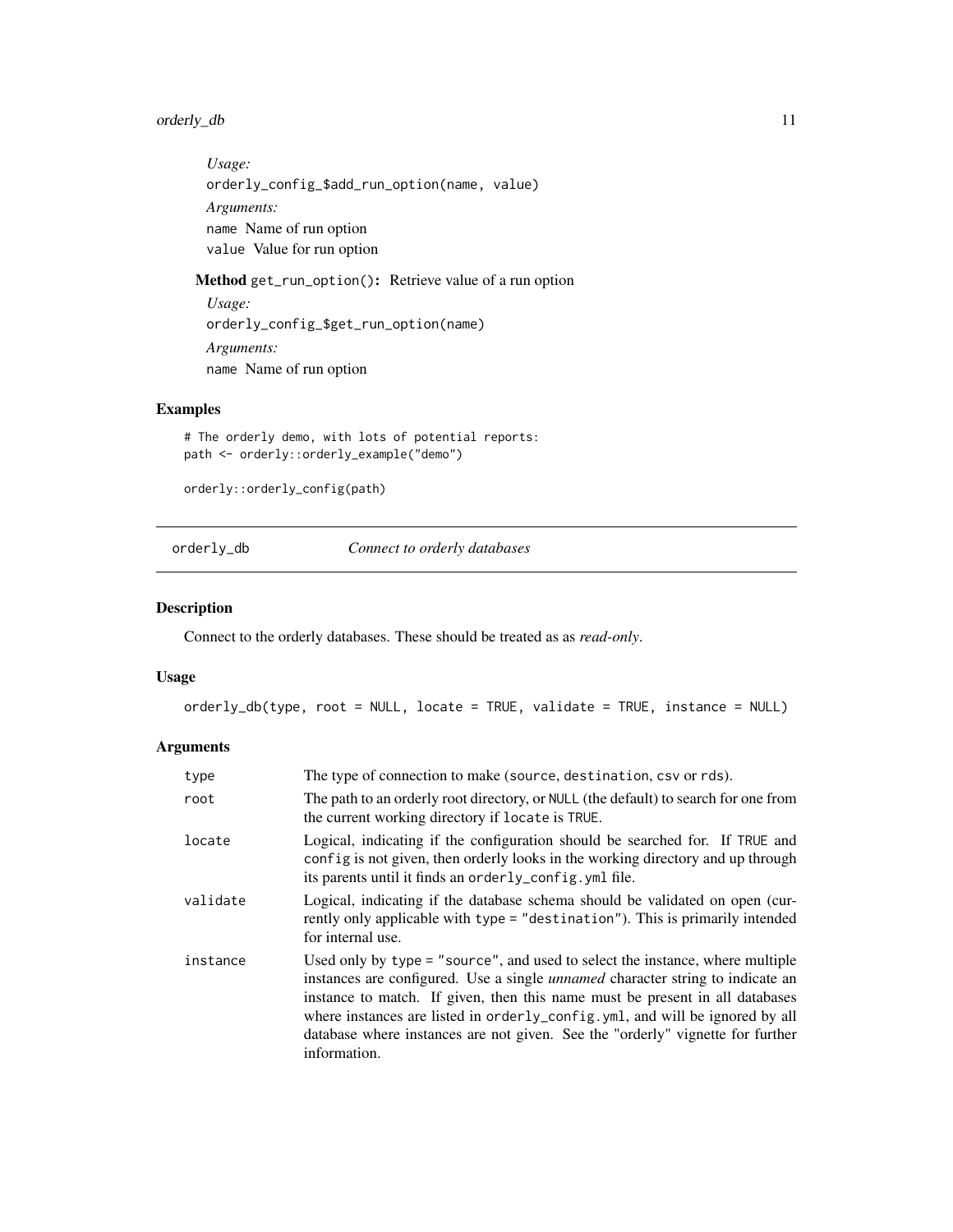## <span id="page-11-0"></span>Details

Orderly has several databases:

- source: All of the databases named in the database section of the orderly\_config.yml
- destination: The orderly index database (typically a SQLite database stored at the orderly root)
- csv: The cache of database query results, in csv format
- rds: The cache of database query results, in rds format

## Value

A database connection, or list of connections in the case of source.

#### Examples

```
# Create an orderly that has a single commited report:
path <- orderly::orderly_example("minimal")
id <- orderly::orderly_run("example", root = path)
orderly::orderly_commit(id, root = path)
# The source database holds the data that might be accessible via
# the 'data' entry in orderly.yml:
db <- orderly::orderly_db("source", root = path)
# This is a list, with one connection per database listed in the
# orderly_config.yml (an empty list if none are specified):
db
DBI::dbListTables(db$source)
head(DBI::dbReadTable(db$source, "data"))
DBI::dbDisconnect(db$source)
# The destination database holds information about the archived
# reports:
db <- orderly::orderly_db("destination", root = path)
DBI::dbListTables(db)
# These tables are documented online:
# https://vimc.github.io/orderly/schema
DBI::dbReadTable(db, "report_version")
```
orderly\_deduplicate *Deduplicate an orderly archive*

#### Description

Deduplicate an orderly archive. Deduplicating an orderly archive will replace all files that have the same content with "hard links". This requires hard link support in the underlying operating system, which is available on all unix-like systems (e.g. MacOS and Linux) and on Windows since Vista. However, on windows systems this might require somewhat elevated privileges. If you use this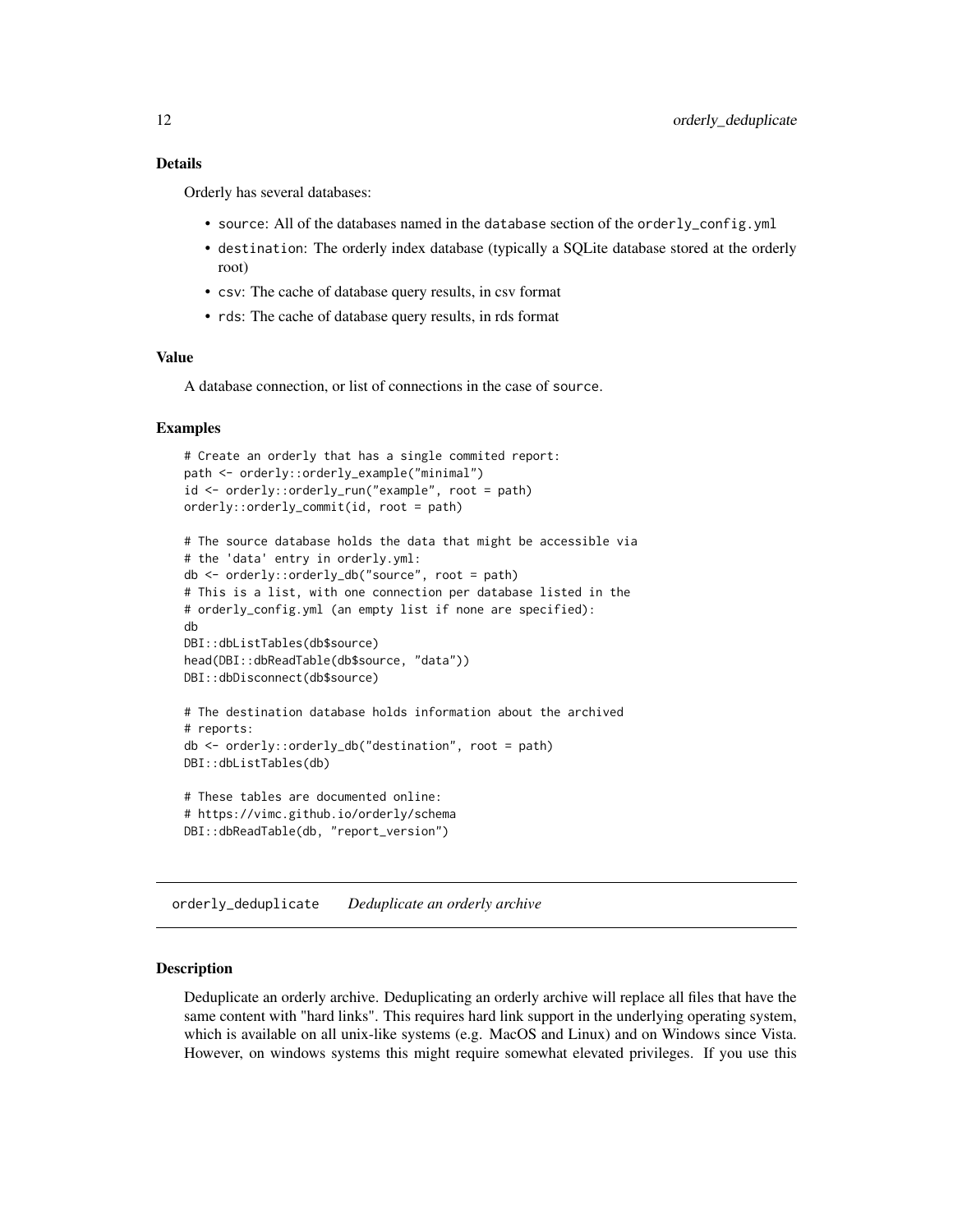#### orderly\_deduplicate 13

feature, it is *very important* that you treat your orderly archive as read-only (though you should be anyway) as changing one copy of a linked file changes all the other instances of it - the files are literally the same file.

#### Usage

```
orderly_deduplicate(root = NULL, locate = TRUE, dry_run = TRUE, quiet = FALSE)
```
#### Arguments

| root    | The path to an orderly root directory, or NULL (the default) to search for one from<br>the current working directory if locate is TRUE.                                                                                   |
|---------|---------------------------------------------------------------------------------------------------------------------------------------------------------------------------------------------------------------------------|
| locate  | Logical, indicating if the configuration should be searched for. If TRUE and<br>config is not given, then orderly looks in the working directory and up through<br>its parents until it finds an orderly_config.yml file. |
| dry_run | Logical, indicating if the deduplication should be planned but not run                                                                                                                                                    |
| quiet   | Logical, indicating if the status should not be printed                                                                                                                                                                   |

#### Details

This function will alter your orderly archive. Ordinarily this is not something that should be done, so we try to be careful. In order for this to work, it is *very important* to treat your orderly archive as read-only generally. If your canonical orderly archive is behind OrderlyWeb this will almost certainly be the case already.

With "hard linking", two files with the same content can be updated so that both files point at the same physical bit of data. This is great, as if the file is large, then only one copy needs to be stored. However, this means that if a change is made to one copy of the file, it is immediately reflected in the other, but there is nothing to indicate that the files are linked!

This approach is worth exploring if you have large files that are outputs of one report and inputs to another, or large inputs repeatedly used in different reports, or outputs that end up being the same in multiple reports. If you run the deduplication with dry\_run = TRUE, an indication of the savings will be printed.

#### Value

Invisibly, information about the duplication status of the archive before deduplication was run.

```
path <- orderly::orderly_example("demo")
id1 <- orderly::orderly_run("minimal", root = path)
id2 <- orderly::orderly_run("minimal", root = path)
orderly_commit(id1, root = path)
orderly_commit(id2, root = path)
tryCatch(
 orderly::orderly_deduplicate(path, dry_run = TRUE),
 error = function(e) NULL)
```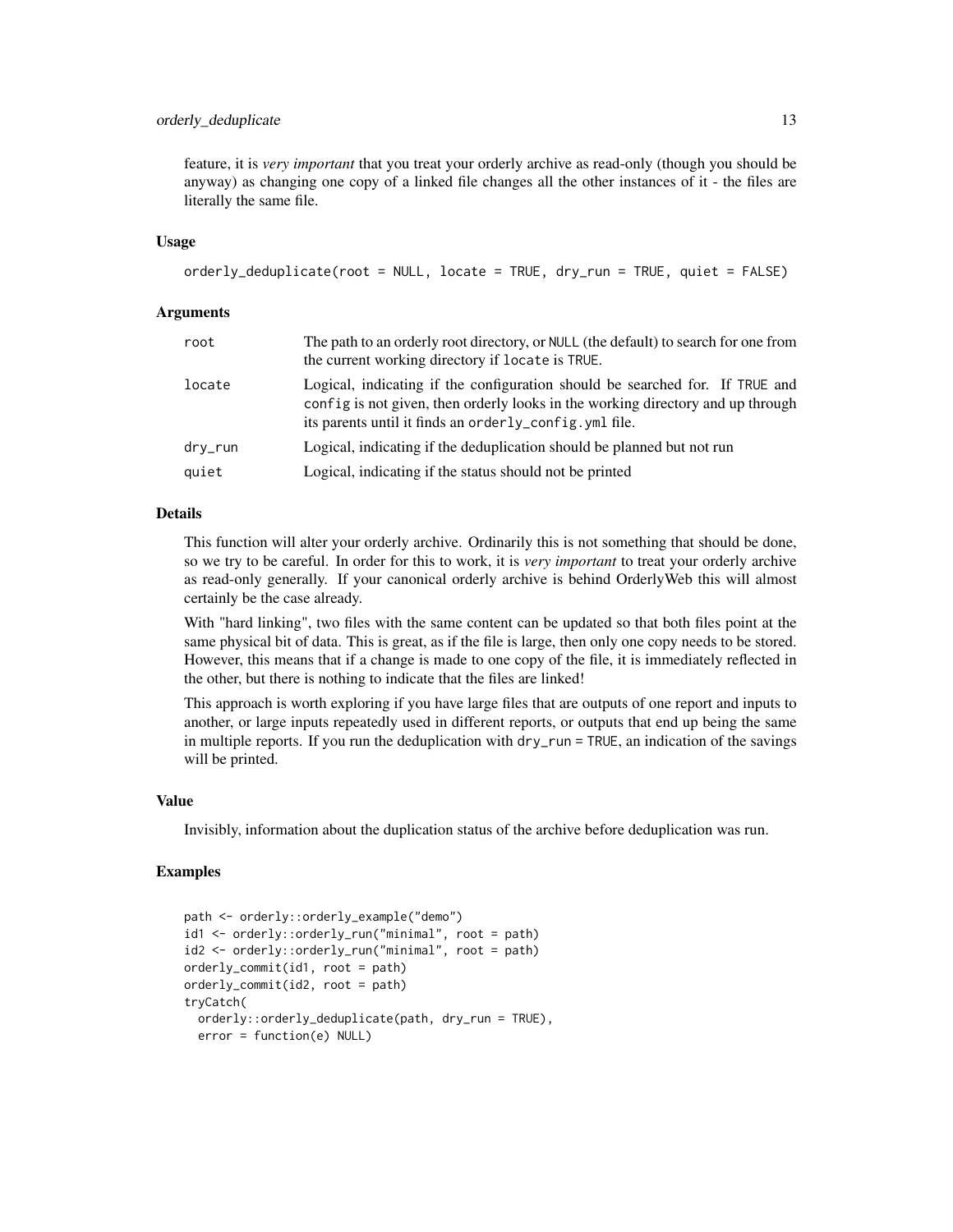<span id="page-13-0"></span>orderly\_default\_remote\_set

*Set default remote location*

#### Description

Set and get default remote locations. Default locations are specific to an orderly repository (based on the path of the repository) so there is no interaction between different orderly projects.

#### Usage

```
orderly_default_remote_set(value, root = NULL, locate = TRUE)
orderly_default_remote_get(root = NULL, locate = TRUE)
```
#### **Arguments**

| value  | A string describing a remote, a remote object, or NULL to clear                                                                                                                                                            |
|--------|----------------------------------------------------------------------------------------------------------------------------------------------------------------------------------------------------------------------------|
| root   | The path to an orderly root directory, or NULL (the default) to search for one from<br>the current working directory if locate is TRUE.                                                                                    |
| locate | Logical, indicating if the configuration should be searched for. If TRUE and<br>config is not given, then orderly looks in the working directory and up through<br>its parents until it finds an orderly_config. yml file. |

#### Value

The default remote (for orderly\_default\_remote\_get). The function orderly\_default\_remote\_set is called for its side effects only.

#### Examples

```
# Same setup as in orderly_remote_path, with a remote orderly:
path_remote <- orderly::orderly_example("demo")
id <- orderly::orderly_run("other", list(nmin = 0),
                           root = path_remote, echo = FALSE)
orderly::orderly_commit(id, root = path_remote)
id <- orderly::orderly_run("use_dependency",
                           root = path_remote, echo = FALSE)
orderly::orderly_commit(id, root = path_remote)
# And a local orderly
path_local <- orderly::orderly_example("demo")
# We'll create an object to interact with this remote using
# orderly_remote_path.
remote <- orderly::orderly_remote_path(path_remote)
```
# There is no remote set by default: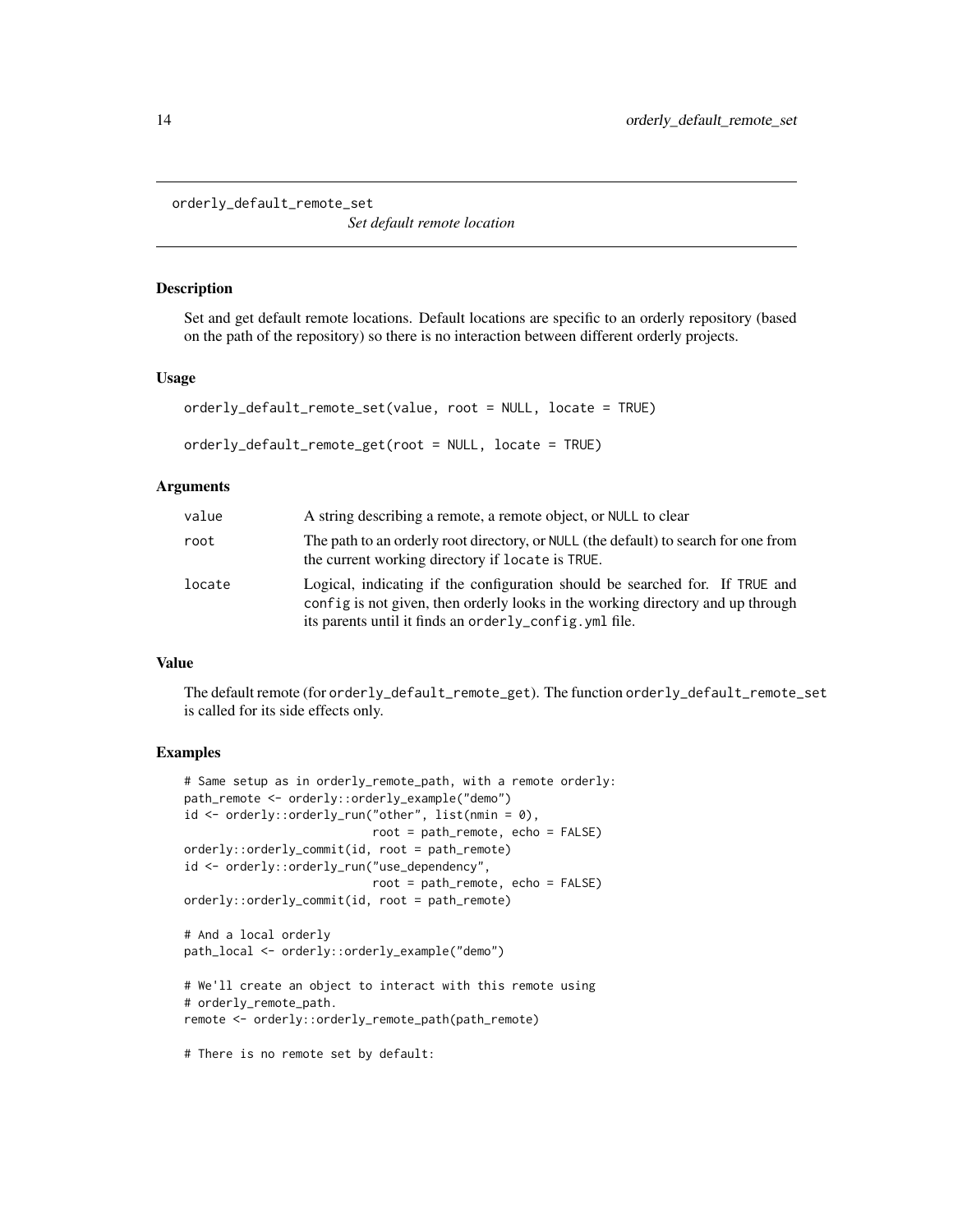```
try(orderly::orderly_default_remote_get(root = path_local))
# We can set one:
orderly::orderly_default_remote_set(remote, root = path_local)
# and now we can retrieve it:
orderly::orderly_default_remote_get(root = path_local)
# Note that this has not affected the other orderly:
try(orderly::orderly_default_remote_get(root = path_remote))
```
<span id="page-14-1"></span>orderly\_develop\_start *Develop an orderly report*

#### **Description**

The functions orderly\_develop\_start, orderly\_develop\_status and orderly\_develop\_clean provide a workflow for developing a report in much the same way as one might write code outside of orderly. orderly\_develop\_start will copy all files required (global resources and dependencies) into the report source directory, as well as collect all data and parameters - at this point the directory can be developed in directly. It will also load all declared packages, and source all code files listed in the packages: and sources: sections of your orderly.yml. orderly\_develop\_status provides information about the status of files in the directory, while orderly\_develop\_clean deletes all copied files.

#### Usage

```
orderly_develop_start(
  name = NULL,parameters = NULL,
  envir = parent.frame(),root = NULL,locate = TRUE,
  instance = NULL,
  use_draft = FALSE,
  remote = NULL
)
orderly_develop_status(name = NULL, root = NULL, locate = TRUE)
orderly_develop_clean(name = NULL, root = NULL, locate = TRUE)
```
#### Arguments

name Name of the report to develop (see [orderly\\_list\(\)](#page-23-1)). A leading src/ will be removed if provided, allowing easier use of autocomplete. Alternatively, the default of NULL is useful if you have already set the working directory to be the source directory.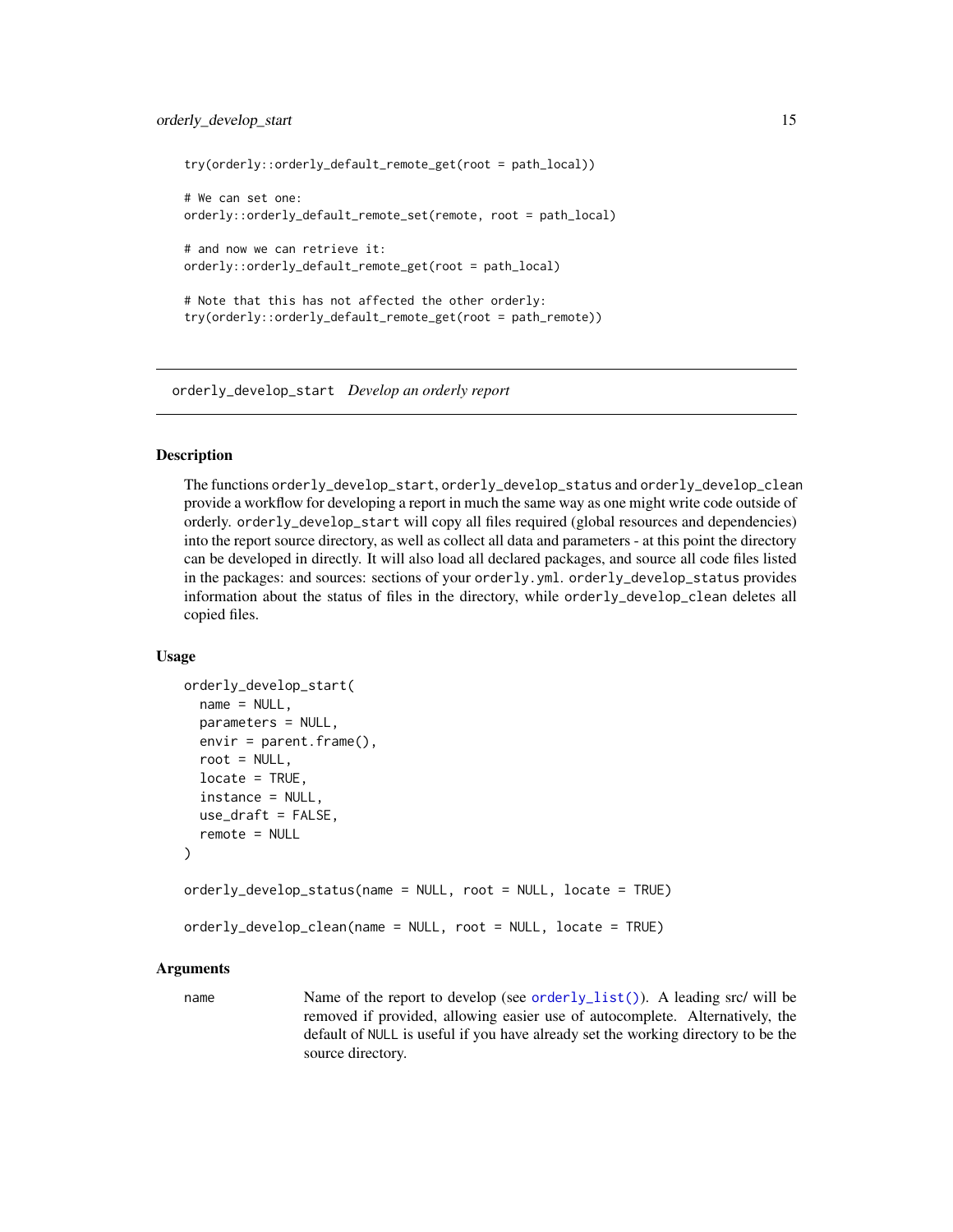<span id="page-15-0"></span>

| parameters | Parameters passed to the report. A named list of parameters declared in the<br>orderly.yml. Each parameter must be a scalar character, numeric, integer or<br>logical.                                                                                                                                                                                                                                                                                                                                               |
|------------|----------------------------------------------------------------------------------------------------------------------------------------------------------------------------------------------------------------------------------------------------------------------------------------------------------------------------------------------------------------------------------------------------------------------------------------------------------------------------------------------------------------------|
| envir      | The parent of the environment that will be used to evaluate the report script;<br>by default a new environment will be made with the global environment as the<br>parent.                                                                                                                                                                                                                                                                                                                                            |
| root       | The path to an orderly root directory, or NULL (the default) to search for one from<br>the current working directory if locate is TRUE.                                                                                                                                                                                                                                                                                                                                                                              |
| locate     | Logical, indicating if the configuration should be searched for. If TRUE and<br>config is not given, then orderly looks in the working directory and up through<br>its parents until it finds an orderly_config.yml file.                                                                                                                                                                                                                                                                                            |
| instance   | Select instance of the source database to be used, where multiple instances are<br>configured. Use a single <i>unnamed</i> character string to indicate an instance to<br>match. If given, then this name must be present in all databases where instances<br>are listed in orderly_config.yml, and will be ignored by all database where<br>instances are not given. See the "orderly" vignette for further information.                                                                                            |
| use_draft  | Should draft reports be used for dependencies? This should be used only in<br>development. Valid values are logical (TRUE, FALSE) or use the string newer to<br>use draft reports where they are newer than archive reports. For consistency,<br>always and never are equivalent to TRUE and FALSE, respectively.                                                                                                                                                                                                    |
| remote     | Remote to use to resolve dependencies. Use this in order to run a report with the<br>same dependencies as are available on a remote server, particularly when using<br>$id = "latest".$ Note that this is not the same as running orderly_pull_dependencies(),<br>then orderly_run with remote = NULL, as the pull/run approach will use the lat-<br>est report in <i>your</i> archive but the remote = "remote" approach will use the latest<br>approach in the <i>remote</i> archive (which might be less recent). |

## Details

These functions are designed to work within a report's src directory. For example, for a report analysis they will alter or report on the directory src/analysis. It is intended that orderly\_develop\_start can be run repeatedly; doing this will *refresh* the contents of the directory if upstream files have been updated.

Some degree of care should be used while using these functions.

Because orderly\_develop\_start copies files into your source tree you should be careful to add these files to your .gitignore files so that they are not included if using git. Rerunning orderly\_develop\_start will copy a fresh copy of dependencies into your tree, overwriting files that are there without warning.

Repeatedly running orderly\_develop\_start is "safe", in that it will re-run through the setup steps, but beware that sourcing functions is additive and never subtractive. If you delete (or rename) a function within a source file, it will not be removed from your global environment. Similarly, environment variables will be loaded each time you call this, but no deletions will happen. When in doubt, restart your R session.

Note that these functions are much more permissive as to the state of your orderly.yml than [orderly\\_run\(\)](#page-37-1) - in particular, they will run, with a message, even if you have not yet defined a script: or any artefacts:.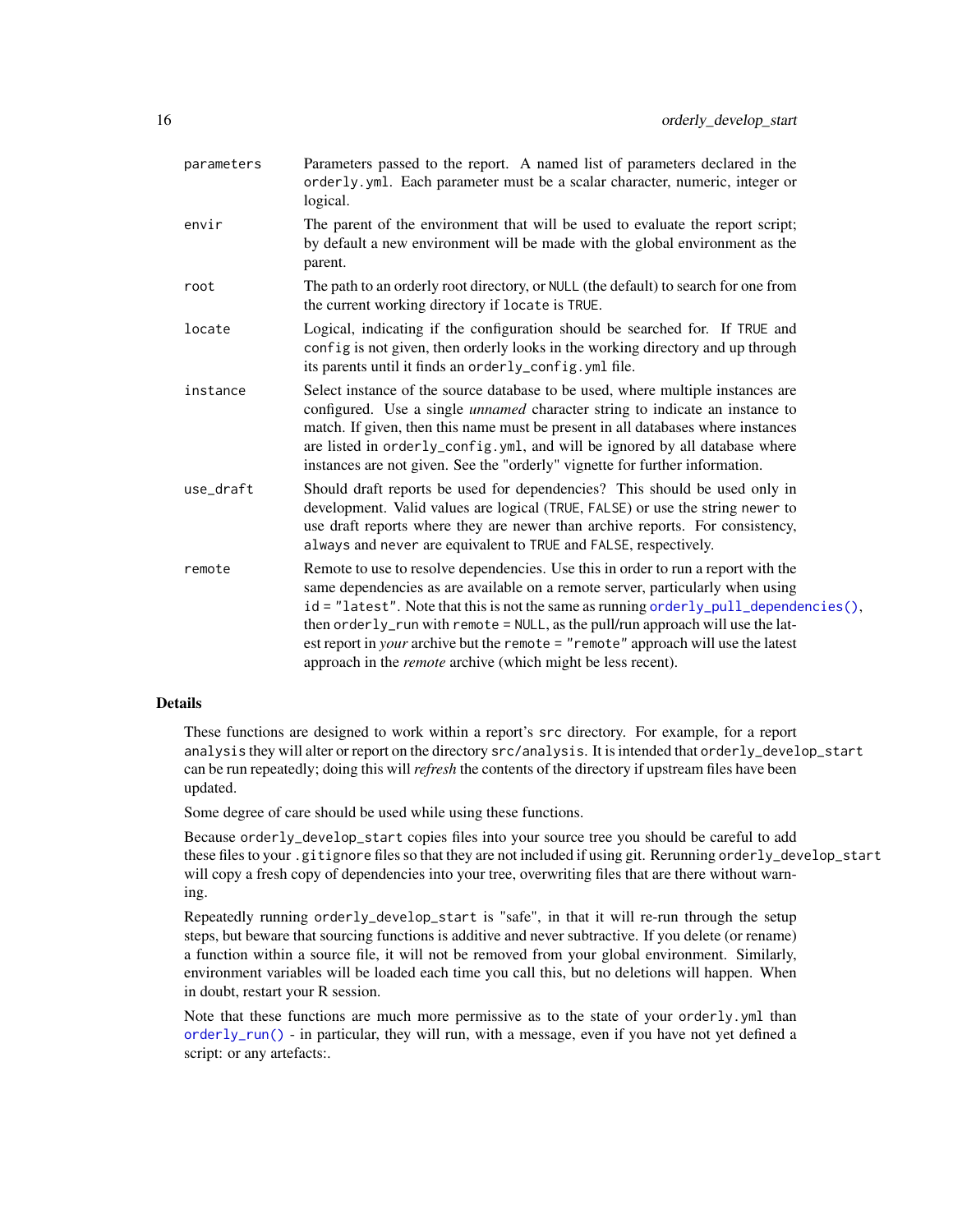## <span id="page-16-0"></span>orderly\_example 17

The orderly\_develop\_clean function will delete dependencies without warning.

## Value

A character vector with the full path to the directory, invisibly.

#### Examples

```
path <- orderly::orderly_example("demo")
```

```
# This report uses a dependency - it requires that the file
# incoming.csv exists. This file is created from the report 'other'
orderly::orderly_develop_status("use_dependency", root = path)
```

```
# Copy the required dependencies over, in this case from a draft report
orderly::orderly_run("other", list(nmin = 0), root = path, echo = FALSE)
orderly::orderly_develop_start("use_dependency", root = path,
                               use_draft = TRUE)
```
# Files have been copied across into the source directory orderly::orderly\_develop\_status("use\_dependency", root = path)

```
# The report can then be developed as needed, interactively. After
# we're happy things can be cleaned up with
orderly::orderly_develop_clean("use_dependency", root = path)
```
orderly\_example *Set up an orderly example*

## Description

Set up one of the orderly examples included with the package. These are not intended to be starting points for new orderly repositories, but are used in the package examples and vignettes.

#### Usage

```
orderly_example(
  name,
  path = tempfile(),run_demo = FALSE,
  quiet = FALSE,
  git = FALSE)
```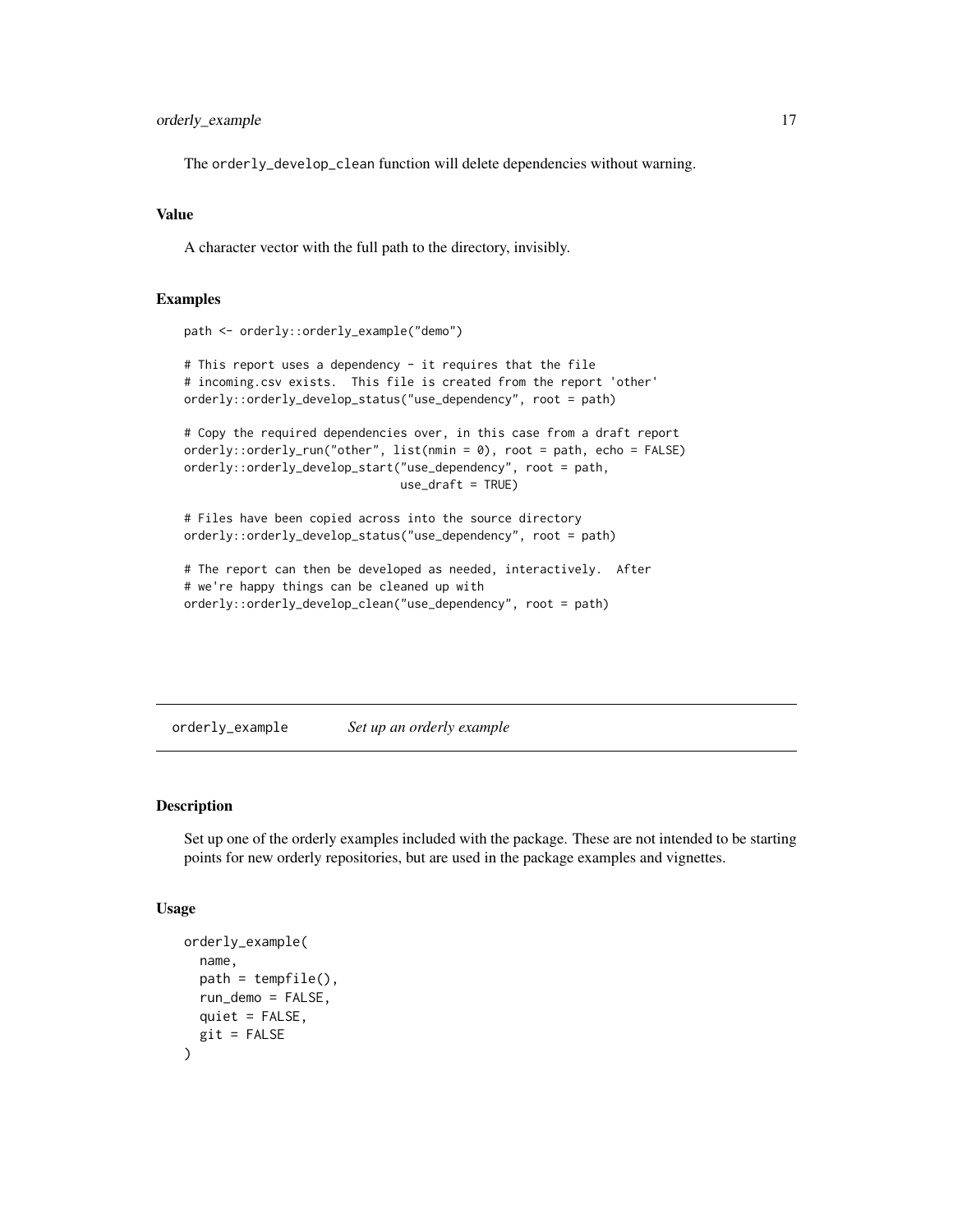## <span id="page-17-0"></span>Arguments

| name     | Name of the example                                                                                                                                                                                                                                              |
|----------|------------------------------------------------------------------------------------------------------------------------------------------------------------------------------------------------------------------------------------------------------------------|
| path     | Destination to create the example - if it exists already it must be an empty direc-<br>tory. By default, creates a new temporary directory                                                                                                                       |
| run_demo | Logical, indicating if the example is configured as a "demo" (i.e., with a set of<br>reports to be run and committed), should these be run?                                                                                                                      |
| quiet    | Logical, indicating if informational messages should be suppressed when run-<br>ning the demo.                                                                                                                                                                   |
| git      | Logical, indicating if we should create an basic git repository along with the<br>demo. This will have the default orderly gitignore set up, and a remote which<br>is itself (so that git pull and git fetch run without error, though they will do<br>nothing). |

## Value

Returns the path to the orderly example

## Examples

```
# Create a new copy of the "minimal" example
path <- orderly::orderly_example("minimal")
dir(path)
```
# Example reports within this repository: orderly::orderly\_list(path)

orderly\_graph *Print the dependency tree for a given report using orderly log*

## Description

Investigate the dependency structure in a set of orderly reports. This function allows the dependency graph to be created for set of reports that have been run and committed (the archive) or of a set of reports that could be run (the src) to be discovered and printed to screen. *This is experimental and somewhat subject to change and improvement.*

## Usage

```
orderly_graph(
  name,
  id = "latest",
  root = NULL,
  locate = TRUE,
  direction = "downstream",
  propagate = TRUE,
  max\_depth = Inf,
```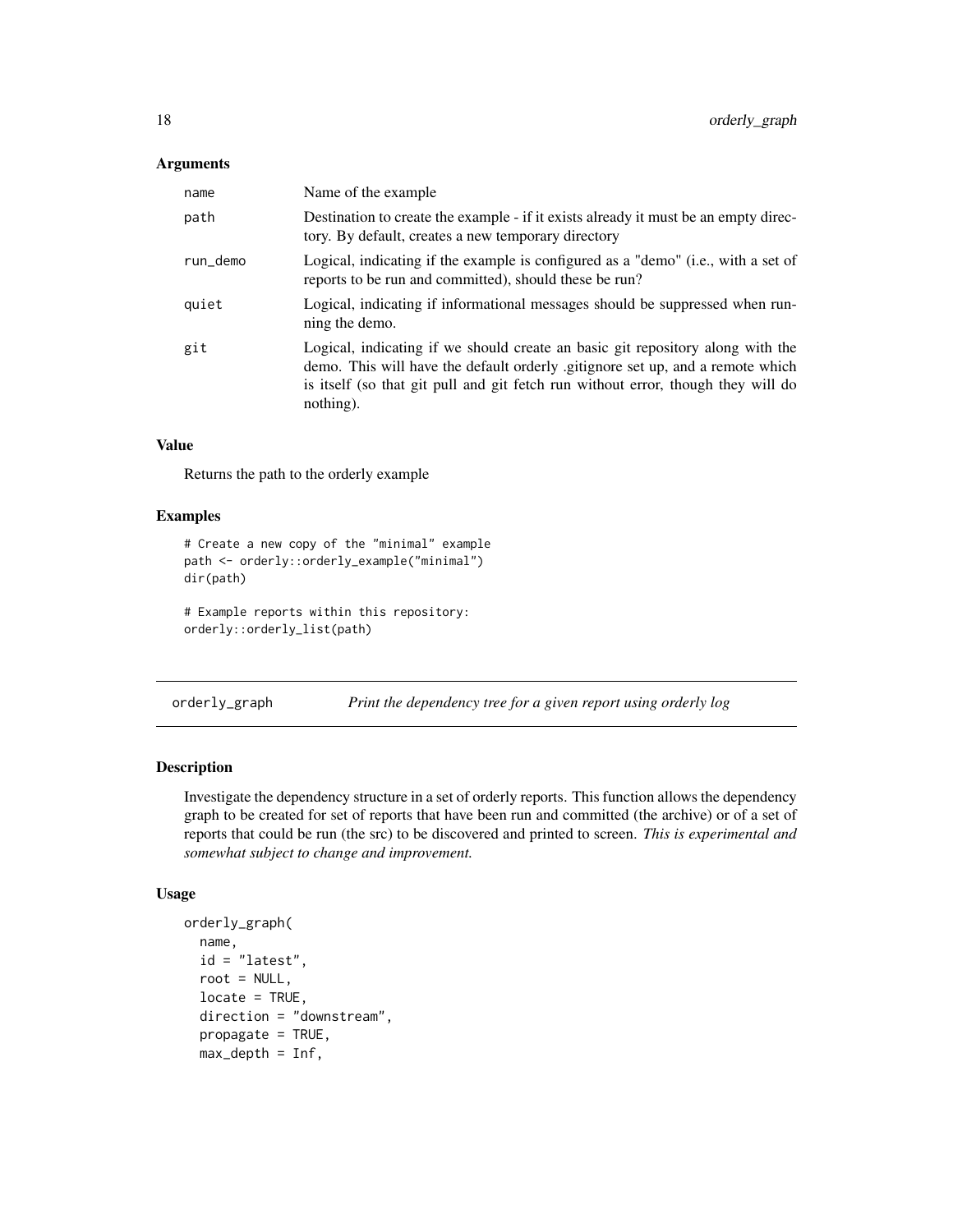```
recursion_limit = 100,
  show\_all = FALSE,use = "archive"
\lambda
```
#### Arguments

| name            | the name of the report                                                                                                                                                                                                    |
|-----------------|---------------------------------------------------------------------------------------------------------------------------------------------------------------------------------------------------------------------------|
| id              | the id of the report, if omitted, use the id of the latest report                                                                                                                                                         |
| root            | The path to an orderly root directory, or NULL (the default) to search for one from<br>the current working directory if locate is TRUE.                                                                                   |
| locate          | Logical, indicating if the configuration should be searched for. If TRUE and<br>config is not given, then orderly looks in the working directory and up through<br>its parents until it finds an orderly_config.yml file. |
| direction       | A string indicating if we want to move up or down the tree permitted values are<br>upstream, downstream                                                                                                                   |
| propagate       | A boolean indicating if we want to propagate out of date through the tree                                                                                                                                                 |
| max_depth       | A numeric, how far back should the tree go, this can be useful to truncate a very<br>large tree. $(detault = Inf)$                                                                                                        |
| recursion_limit |                                                                                                                                                                                                                           |
|                 | A numeric, limit for depth of tree, if the tree goes beyond this then an error is<br>thrown. (default $= 100$ )                                                                                                           |
| show_all        | A boolean, should we show all reports in the tree, not just the latest.                                                                                                                                                   |
| use             | Character string indicating what we read to infer the dependency tree. Current<br>valid values are archive (the default), which reads from archive reports and src<br>which reads from the source reports.                |

## Details

orderly allows a report to rely on the artefacts of one or more other orderly reports. This allows users to develop a network of interconnected reports where the output from report becomes the source of data for another. There are two natural questions that can develop around this workflow:

- 1. We have updated a report; what are the reports that depend on this so that we can re-run them?
- 2. We have a report that we want to re-run to ensure uses the latest information. Which other reports are used (directly or indirectly) by this report?

This function displays this information in an easily readable format. Allowing users to see the dependency tree and which reports are out of date and need to be re-run.

#### Value

An orderly tree object with the root corresponding to the given report.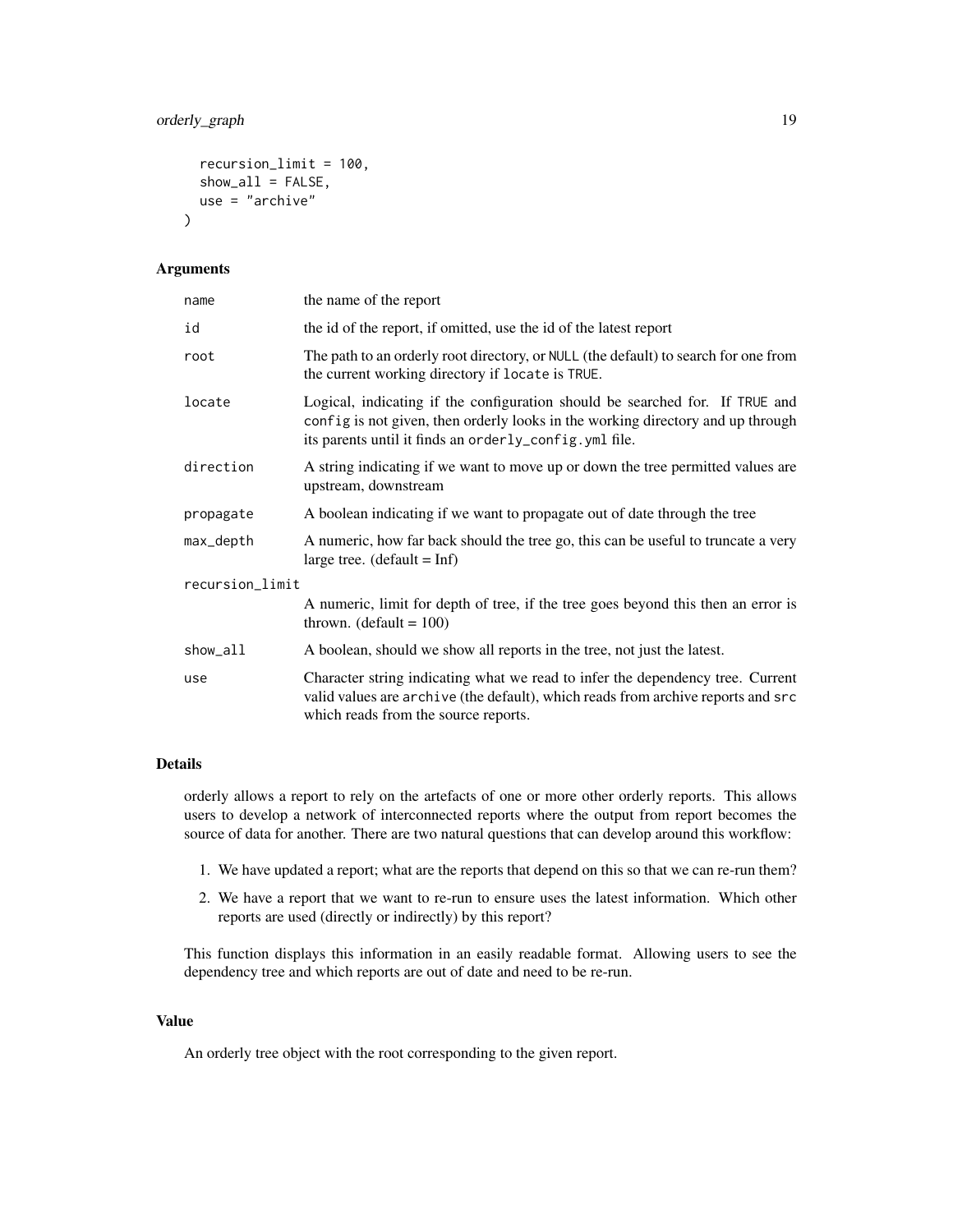#### Remark

By default the tree is built using data from the local report database (see orderly commit, [or](#page-10-2)[derly\\_db\)](#page-10-2). This means that it will not find changes from a report that has not be run and committed. That is, if a user changes a report to use or create different artefacts this will not be picked up by the function until the reports are re-run and committed to the archive.

It is possible to generate a tree from the source reports by using use = "src" - this generates the "theoretical tree", and has no concept of being "up to date" or of ids.

#### Warning

*This interface is considered experimental and may change without notice*. Please do not depend on it in scripts as it may break things. Consider this a (hopefully) useful way of exploring the dependencies in your reports *interactively* - let us know what is missing and we'll try and build it out.

#### Examples

```
path <- orderly::orderly_example("demo")
```

```
id <- orderly::orderly_run("other", root = path, parameters=list(nmin=0))
orderly::orderly_commit(id, root = path)
id <- orderly::orderly_run("use_dependency", root = path)
orderly::orderly_commit(id, root = path)
id <- orderly::orderly_run("use_dependency_2", root = path)
orderly::orderly_commit(id, root = path)
orderly::orderly_graph("other", root = path)
orderly::orderly_graph("use_dependency_2", root = path,
                                 direction = "upstream")
```
orderly\_graph\_out\_of\_date

*Given a tree return a list of reports to be re-run (and the order that they should be re-run)*

#### Description

Given a tree return a list of reports to be re-run (and the order that they should be re-run)

#### Usage

```
orderly_graph_out_of_date(tree)
```
#### Arguments

tree A dependency tree object from orderly\_graph\_out\_of\_date

#### Value

a list of report names to be re-run. First report to rerun first

<span id="page-19-0"></span>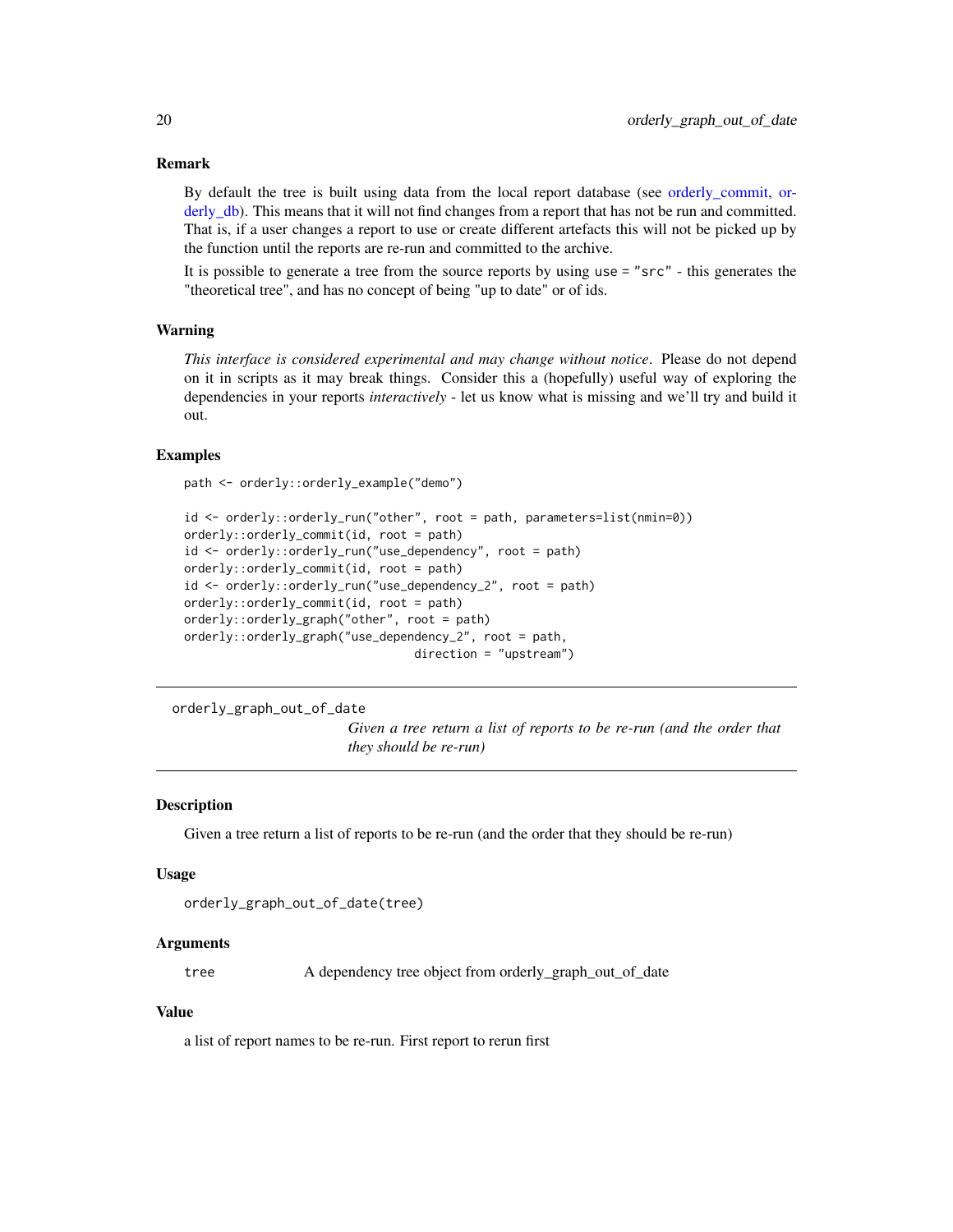<span id="page-20-0"></span>

#### Description

This will return info from either successful or failed reports. It will look for the report with id in archive first and then look in drafts if it can't be found from archive.

#### Usage

orderly\_info(id, name, root = NULL, locate = TRUE)

#### Arguments

| id     | The report ID                                                                                                                                                                                                              |
|--------|----------------------------------------------------------------------------------------------------------------------------------------------------------------------------------------------------------------------------|
| name   | The name of the report                                                                                                                                                                                                     |
| root   | The path to an orderly root directory, or NULL (the default) to search for one from<br>the current working directory if locate is TRUE.                                                                                    |
| locate | Logical, indicating if the configuration should be searched for. If TRUE and<br>config is not given, then orderly looks in the working directory and up through<br>its parents until it finds an orderly_config. yml file. |

#### Value

Info from report run - this is subject to change. Returns a list which includes report id, name, indication of success, run date and elapsed time, parameters, git info (if available), path to logfile (if exists) and details of error if the run failed

#### Examples

```
path <- orderly::orderly_example("demo")
id <- orderly::orderly_run("minimal", root = path)
orderly::orderly_info(id, "minimal", root = path)
```
<span id="page-20-1"></span>orderly\_init *Initialise an orderly store*

## Description

Initialise an orderly store. This is a helper function that automates getting started with using orderly for a new project. It is not required to use - you can create the orderly structure yourself (all that is compulsory is the orderly\_config.yml file).

#### Usage

```
orderly_init(root, doc = TRUE, quiet = FALSE)
```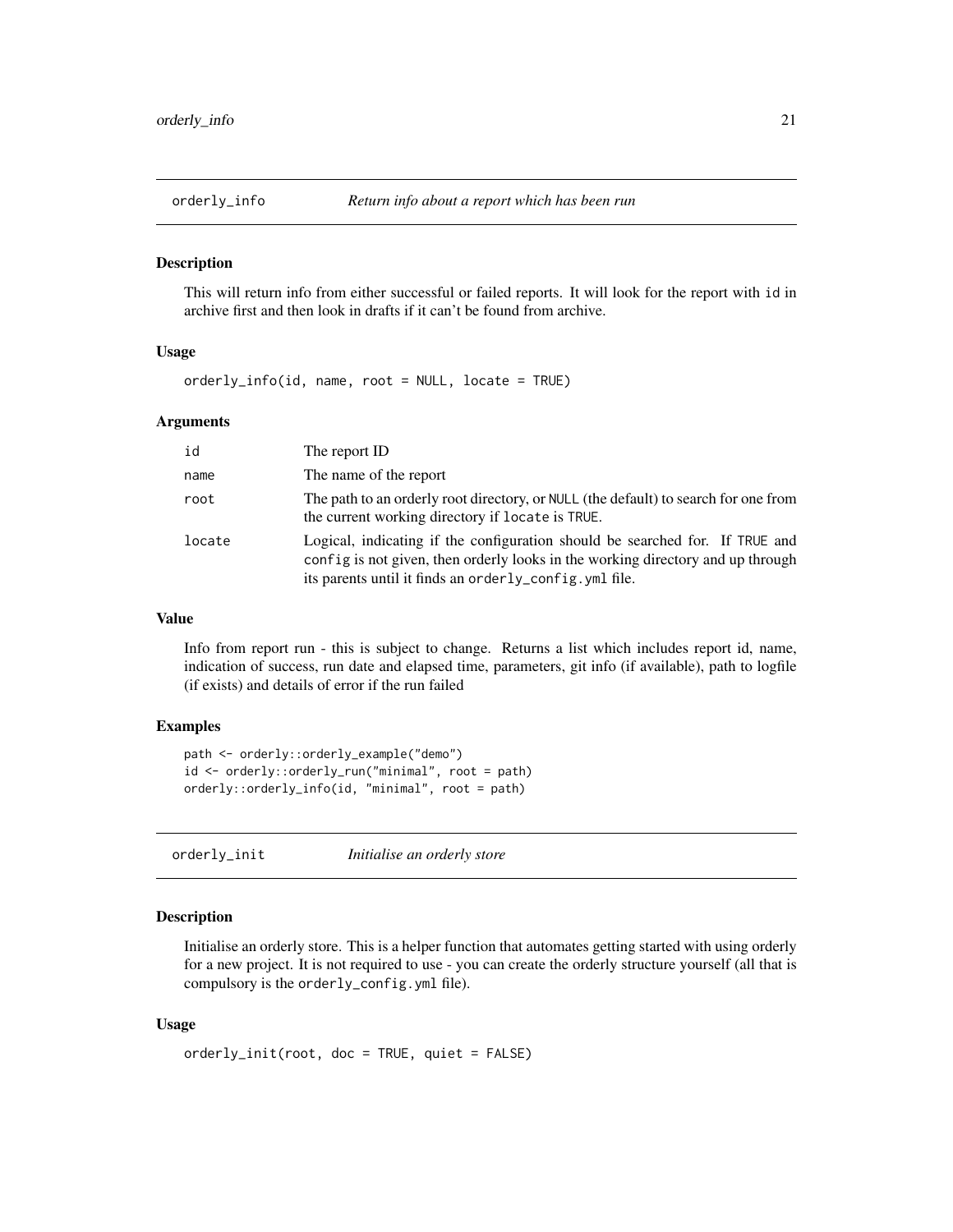#### <span id="page-21-0"></span>Arguments

| root  | The root of the store; this must be an empty directory or the path of a directory<br>to create                                                                              |
|-------|-----------------------------------------------------------------------------------------------------------------------------------------------------------------------------|
| doc   | Logical, indicating if documentation should be added to the directories. This<br>also has the (potentially useful) effect of making these directories noticeable by<br>git. |
| quiet | Logical, indicating if informational messages should be suppressed.                                                                                                         |

#### Details

This function creates a minimal orderly structure, containing:

- orderly\_config.yml: The orderly configuration. Minimally, this can be empty, but it must exist.
- src: The path where report sources live. This should be placed under version control, and contain a number of reports, each in their own directory with an orderly.yml describing their inputs and outputs (artefacts). The [orderly\\_new\(\)](#page-28-1) function can be used to accelerate creation of new reports.
- draft: A directory where reports will be run using [orderly\\_run\(\)](#page-37-1). This directory should be excluded from version control. orderly will create it as needed if it does not exist when a report is run.
- archive: A directory where successfully run reports will be moved to after being committed with [orderly\\_commit\(\)](#page-7-1). This directory should be excluded from version control. orderly will create it as needed if it does not exist when a report is committed.
- data: A directory where data extracted from the database (if used) will be stored. This directory should be excluded from version control. orderly will create it as needed if it does not exist when a report is run.

## Value

The path to the newly created archive

#### See Also

[orderly\\_new\(\)](#page-28-1) for creating new reports within a configured orderly repository.

```
# Initialise a new orderly repository in an temporary directory:
path <- orderly::orderly_init(tempfile())
```

```
# This has created the directory skeleton that you need to get
# started using orderly:
fs::dir_tree(path)
```

```
# As instructed, the next thing to do is to edit the
# orderly_config.yml file to match your needs:
readLines(file.path(path, "orderly_config.yml"))
```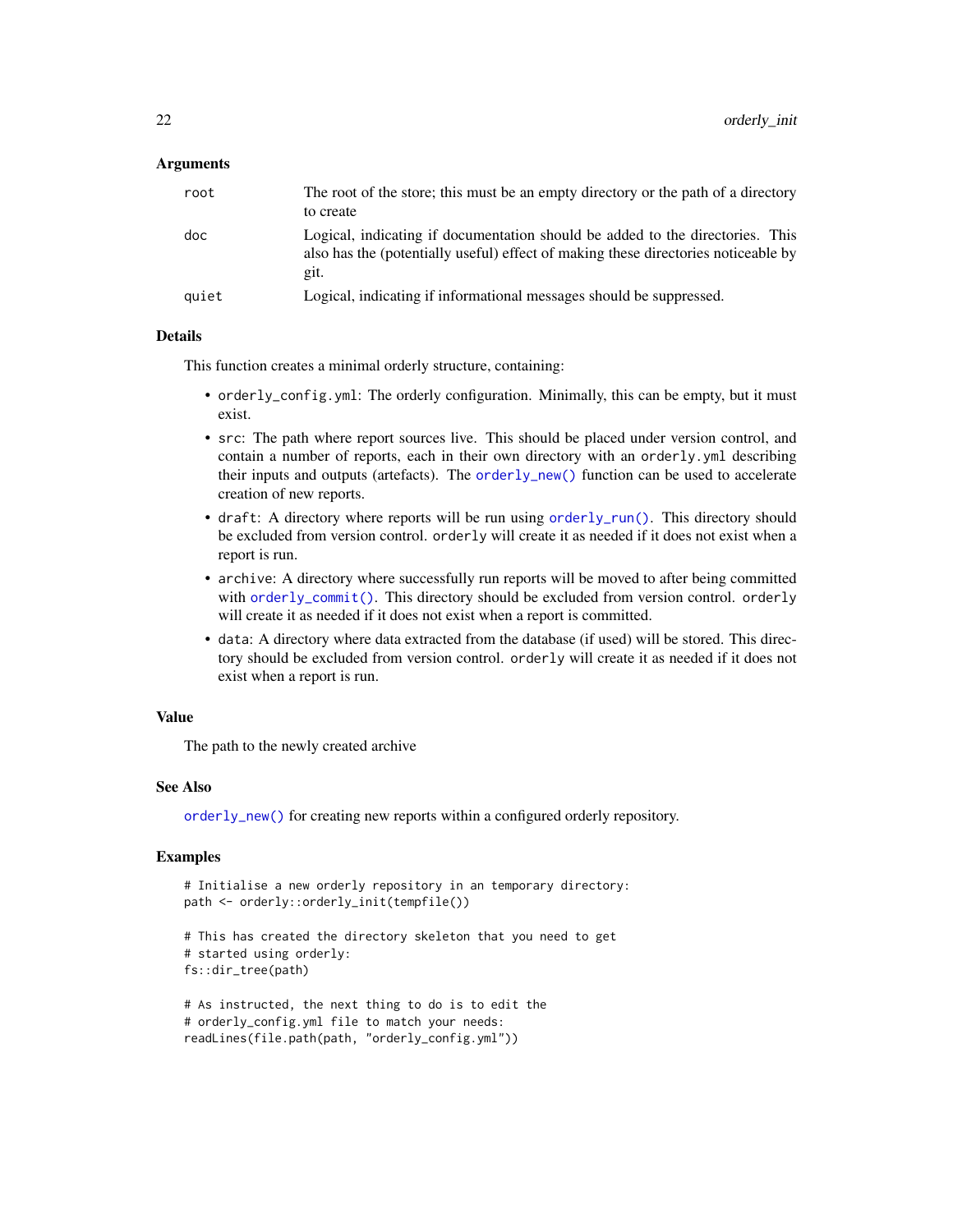<span id="page-22-1"></span><span id="page-22-0"></span>orderly\_latest *Find most recent report*

## Description

Find most recent version of an orderly report. The most recent report is always the most recently run report that has been committed (regardless of the order in which they were committed).

#### Usage

```
orderly_latest(
  name = NULL,root = NULL,
 locate = TRUE,
  draft = FALSE,
 must_work = TRUE
)
```
## Arguments

| name      | Name of the report to find; if NULL returns the most recent report across all<br>names                                                                                                                                                                           |
|-----------|------------------------------------------------------------------------------------------------------------------------------------------------------------------------------------------------------------------------------------------------------------------|
| root      | The path to an orderly root directory, or NULL (the default) to search for one from<br>the current working directory if locate is TRUE.                                                                                                                          |
| locate    | Logical, indicating if the configuration should be searched for. If TRUE and<br>config is not given, then orderly looks in the working directory and up through<br>its parents until it finds an orderly_config.yml file.                                        |
| draft     | Should draft reports be used searched? Valid values are logical (TRUE, FALSE)<br>or use the string newer to use draft reports where they are newer than archive<br>reports. For consistency, always and never are equivalent to TRUE and FALSE,<br>respectively. |
| must_work | Throw an error if no report is found. If FALSE, returns NA_character_.                                                                                                                                                                                           |

## Value

A character string with the id of the most recent report

#### See Also

[orderly\\_list](#page-23-1) and [orderly\\_list\\_archive](#page-24-1) for listing report names and versions.

```
path <- orderly::orderly_example("minimal")
id1 <- orderly::orderly_run("example", root = path, echo = FALSE)
id2 <- orderly::orderly_run("example", root = path, echo = FALSE)
```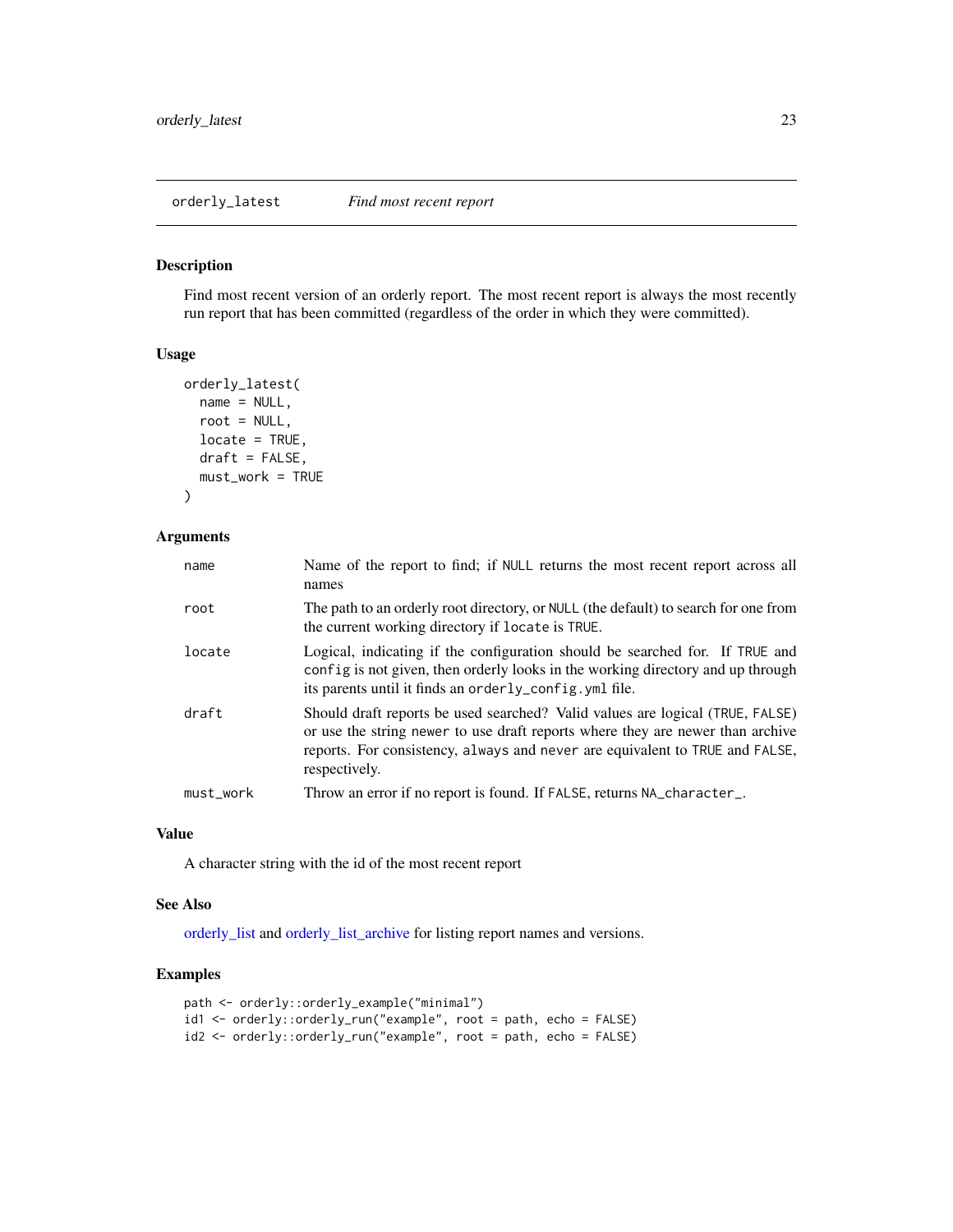```
# With no reports committed there is no latest report:
orderly::orderly_latest("example", root = path, must_work = FALSE)
# Commit the first report and it will be reported as latest:
orderly::orderly_commit(id1, root = path)
orderly::orderly_latest("example", root = path)
# Commit the second report and it will be reported as latest instead:
orderly::orderly_commit(id2, root = path)
orderly::orderly_latest("example", root = path)
```
<span id="page-23-1"></span>orderly\_list *List orderly reports*

## Description

List the *names* of reports known to orderly. These are the *source* names, not the results of running reports. Note that if a report has been committed from a different branch it will not appear here, as this is simply the set of reports in the src directory that can be run.

#### Usage

orderly\_list(root = NULL, locate = TRUE)

#### Arguments

| root   | The path to an orderly root directory, or NULL (the default) to search for one from                                                                             |
|--------|-----------------------------------------------------------------------------------------------------------------------------------------------------------------|
|        | the current working directory if locate is TRUE.                                                                                                                |
| locate | Logical, indicating if the configuration should be searched for. If TRUE and<br>config is not given, then orderly looks in the working directory and up through |
|        | its parents until it finds an order $l$ $v_{\rm}$ config. $v$ ml file.                                                                                          |

## Value

A character vector of report names

## See Also

[orderly\\_list\\_archive\(\)](#page-24-1) and [orderly\\_list\\_drafts\(\)](#page-24-2), which list archived (committed) and draft reports and their versions.

```
# The orderly demo, with lots of potential reports:
path <- orderly::orderly_example("demo")
```

```
# Reports that _could_ be run:
orderly::orderly_list(path)
```
<span id="page-23-0"></span>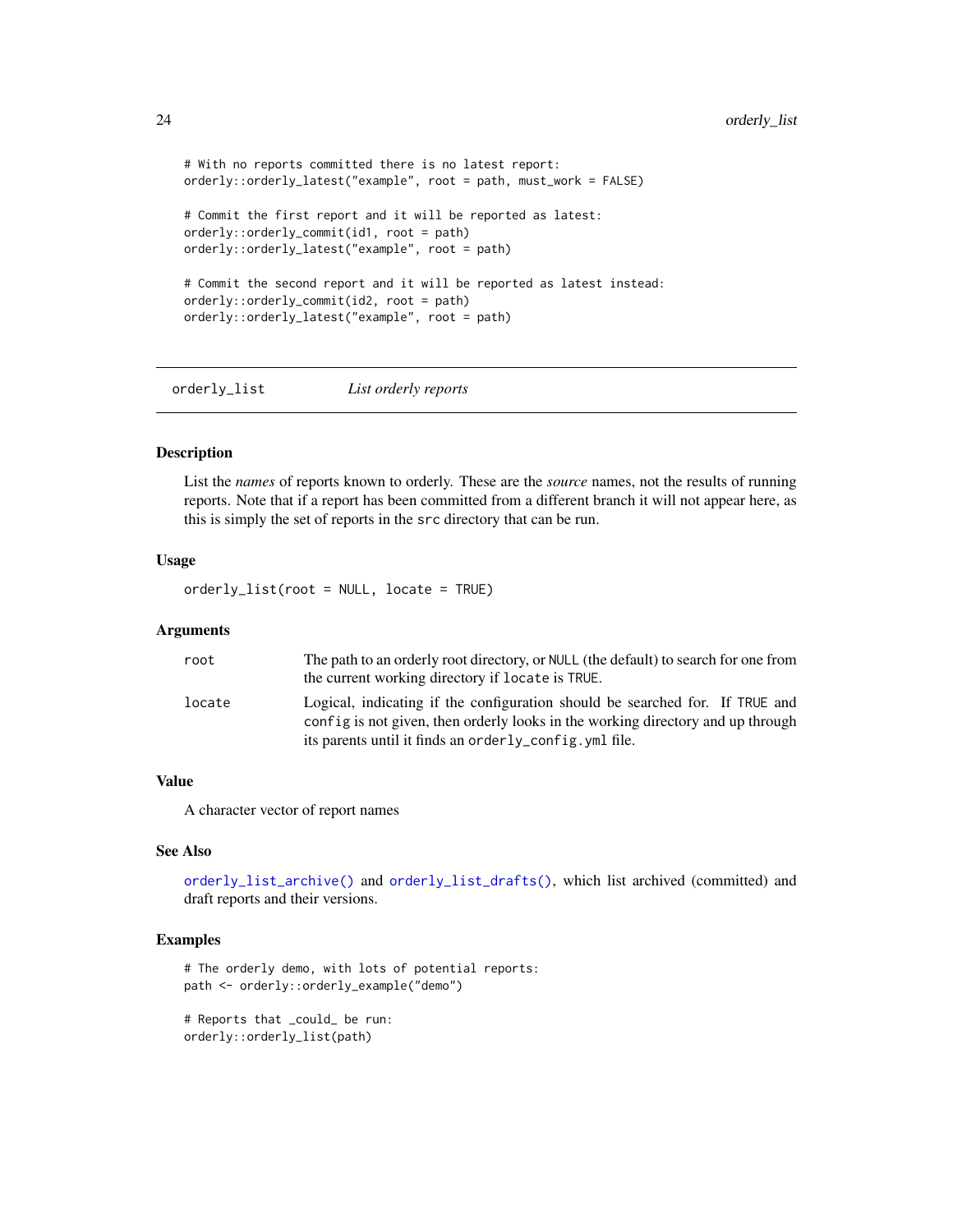## <span id="page-24-2"></span><span id="page-24-1"></span><span id="page-24-0"></span>Description

List draft and archived reports. This returns a data.frame with columns name (see [orderly\\_list\(\)](#page-23-1)) and id.

#### Usage

```
orderly_list_drafts(root = NULL, locate = TRUE, include_failed = FALSE)
```
orderly\_list\_archive(root = NULL, locate = TRUE)

#### Arguments

| root   | The path to an orderly root directory, or NULL (the default) to search for one from<br>the current working directory if locate is TRUE.                                                                                              |
|--------|--------------------------------------------------------------------------------------------------------------------------------------------------------------------------------------------------------------------------------------|
| locate | Logical, indicating if the configuration should be searched for. If TRUE and<br>config is not given, then orderly looks in the working directory and up through<br>its parents until it finds an orderly_config. yml file.           |
|        | include failed Logical, indicating if failed drafts should be listed (only has an effect for orderly list drafts<br>as no failed run should make it into the archive). A failed report is one that lacks<br>an orderly_run.rds file. |

#### Value

A data.frame with columns name and id, containing character vectors of report names and versions, respectively.

## See Also

[orderly\\_list\(\)](#page-23-1), which lists the names of source reports that can be run, and [orderly\\_latest\(\)](#page-22-1) which returns the id of the most recent report.

## Examples

```
# The orderly demo, with lots of potential reports:
path <- orderly::orderly_example("demo")
# Reports that _could_ be run:
```

```
orderly::orderly_list(path)
# Run a report twice:
id1 <- orderly::orderly_run("minimal", root = path)
id2 <- orderly::orderly_run("minimal", root = path)
```
# We can see both drafts: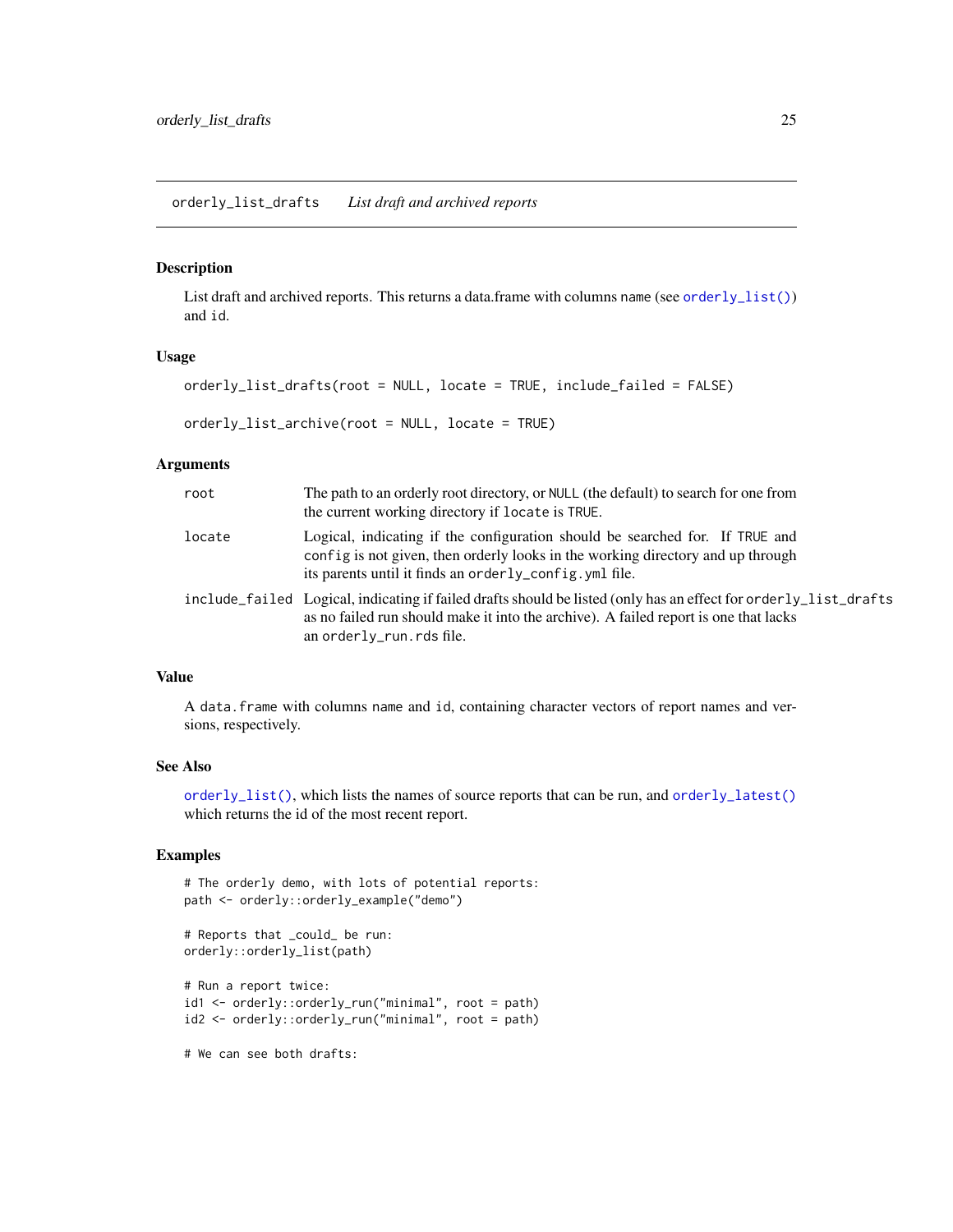```
orderly::orderly_list_drafts(path)
# Nothing is in the archive:
orderly::orderly_list_archive(path)
# Commit a report:
orderly::orderly_commit(id2, root = path)
# Only one draft now
orderly::orderly_list_drafts(path)
# And the second report is in the archive:
orderly::orderly_list_archive(path)
```
orderly\_list\_metadata *List reports with only local metadata*

#### Description

List reports that are present only as metadata; these are the result of doing [orderly\\_pull\\_archive\(\)](#page-30-2) with recursive = FALSE, in which case only metadata was downloaded and not the report contents itself.

## Usage

```
orderly_list_metadata(root = NULL, locate = FALSE, include_archive = FALSE)
```
#### Arguments

| root            | The path to an orderly root directory, or NULL (the default) to search for one from<br>the current working directory if locate is TRUE.                                                                                   |
|-----------------|---------------------------------------------------------------------------------------------------------------------------------------------------------------------------------------------------------------------------|
| locate          | Logical, indicating if the configuration should be searched for. If TRUE and<br>config is not given, then orderly looks in the working directory and up through<br>its parents until it finds an orderly_config.yml file. |
| include_archive |                                                                                                                                                                                                                           |
|                 | Logical, indicating if we should include reports that are also included in the<br>archive.                                                                                                                                |

#### Value

A [data.frame\(\)](#page-0-0) with columns name and id, as for [orderly\\_list\\_archive\(\)](#page-24-1)

```
path <- orderly::orderly_example("minimal")
# No metadata-only reports will be present, unless you have run
# orderly::orderly_pull_archive(..., recursive = FALSE)
orderly::orderly_list_metadata(path)
```
<span id="page-25-0"></span>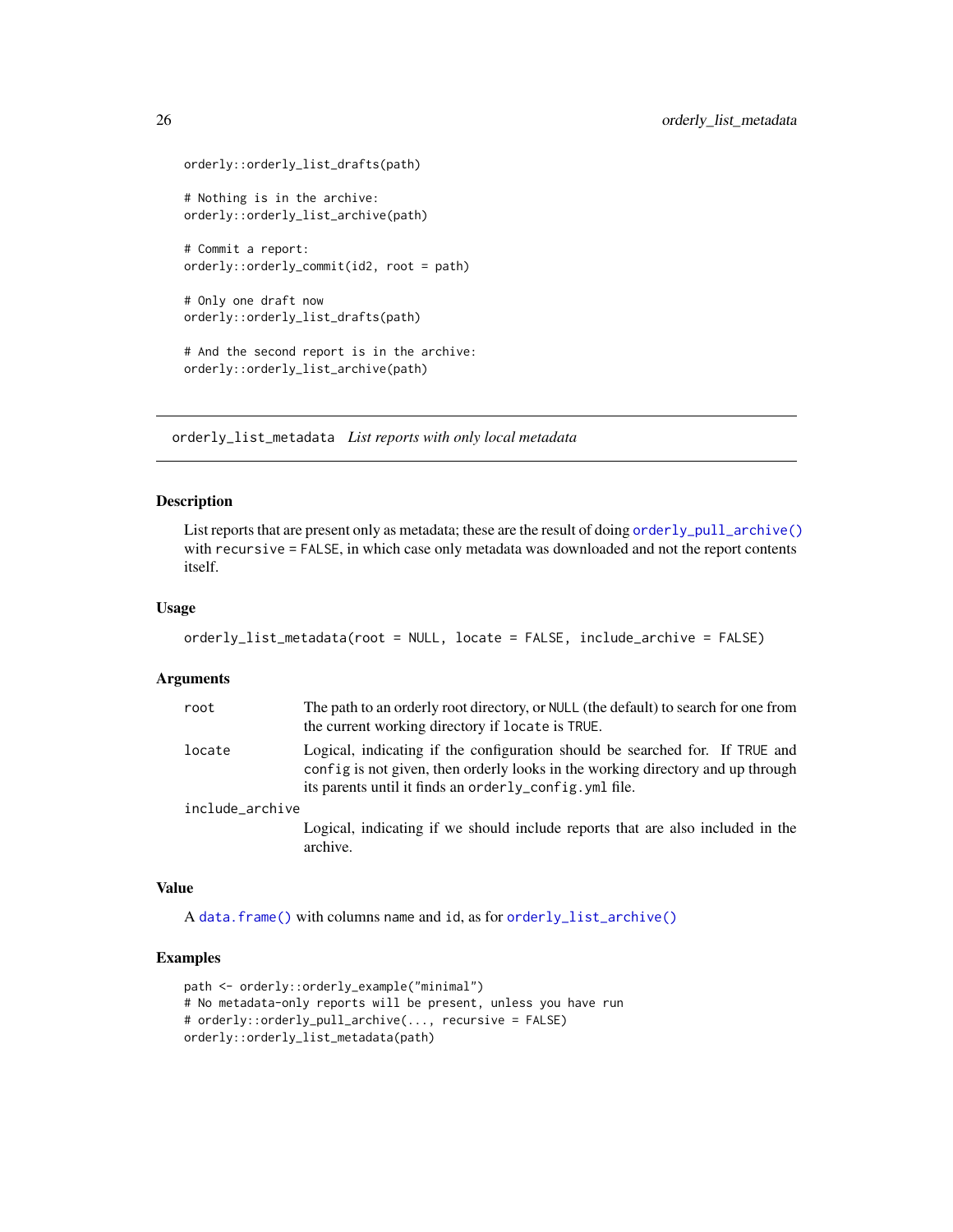<span id="page-26-0"></span>

## <span id="page-26-1"></span>Description

Start and stop the orderly log. When active, some actions will print diagnostic information to the message stream. This is set to be on by default.

#### Usage

orderly\_log\_on() orderly\_log\_off() orderly\_log(topic, value)

#### Arguments

| topic | Up to 9 character text string with the log topic |
|-------|--------------------------------------------------|
| value | Character string with the log entry              |

## Details

The function orderly\_log is designed to be used from applications that extend orderly, while the functions orderly\_log\_on and orderly\_log\_off can be used by applications or users to enable and disable log messages.

The interface here may expand by adding arguments or change behaviour based on global options. Future versions may support logging to a file, or adding timestamps, or logging in json format, etc.

#### Value

orderly\_log\_on and orderly\_log\_off invisibly returns a logical indicating if logging was previously enabled. This allows patterns like:

```
if (!orderly::orderly_log_off()) {
  on.exit(orderly::orderly_log_on())
}
```
to disable logging within a function (the on.exit block will be run when the function exits).

#### See Also

[orderly\\_run\(\)](#page-37-1), which makes use of these log messages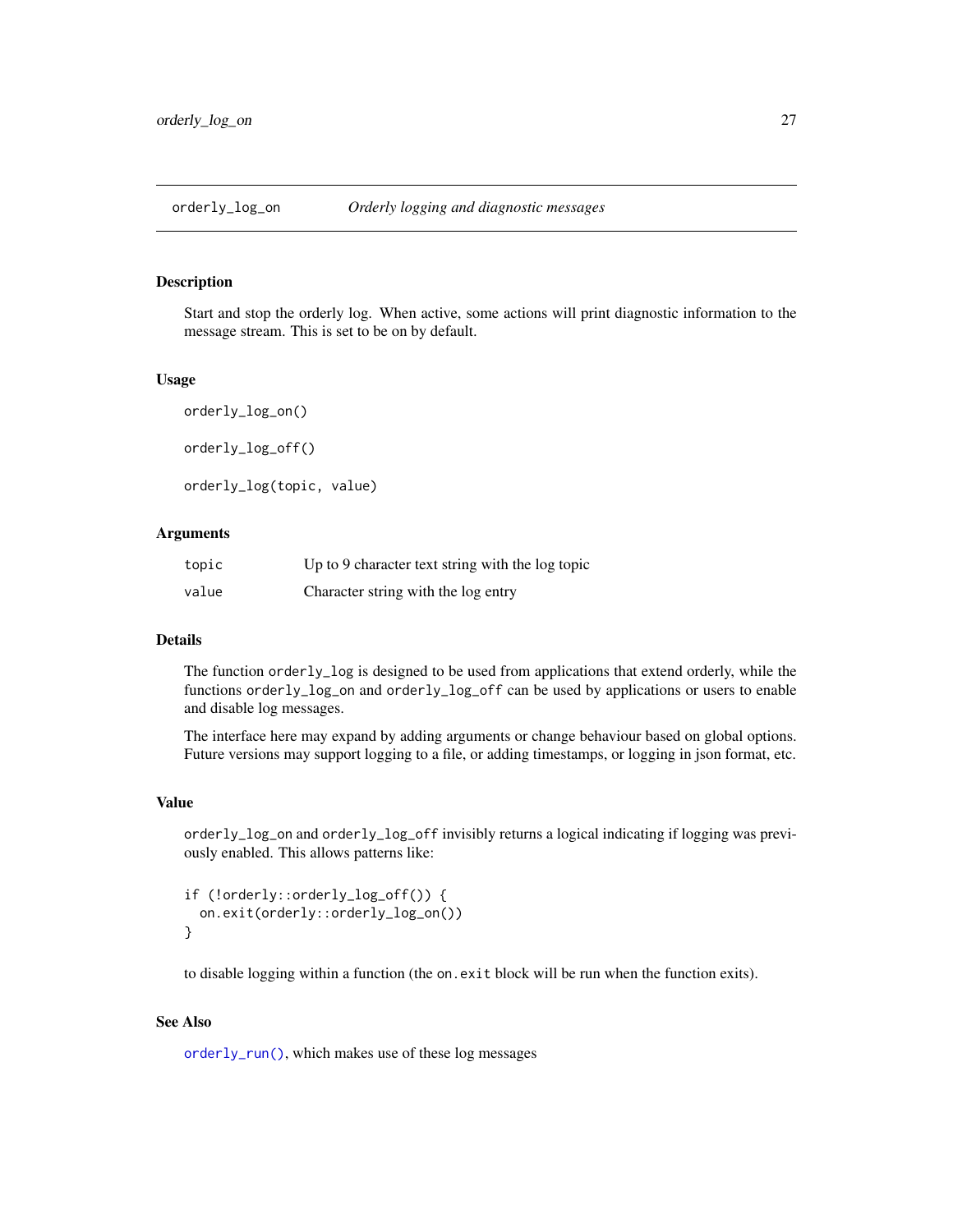## Examples

```
# We are going to log things below
logging_was_enabled <- orderly::orderly_log_on()
# About orderly log messages:
# Orderly log messages have the form "[title] message"
orderly::orderly_log_on()
orderly::orderly_log("title", "message")
# If logging is disabled they are not printed:
orderly::orderly_log_off()
orderly::orderly_log("title", "message")
# Restore to previous settings:
if (logging_was_enabled) {
  orderly::orderly_log_on()
}
```
<span id="page-27-1"></span>orderly\_migrate *Migrate an orderly archive*

## Description

Migrate an orderly archive. This is needed periodically when the orderly archive version changes. If you get a message like orderly archive needs migrating from a.b.c  $\Rightarrow$  x.y.z then you need to run this function. The archive version is at most equal to the package version.

## Usage

```
orderly_migrate(
  root = NULL,
 locate = TRUE,
  to = NULL,
  dry_run = FALSE,skip_failed = FALSE,
  clean = FALSE
\lambda
```
## Arguments

| root   | The path to an orderly root directory, or NULL (the default) to search for one from<br>the current working directory if locate is TRUE.                                                                                                 |
|--------|-----------------------------------------------------------------------------------------------------------------------------------------------------------------------------------------------------------------------------------------|
| locate | Logical, indicating if the configuration should be searched for. If TRUE and<br>config is not given, then orderly looks in the working directory and up through<br>its parents until it finds an order $l_{\text{V}}$ config. yml file. |
| to     | The version to migrate to. The default is the current archive version; this is<br>almost always what is wanted.                                                                                                                         |

<span id="page-27-0"></span>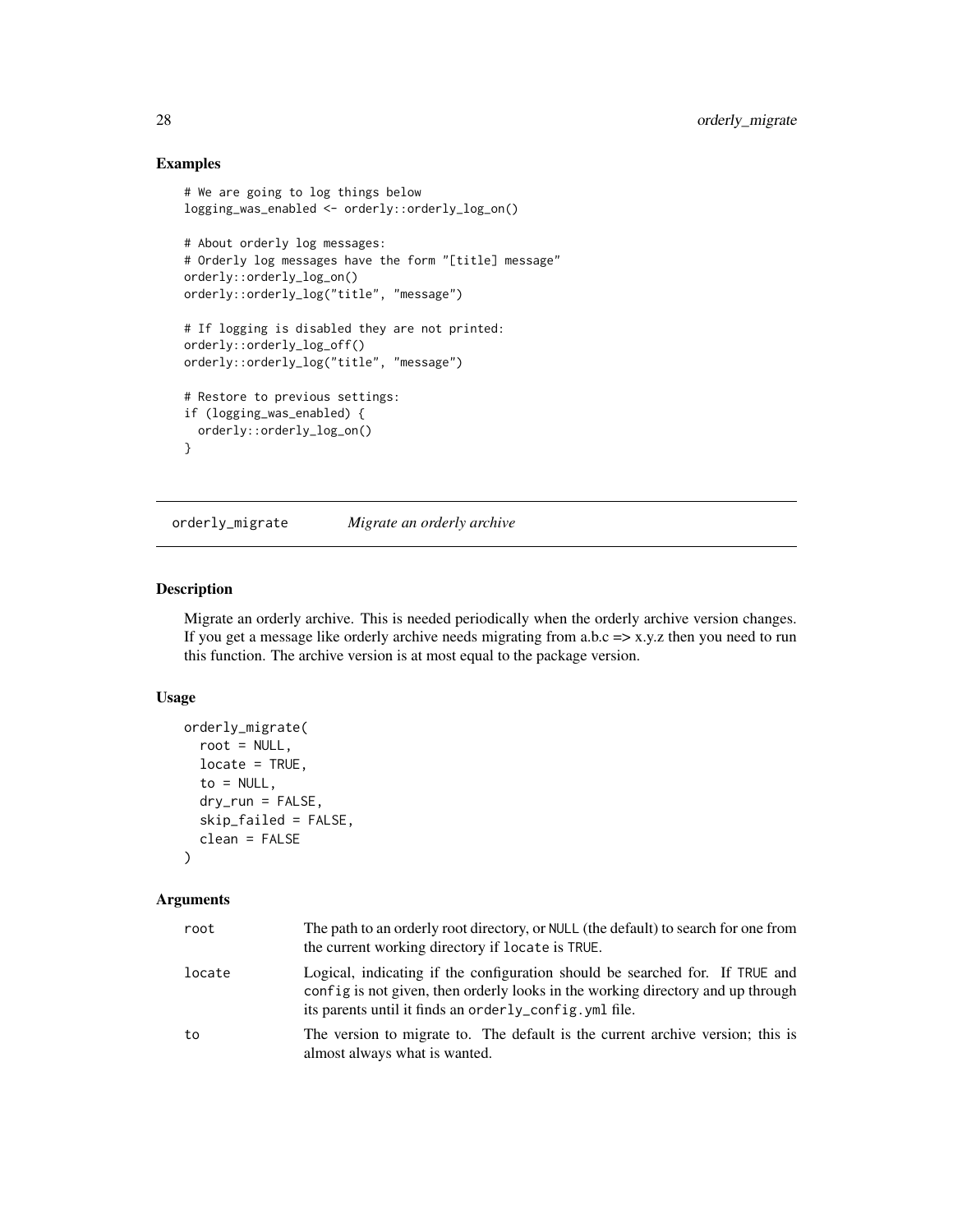## <span id="page-28-0"></span>orderly\_new 29

| dry_run     | Logical, indicating if we should try running the migration but not actually ap-<br>plying it. This is intended primarily for developing new migrations and will<br>probably not work if you are multiple archive versions behind.                                                                                         |
|-------------|---------------------------------------------------------------------------------------------------------------------------------------------------------------------------------------------------------------------------------------------------------------------------------------------------------------------------|
| skip_failed | Logical, where TRUE we will skip over entries that failed to be migrated. This is<br>expected to be useful on local archives only because it violates the append-only<br>nature of orderly. However, if a local archive contains unusual copies of orderly<br>archives that can't be migrated this might come in helpful. |
| clean       | Logical, where TRUE (and where the migration was successful and dry_run is<br>FALSE) orderly will clean up all migration backup files. Use this periodically to<br>clean up the archive.                                                                                                                                  |

## Details

Sometimes we add change information saved out in the orderly run. This requires patching previously run versions of the orderly metadata and that's not something we want to do lightly. This function uses a relatively safe, and reversible, way of migrating metadata. We modify the orderly\_run.rds files, but will create versioned backups as files are changed.

## Value

No return value, this function is called only for its side effects

#### Examples

```
# Without an orderly repository created by a previous version of
# orderly, this function does nothing interesting:
path <- orderly::orderly_example("minimal")
orderly::orderly_migrate(path)
```
<span id="page-28-1"></span>orderly\_new *Create new report*

## Description

Create new report, starting from a template. Orderly comes with a set of templates, but projects can bring their own templates; see Details below for how these are configured and discovered by orderly.

#### Usage

```
orderly_new(name, root = NULL, locate = TRUE, quiet = FALSE, template = NULL)
```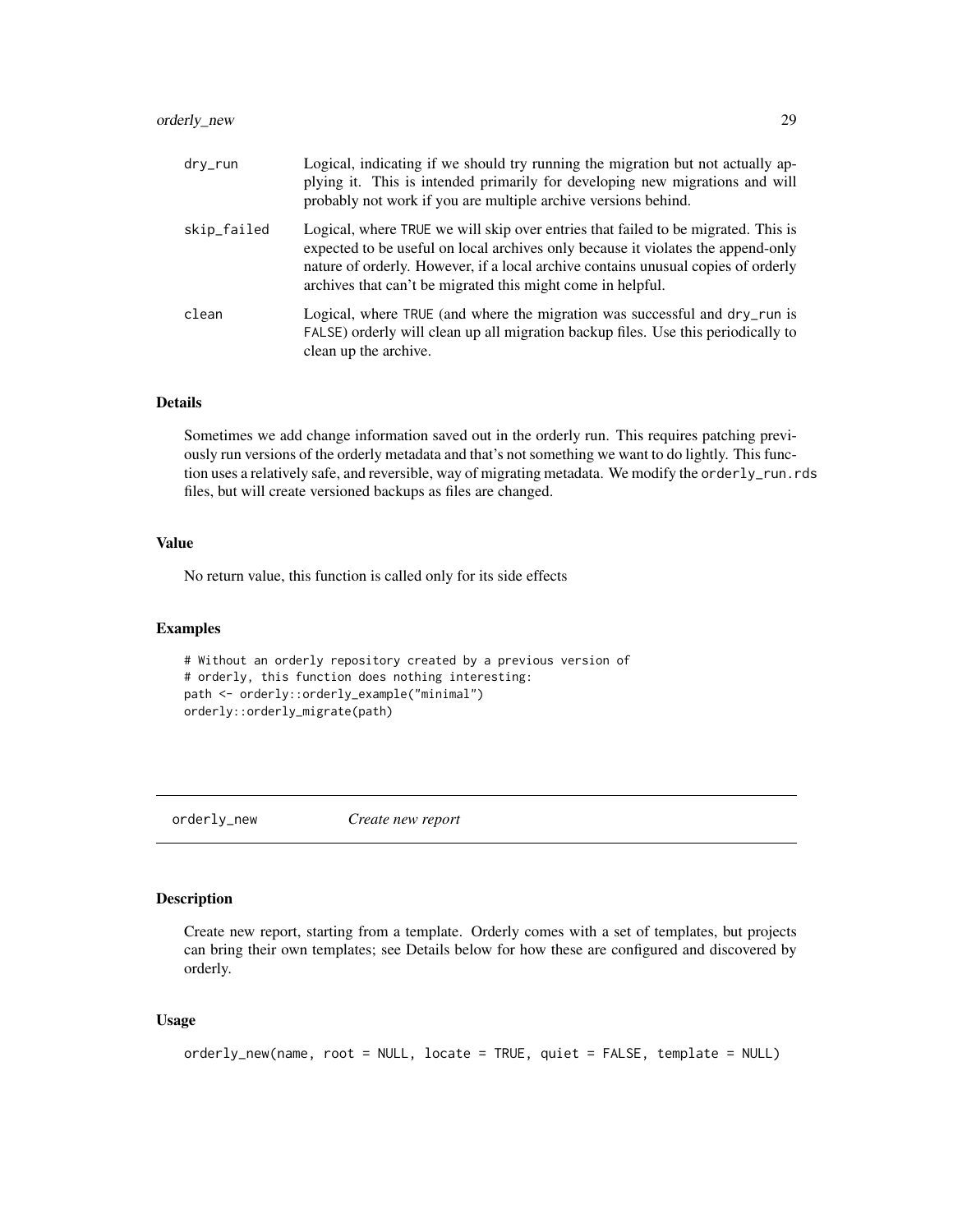#### <span id="page-29-0"></span>**Arguments**

| name     | Name of the new report (will be a directory name).                                                                                                                                                                                                      |
|----------|---------------------------------------------------------------------------------------------------------------------------------------------------------------------------------------------------------------------------------------------------------|
| root     | The path to an orderly root directory, or NULL (the default) to search for one from<br>the current working directory if locate is TRUE.                                                                                                                 |
| locate   | Logical, indicating if the configuration should be searched for. If TRUE and<br>config is not given, then orderly looks in the working directory and up through<br>its parents until it finds an orderly_config. yml file.                              |
| quiet    | Logical, indicating if informational messages should be suppressed.                                                                                                                                                                                     |
| template | The name of a template. If NULL orderly will search for a template (see Details).<br>If given it must be the name of a directory within a directory templates in your<br>project root. The special label "orderly" will use orderly's builtin template. |

## Details

To create a custom template, create a directory templates within your orderly root. Within that directory create directories containing all the files that you would like a report to contain. This *must* contain a file orderly.yml but may contain further files (for example, you might want a default script and Rmd file).

If template is not given (i.e., is NULL) then we look for a template called default (i.e., stored at template/default), then fall back on the system orderly template.

We first look for a file orderly/template.yml within the orderly root. If that is not found, then a copy from the orderly package is used. This can always be used by using template = "system".

## Value

The path of the new source directory, invisibly

## See Also

[orderly\\_init\(\)](#page-20-1) for initialising a new orderly repository.

```
path <- orderly::orderly_example("minimal")
```

```
# Create a new report with the name "myreport" in this orderly
# repository:
orderly::orderly_new("myreport", root = path)
```

```
# The directory will be initialised with a orderly.yml file
# containing documentation
dir(file.path(path, "src", "myreport"))
readLines(file.path(path, "src", "myreport", "orderly.yml"))
```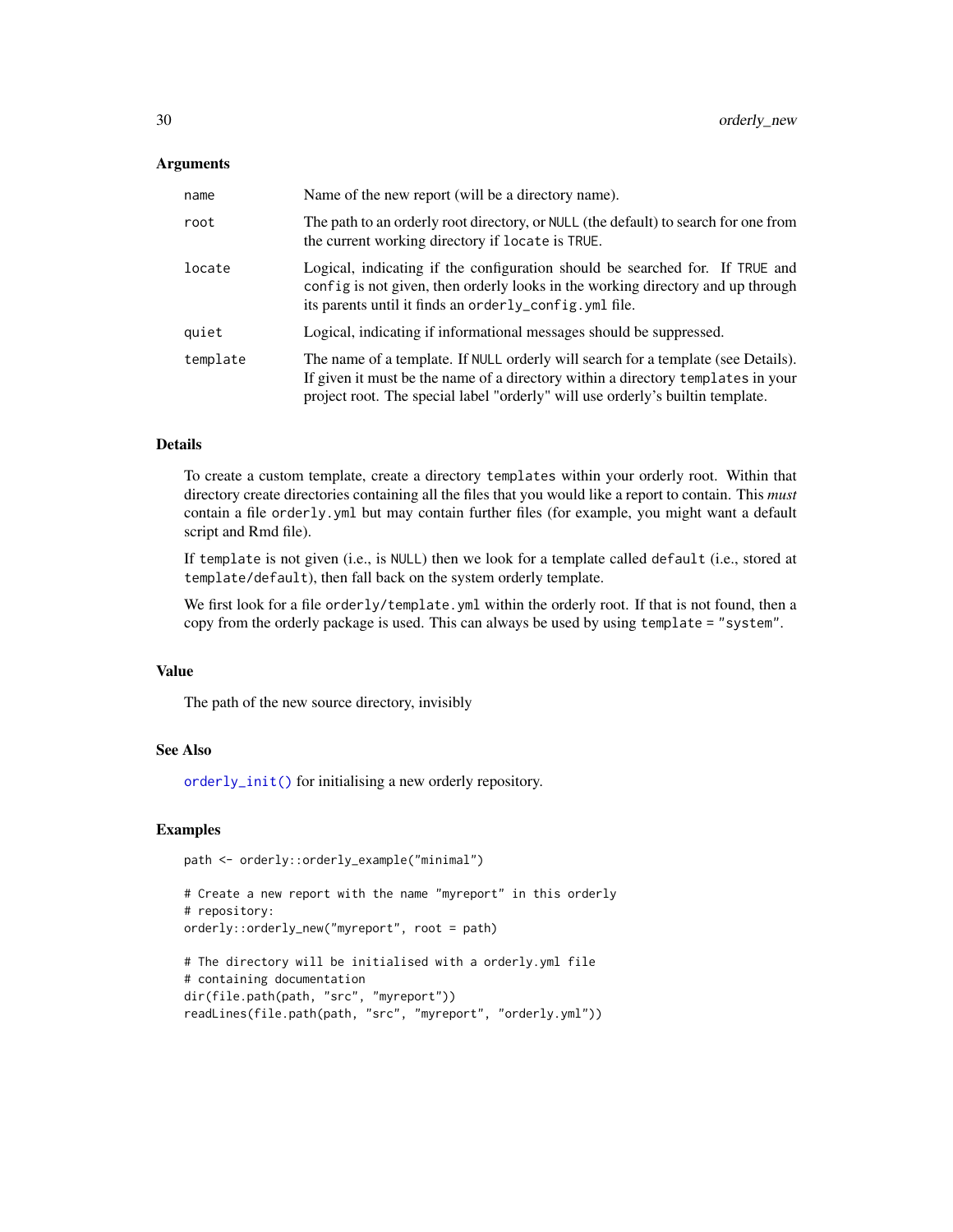<span id="page-30-1"></span><span id="page-30-0"></span>orderly\_pull\_dependencies

*Download dependent reports*

## <span id="page-30-2"></span>Description

Download dependent reports from an orderly remote. This can only be used if the orderly\_config.yml lists a remote. This allows for a centralised workflow where a central orderly store exists and holds the canonical copies of reports, from which versions can be downloaded into local stores.

## Usage

```
orderly_pull_dependencies(
  name = NULL,root = NULL,
  locate = TRUE,
  remote = NULL,
 parameters = NULL,
  recursive = TRUE
\mathcal{L}orderly_pull_archive(
  name,
  id = "latest",
  root = NULL,locate = TRUE,
  remote = NULL,parameters = NULL,
  recursive = TRUE
)
orderly_push_archive(
  name,
  id = "latest",
  root = NULL,
  locate = TRUE,
  remote = NULL
)
```
## Arguments

| name | Name of the report to download dependencies for. Alternatively, the default of<br>NULL is useful if you have already set the working directory to be the source<br>directory. |
|------|-------------------------------------------------------------------------------------------------------------------------------------------------------------------------------|
| root | The path to an orderly root directory, or NULL (the default) to search for one from<br>the current working directory if locate is TRUE.                                       |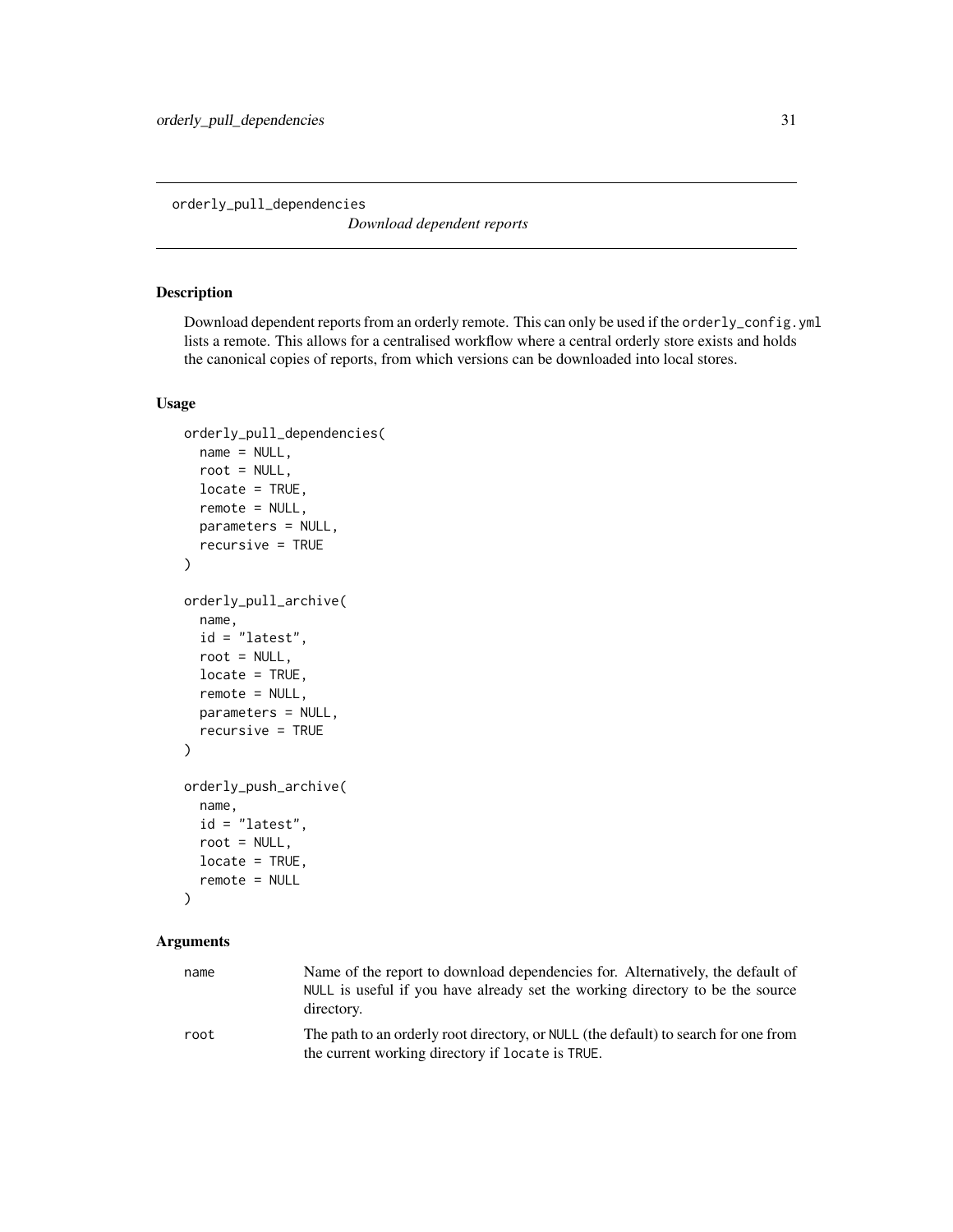<span id="page-31-0"></span>

| locate     | Logical, indicating if the configuration should be searched for. If TRUE and<br>config is not given, then orderly looks in the working directory and up through<br>its parents until it finds an orderly_config.yml file.                                                                                                                                                                                                        |
|------------|----------------------------------------------------------------------------------------------------------------------------------------------------------------------------------------------------------------------------------------------------------------------------------------------------------------------------------------------------------------------------------------------------------------------------------|
| remote     | Description of the location. Typically this is a character string indicating a re-<br>mote specified in the remotes block of your orderly_config.yml. It is also<br>possible to pass in a directly created remote object (e.g., using order ly_remote_path(),<br>or one provided by another package). If left NULL, then the default remote for<br>this orderly repository is used - by default that is the first listed remote. |
| parameters | Parameters to pass through when doing dependency resolution. If you are using<br>a query for id that involves a parameter (e.g., latest (parameter: $x == p$ ) you<br>will need to pass in the parameters here. Similarly, if you are pulling a report<br>that uses query dependencies that reference parameters you need to pass them<br>here (the same parameter set will be passed through to all dependencies).              |
| recursive  | Logical, indicating if all dependencies of a report should also be pulled. Setting<br>this to FALSE only the direct reports, along with metadata for the dependencies;<br>this will be potentially much faster, but leaves your archive in a more fragile<br>state.                                                                                                                                                              |
| id         | The identifier (for orderly_pull_archive). The default is to use the latest<br>report.                                                                                                                                                                                                                                                                                                                                           |

#### Details

The orderly\_pull\_archive function pulls report directly (without it being a dependent report).

After setting your username up you can run orderly\_pull\_dependencies("reportname") to pull the *dependencies* of "reportname" down so that "reportname" can be run, or you can run orderly\_pull\_archive("reportname") to pull a copy of "reportname" that has been run on the remote server.

Pulling an archive report from a remote also pulls its dependencies (recursively), and adds all of these to the local database. This may require migrating old orderly archives ([orderly\\_migrate\(\)](#page-27-1)). Note that this migration will likely fail for remote orderly versions older than 0.6.8 because the migration needs to read data files on disk that are not included in the downloaded archive in order to collect all the information required for the database. In this case, ask the administrator of the remote orderly archive to migrate their archive, and then re-pull.

Pushing an archive is possible only if the remote supports it. Currently this is supported by [orderly\\_remote\\_path\(\)](#page-35-1) remotes, though not by orderlyweb remotes. There is no control over what will *accept* a push at this point, nor any check that what you've pushed is "good" except that it exists in your archive. As with pulling an archive, pushes are recursive with respect to dependencies. The configuration interface here will likely change a little over time.

## Value

No return value, these functions are called only for their side effects

#### See Also

[orderly\\_remote\\_path\(\)](#page-35-1), which implements the remote interface for orderly repositories at a local path. See also [OrderlyWeb](https://github.com/vimc/orderly-web) for a system for hosting orderly repositories over an HTTP API. vignette("remote",package = "orderly") describes the remote system in more detail.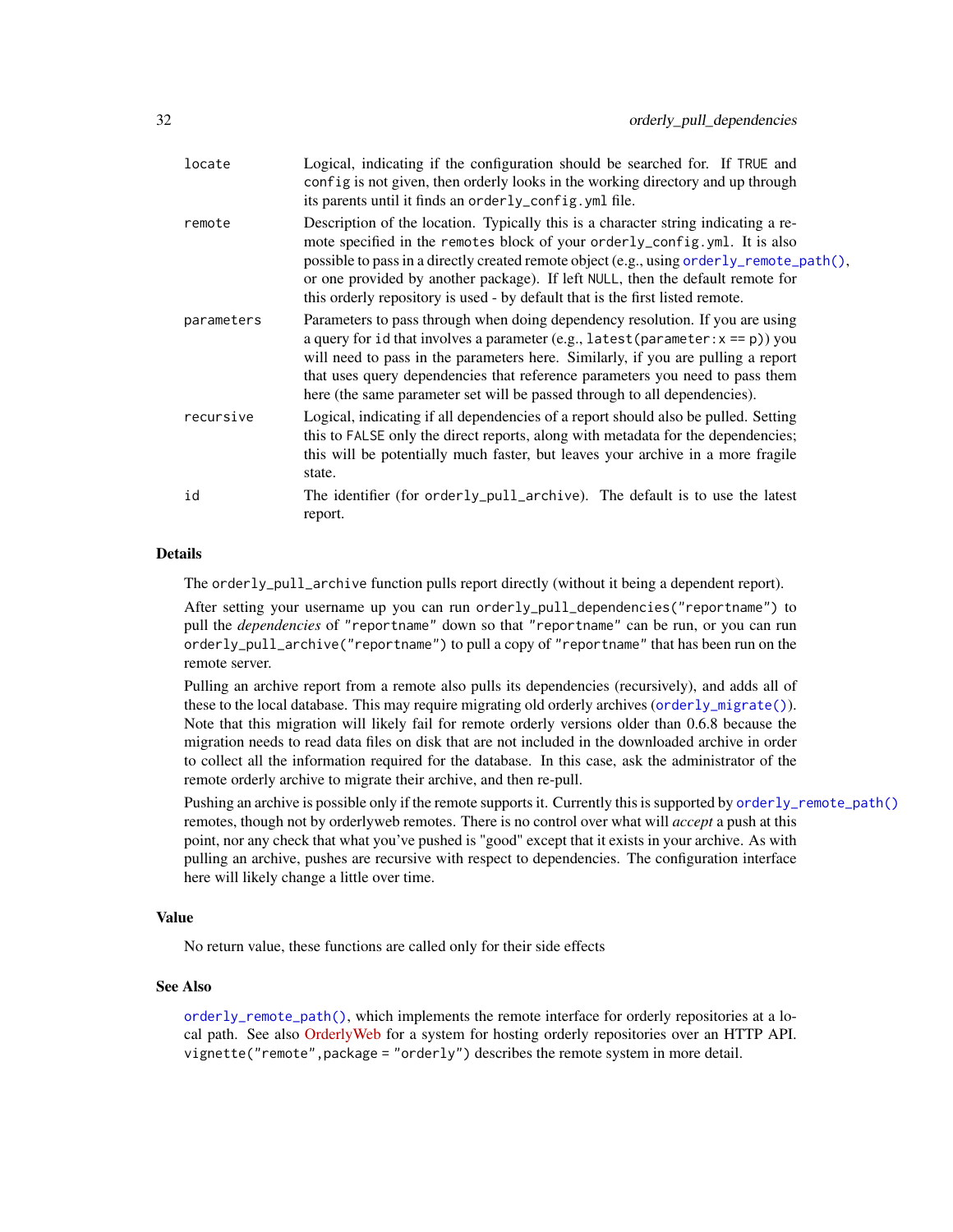## <span id="page-32-0"></span>orderly\_rebuild 33

#### Examples

```
# Suppose we have a "remote" orderly repository at some path.
# This might be read-only for you in practice and available via a
# network filesystem or a dropbox folder synced to your computer.
# We'll populate this with a pair of reports:
path_remote <- orderly::orderly_example("demo")
id <- orderly::orderly_run("other", list(nmin = 0),
                           root = path_remote, echo = FALSE)
orderly::orderly_commit(id, root = path_remote)
id <- orderly::orderly_run("use_dependency",
                           root = path_remote, echo = FALSE)
orderly::orderly_commit(id, root = path_remote)
# We'll create a an object to interact with this remote using
# orderly_remote_path.
remote <- orderly::orderly_remote_path(path_remote)
# We can use this object directly
remote$list_reports()
remote$list_versions("other")
# More typically one will interact with the functions
# orderly_pull_archive and orderly_pull_dependencies.
# Now, suppose that you have your "local" copy of this; it shares
# the same source (ordinarily these would both be under version
# control with git):
path_local <- orderly::orderly_example("demo")
# If we wanted to run the report "use_dependency" we need to have
# a copy of the report "other", on which it depends:
try(orderly::orderly_run("use_dependency", root = path_local))
# We can "pull" dependencies of a report before running
orderly::orderly_pull_dependencies("use_dependency", remote = remote,
                                   root = path_local)
# Now we can run the report because we have a local copy of the
# dependency:
orderly::orderly_run("use_dependency", root = path_local)
# We can also directly pull previously run reports:
orderly::orderly_pull_archive("use_dependency", id, remote = remote,
                              root = path_local)
orderly::orderly_list_archive(root = path_local)
```
#### orderly\_rebuild *Rebuild the report database*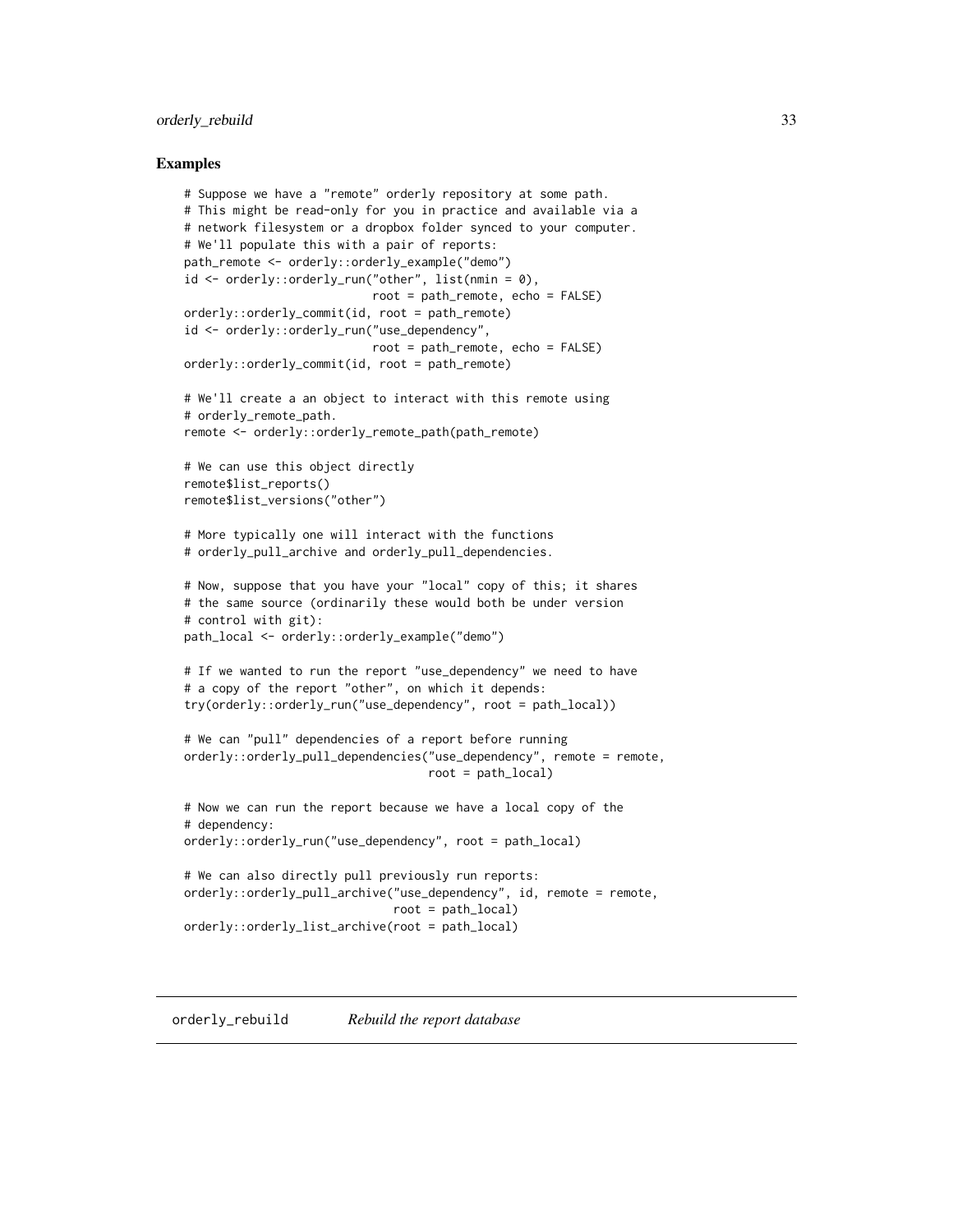#### Description

Rebuild the report database. This is necessary when the orderly database schema changes, and you will be prompted to run this function after upgrading orderly in that case.

## Usage

```
orderly_rebuild(
  root = NULL,
  locate = TRUE,
  verbose = TRUE,
  if_schema_changed = FALSE
\mathcal{L}
```
#### Arguments

| root              | The path to an orderly root directory, or NULL (the default) to search for one from<br>the current working directory if locate is TRUE.                                                                                   |
|-------------------|---------------------------------------------------------------------------------------------------------------------------------------------------------------------------------------------------------------------------|
| locate            | Logical, indicating if the configuration should be searched for. If TRUE and<br>config is not given, then orderly looks in the working directory and up through<br>its parents until it finds an orderly_config.yml file. |
| verbose           | Logical, indicating if information about the rebuild should be printed as it runs                                                                                                                                         |
| if_schema_changed |                                                                                                                                                                                                                           |
|                   | Logical, indicating if the rebuild should take place only if the schema has changed.<br>This is designed to be safe to use in (say) deployment scripts because it will be                                                 |

#### Details

The report database (orderly's "destination" database) is essentially an index over all the metadata associated with reports. It is used by orderly itself, and can be used by applications that extend orderly (e.g., [OrderlyWeb.](https://github.com/vimc/orderly-web) All the data in this database can be rebuilt from files stored with the committed (archive) orderly reports, using the orderly\_rebuild function.

#### Value

No return value, this function is called only for its side effects

fast enough to call regularly.

```
path <- orderly::orderly_example("minimal")
id <- orderly::orderly_run("example", root = path)
orderly::orderly_commit(id, root = path)
con <- orderly::orderly_db("destination", root = path)
DBI::dbReadTable(con, "report_version")
```

```
DBI::dbDisconnect(con)
# The database can be removed and will be rebuilt if requested
```

```
# (this is only a good idea if you do not extend the database with
```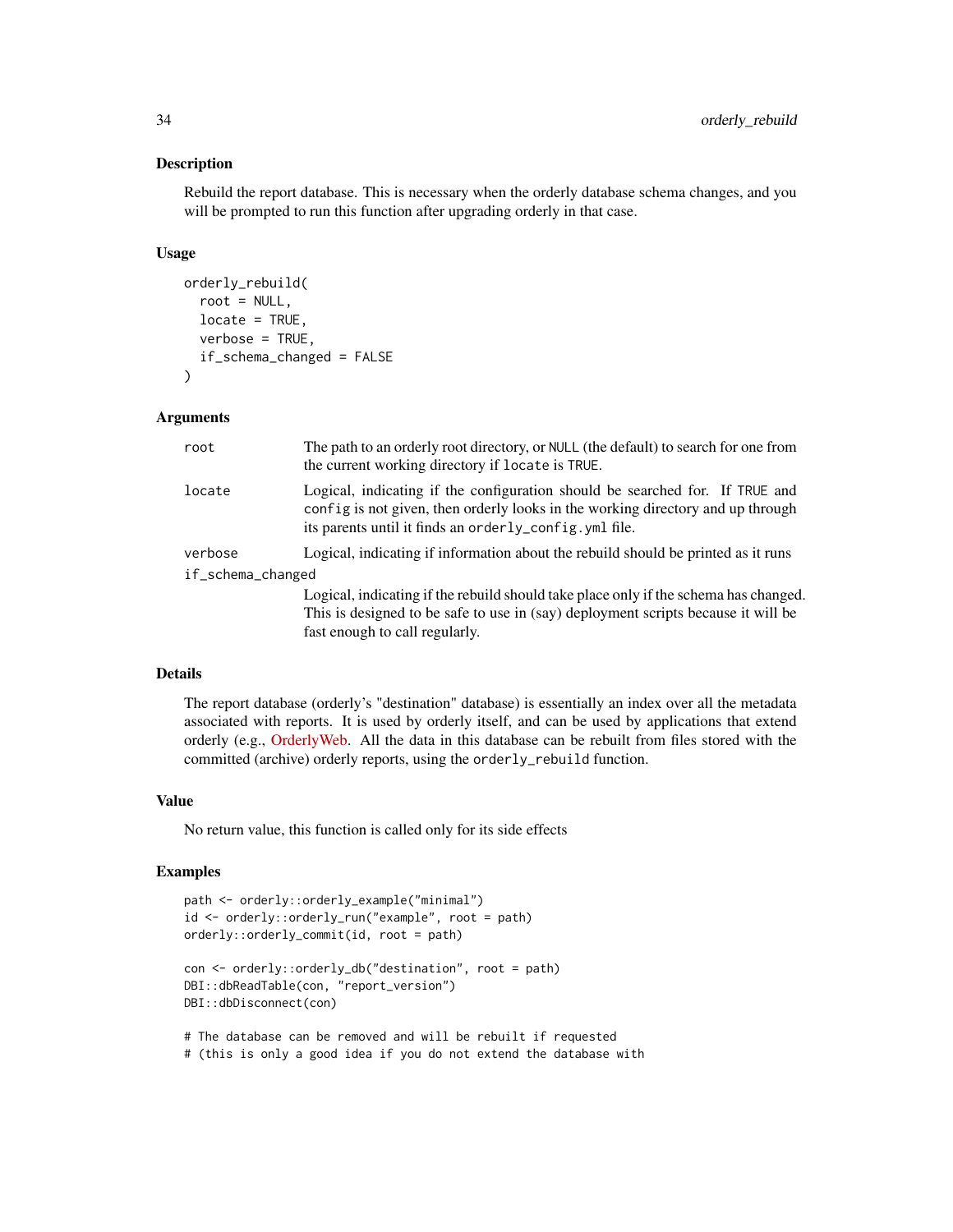## <span id="page-34-0"></span>orderly\_remote 35

```
# your own fields - only the fields that orderly looks after can
# be recovered!)
file.remove(file.path(path, "orderly.sqlite"))
orderly::orderly_rebuild(path)
file.exists(file.path(path, "orderly.sqlite"))
con <- orderly::orderly_db("destination", root = path)
DBI::dbReadTable(con, "report_version")
DBI::dbDisconnect(con)
# It is safe to rebuild a database repeatedly, though this can be
# slow with larger databases.
orderly::orderly_rebuild(path)
```
orderly\_remote *Get a remote*

#### **Description**

Get a remote, based on the configuration in orderly\_config.yml - different remote drivers have different methods, and this function gives you access to these lower-level objects.

## Usage

orderly\_remote(remote = NULL, root = NULL, locate = TRUE)

#### Arguments

| remote | Description of the location. Typically this is a character string indicating a re-                                                                                                                                                                           |
|--------|--------------------------------------------------------------------------------------------------------------------------------------------------------------------------------------------------------------------------------------------------------------|
|        | mote specified in the remotes block of your orderly_config.yml. It is also                                                                                                                                                                                   |
|        | possible to pass in a directly created remote object (e.g., using order ly_remote_path(),<br>or one provided by another package). If left NULL, then the default remote for<br>this orderly repository is used - by default that is the first listed remote. |
| root   | The path to an orderly root directory, or NULL (the default) to search for one from<br>the current working directory if locate is TRUE.                                                                                                                      |
| locate | Logical, indicating if the configuration should be searched for. If TRUE and<br>config is not given, then orderly looks in the working directory and up through<br>its parents until it finds an orderly_config. yml file.                                   |

## Value

The orderly remote, as described in orderly\_config.yml - if no remotes are configured, or if the requested remote does not exist, an error will be thrown.

## See Also

[orderly\\_pull\\_dependencies\(\)](#page-30-1) which provides a higher-level interface to pulling from a remote (including adding the downloaded archive into your orderly repository), and see the documentation underlying the orderly remote driver that your orderly\_config.yml declares for information about using that remote.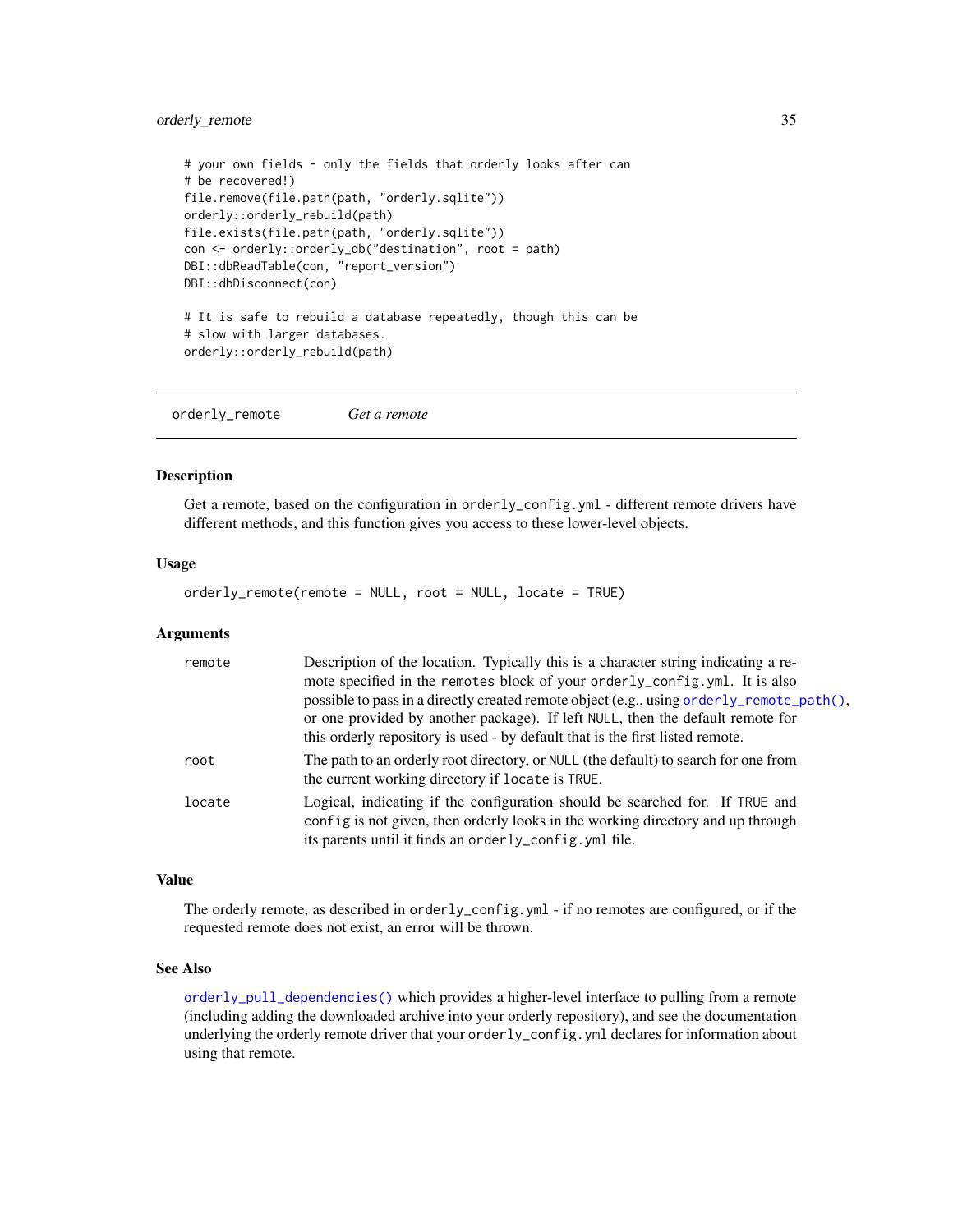## Examples

```
## We need two orderly repositories here - one as a "local" and one as
## a "remote" (see ?orderly_pull_archive)
path_remote <- orderly::orderly_example("demo")
path_local <- orderly::orderly_example("demo")
## Configure our remote:
path_config <- file.path(path_local, "orderly_config.yml")
txt <- readLines(path_config)
writeLines(c(
 txt,
  "remote:",
  " default:",
      driver: orderly::orderly_remote_path",
      args:",
 paste(" path:", path_remote)),
 path_config)
## Get our remote:
remote <- orderly::orderly_remote(root = path_local)
## Can use the remote's methods to interact directly - actual methods
## depend on the remote driver being used.
remote$list_reports()
```
<span id="page-35-1"></span>orderly\_remote\_path *Orderly remote at a different path*

#### Description

Create a "handle" for interacting with orderly repositories that are hosted at a different path. This might be useful in cases where you have access to an orderly repository via a network mount or a synchronised folder (e.g., Dropbox, Box, etc). More generally, orderly\_remote\_path implements an interface used by orderly to abstract over different ways that orderly repositories might be hosted remotely, including over HTTP APIs.

## Usage

```
orderly_remote_path(path, name = NULL)
```
#### Arguments

| path | Path to the orderly store |
|------|---------------------------|
| name | Name of the remote        |

## Value

An orderly\_remote\_path object, with methods that orderly will use in order to control this remote

<span id="page-35-0"></span>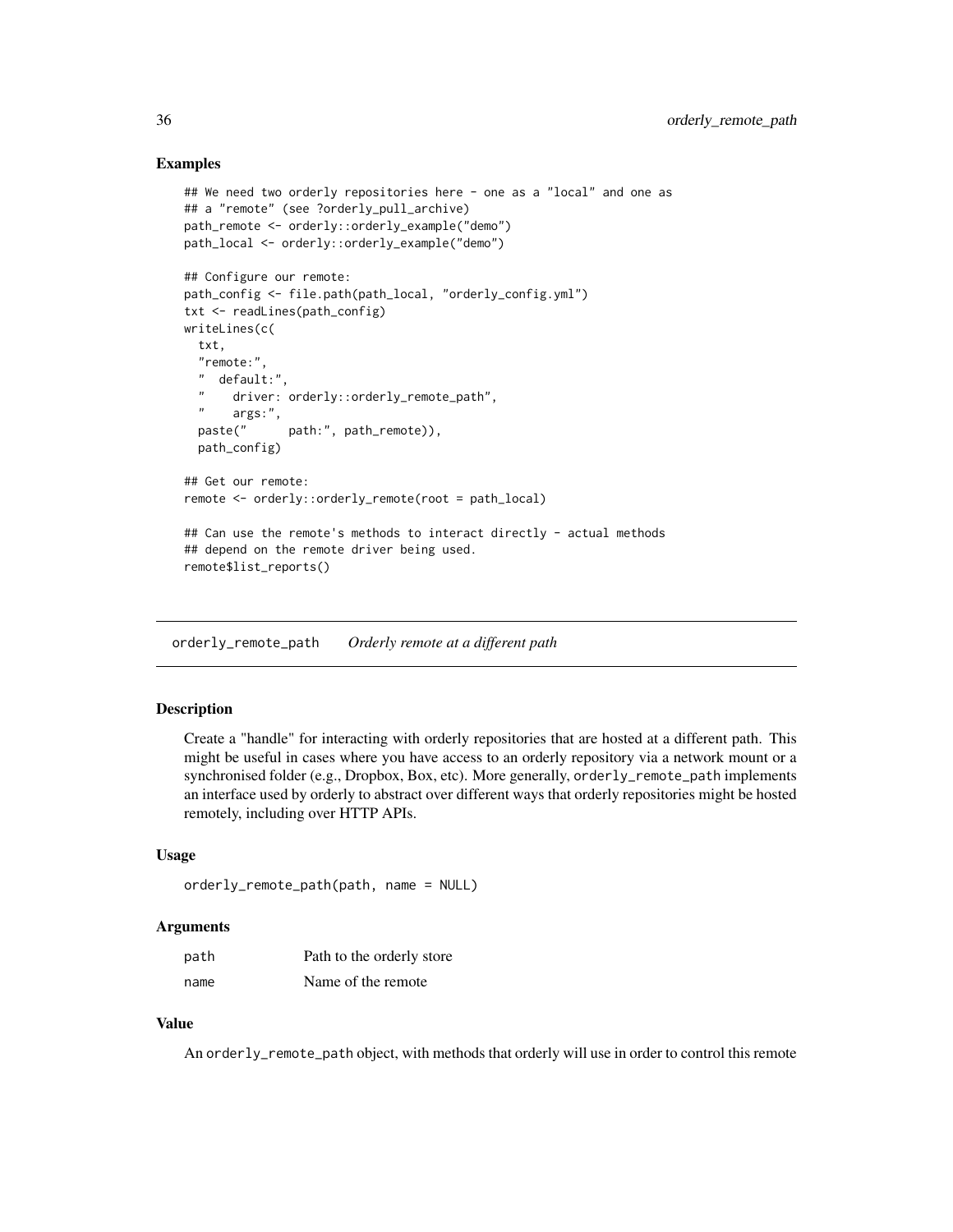#### <span id="page-36-0"></span>See Also

[orderly\\_pull\\_dependencies\(\)](#page-30-1) and [orderly\\_pull\\_archive\(\)](#page-30-2), which are the primary ways these remote objects are used. See also [OrderlyWeb](https://github.com/vimc/orderly-web) for a system for hosting orderly repositories over an HTTP API.

```
# Suppose we have a "remote" orderly repository at some path.
# This might be read-only for you in practice and available via a
# network filesystem or a dropbox folder synced to your computer.
# We'll populate this with a pair of reports:
path_remote <- orderly::orderly_example("demo")
id <- orderly::orderly_run("other", list(nmin = 0),
                           root = path_remote, echo = FALSE)
orderly::orderly_commit(id, root = path_remote)
id <- orderly::orderly_run("use_dependency",
                           root = path_remote, echo = FALSE)
orderly::orderly_commit(id, root = path_remote)
# We'll create a an object to interact with this remote using
# orderly_remote_path.
remote <- orderly::orderly_remote_path(path_remote)
# We can use this object directly
remote$list_reports()
remote$list_versions("other")
# More typically one will interact with the functions
# orderly_pull_archive and orderly_pull_dependencies.
# Now, suppose that you have your "local" copy of this; it shares
# the same source (ordinarily these would both be under version
# control with git):
path_local <- orderly::orderly_example("demo")
# If we wanted to run the report "use_dependency" we need to have
# a copy of the report "other", on which it depends:
try(orderly::orderly_run("use_dependency", root = path_local))
# We can "pull" dependencies of a report before running
orderly::orderly_pull_dependencies("use_dependency", remote = remote,
                                   root = path_local)
# Now we can run the report because we have a local copy of the
# dependency:
orderly::orderly_run("use_dependency", root = path_local)
# We can also directly pull previously run reports:
orderly::orderly_pull_archive("use_dependency", id, remote = remote,
                              root = path_local)
orderly::orderly_list_archive(root = path_local)
```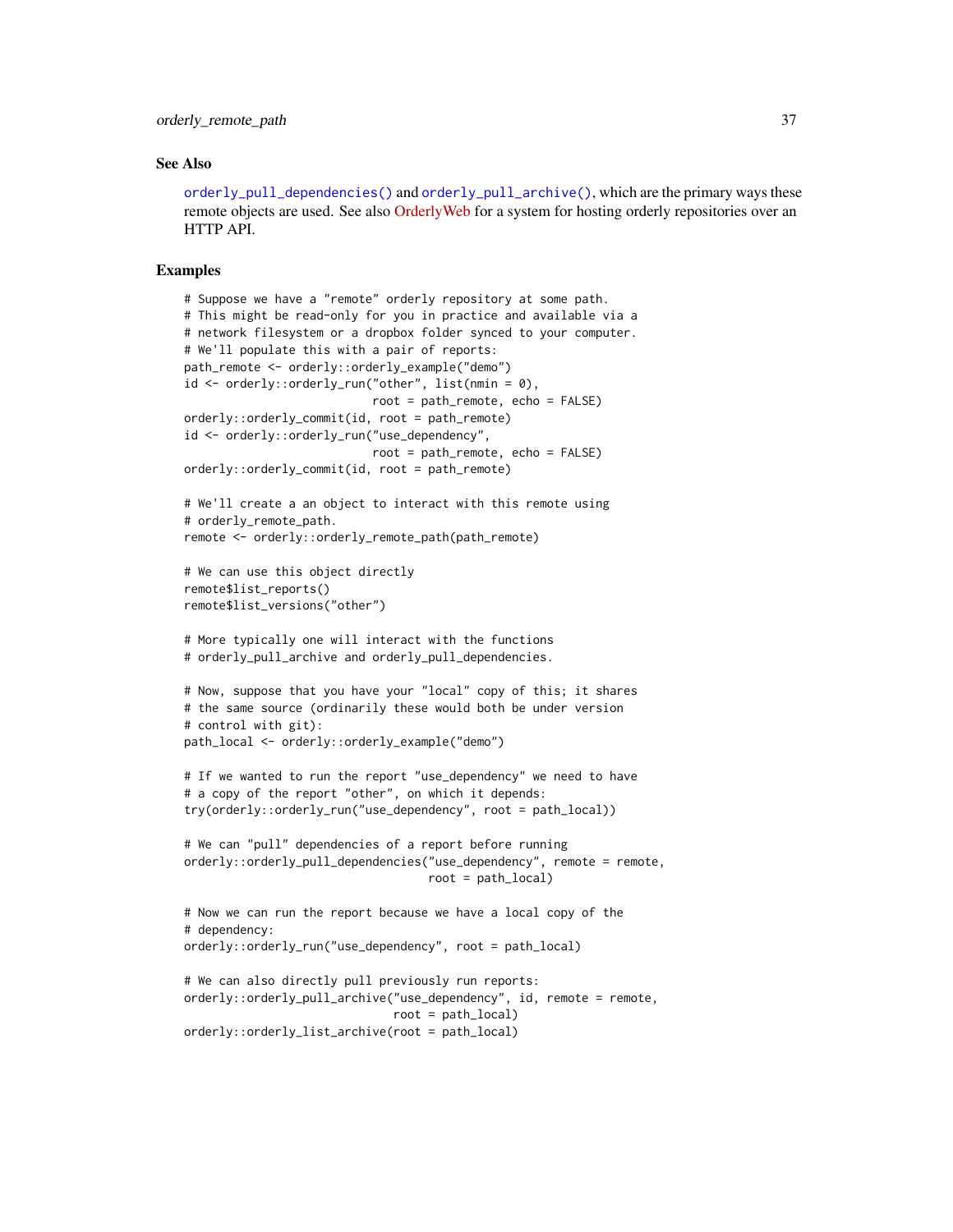<span id="page-37-0"></span>orderly\_remote\_status *Get status of remote queue.*

## Description

Get the status of the remote queue as a list.

#### Usage

orderly\_remote\_status(root = NULL, locate = TRUE, remote = NULL)

## Arguments

| root   | The path to an orderly root directory, or NULL (the default) to search for one from<br>the current working directory if locate is TRUE.                                                                                                                                                                                                                                                                                         |
|--------|---------------------------------------------------------------------------------------------------------------------------------------------------------------------------------------------------------------------------------------------------------------------------------------------------------------------------------------------------------------------------------------------------------------------------------|
| locate | Logical, indicating if the configuration should be searched for. If TRUE and<br>config is not given, then orderly looks in the working directory and up through<br>its parents until it finds an orderly_config. yml file.                                                                                                                                                                                                      |
| remote | Description of the location. Typically this is a character string indicating a re-<br>mote specified in the remotes block of your orderly_config.yml. It is also<br>possible to pass in a directly created remote object (e.g., using orderly_remote_path(),<br>or one provided by another package). If left NULL, then the default remote for<br>this orderly repository is used - by default that is the first listed remote. |

## Value

List containing details of running and queued reports on the remote queue. Including report name, status and version (where known)

<span id="page-37-1"></span>orderly\_run *Run a report*

## Description

Run a report. This will create a new directory in drafts/<reportname>, copy your declared resources there, extract data from databases (if you are using them), run your script and check that all expected artefacts were created. Once successfully run you can use [orderly\\_commit\(\)](#page-7-1) to move it to the archive directory.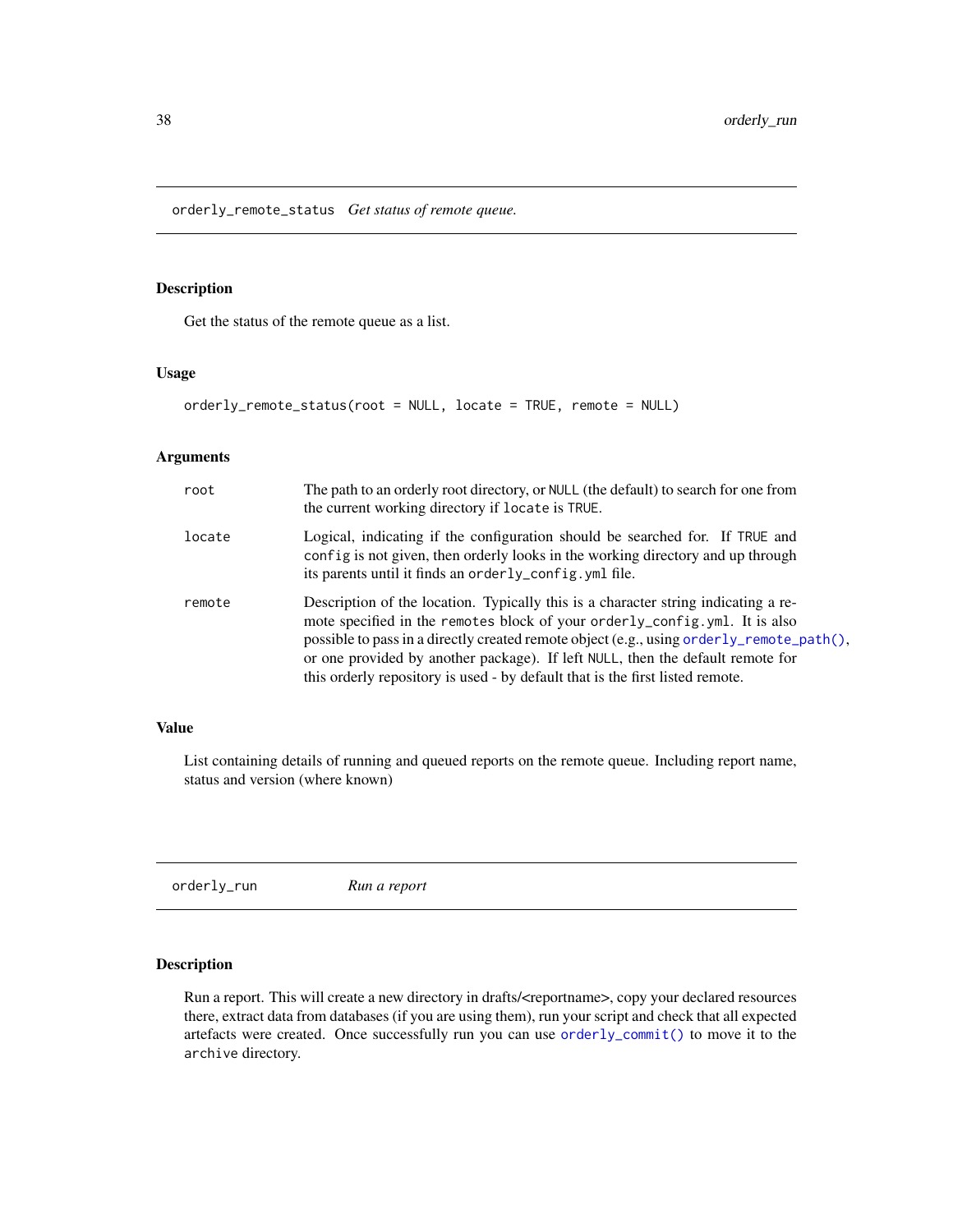<span id="page-38-0"></span>orderly\_run 39

## Usage

```
orderly_run(
 name = NULL,parameters = NULL,
 envir = NULL,
 root = NULL,locate = TRUE,
 echo = TRUE,
 message = NULL,
 instance = NULL,
 use_draft = FALSE,
 remote = NULL,
 tags = NULL
)
```
## Arguments

| name       | Name of the report to run (see orderly_list()). A leading src/ will be removed<br>if provided, allowing easier use of autocomplete. Alternatively, the default of<br>NULL is useful if you have already set the working directory to be the source<br>directory.                                                                                                                                                          |
|------------|---------------------------------------------------------------------------------------------------------------------------------------------------------------------------------------------------------------------------------------------------------------------------------------------------------------------------------------------------------------------------------------------------------------------------|
| parameters | Parameters passed to the report. A named list of parameters declared in the<br>orderly.yml. Each parameter must be a scalar character, numeric, integer or<br>logical.                                                                                                                                                                                                                                                    |
| envir      | The parent of the environment that will be used to evaluate the report script;<br>by default a new environment will be made with the global environment as the<br>parent.                                                                                                                                                                                                                                                 |
| root       | The path to an orderly root directory, or NULL (the default) to search for one from<br>the current working directory if locate is TRUE.                                                                                                                                                                                                                                                                                   |
| locate     | Logical, indicating if the configuration should be searched for. If TRUE and<br>config is not given, then orderly looks in the working directory and up through<br>its parents until it finds an orderly_config.yml file.                                                                                                                                                                                                 |
| echo       | Print the result of running the R code to the console                                                                                                                                                                                                                                                                                                                                                                     |
| message    | An optional character string containing a message explaining why the report was<br>run                                                                                                                                                                                                                                                                                                                                    |
| instance   | Select instance of the source database to be used, where multiple instances are<br>configured. Use a single <i>unnamed</i> character string to indicate an instance to<br>match. If given, then this name must be present in all databases where instances<br>are listed in orderly_config.yml, and will be ignored by all database where<br>instances are not given. See the "orderly" vignette for further information. |
| use_draft  | Should draft reports be used for dependencies? This should be used only in<br>development. Valid values are logical (TRUE, FALSE) or use the string newer to<br>use draft reports where they are newer than archive reports. For consistency,<br>always and never are equivalent to TRUE and FALSE, respectively.                                                                                                         |
| remote     | Remote to use to resolve dependencies. Use this in order to run a report with the<br>same dependencies as are available on a remote server, particularly when using                                                                                                                                                                                                                                                       |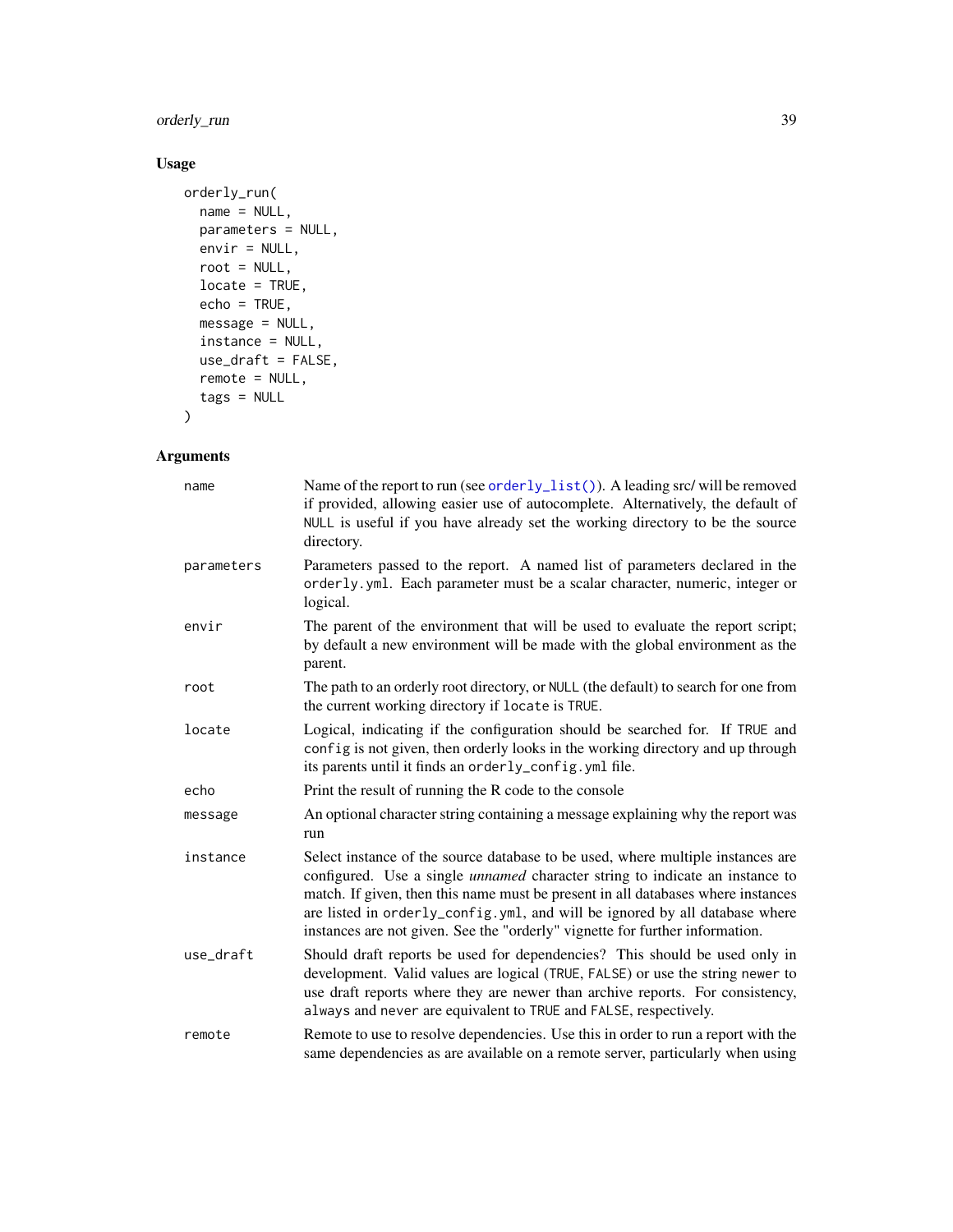$id = "latest".$  Note that this is not the same as running [orderly\\_pull\\_dependencies\(\)](#page-30-1), then orderly\_run with remote =  $NULL$ , as the pull/run approach will use the latest report in *your* archive but the remote = "remote" approach will use the latest approach in the *remote* archive (which might be less recent).

<span id="page-39-0"></span>tags Character vector of tags to add to the report. Tags are immutable and cannot be removed once the report is run. Tags added here will be *in addition* to any tags listed in the tags: field in orderly.yml and must be present in orderly\_config.yml.

## **Details**

Parameters are passed to the report as a named list, for example

```
id \leq orderly::orderly_run("other", list(nmin = 0.2), root = path)
```
(see the examples). The names of the parameters (here, nmin) must correspond to declared parameters in the orderly.yml. It is an error if parameters without a default are omitted, and it is an error if unknown parameters are provided.

Environment variables that are created in orderly\_envir.yml will be available while the report runs. Those that begin with ORDERLY\_ will be saved into the orderly\_run.rds within the \$env section (except for any that match the patterns "TOKEN", "PAT" or "PASS").

#### Value

The id of the newly created report

path <- orderly::orderly\_example("demo")

#### See Also

[orderly\\_log\(\)](#page-26-1) for controlling display of log messages (not just R output)

```
# To run most reports, provide the report name (and the path if
# not running in the working directory, as is the case here):
id <- orderly::orderly_run("minimal", root = path)
# Every report gets a unique identifier, based on the time (it is
# ISO 8601 time with random hex appended to end)
id
# After being run, a report is a "draft" and will exist in the
# drafts directory:
orderly::orderly_list_drafts(root = path)
# Draft reports are always stored in the path
# <root>/draft/<name>/<id>, so we have
dir(file.path(path, "draft", "minimal", id))
```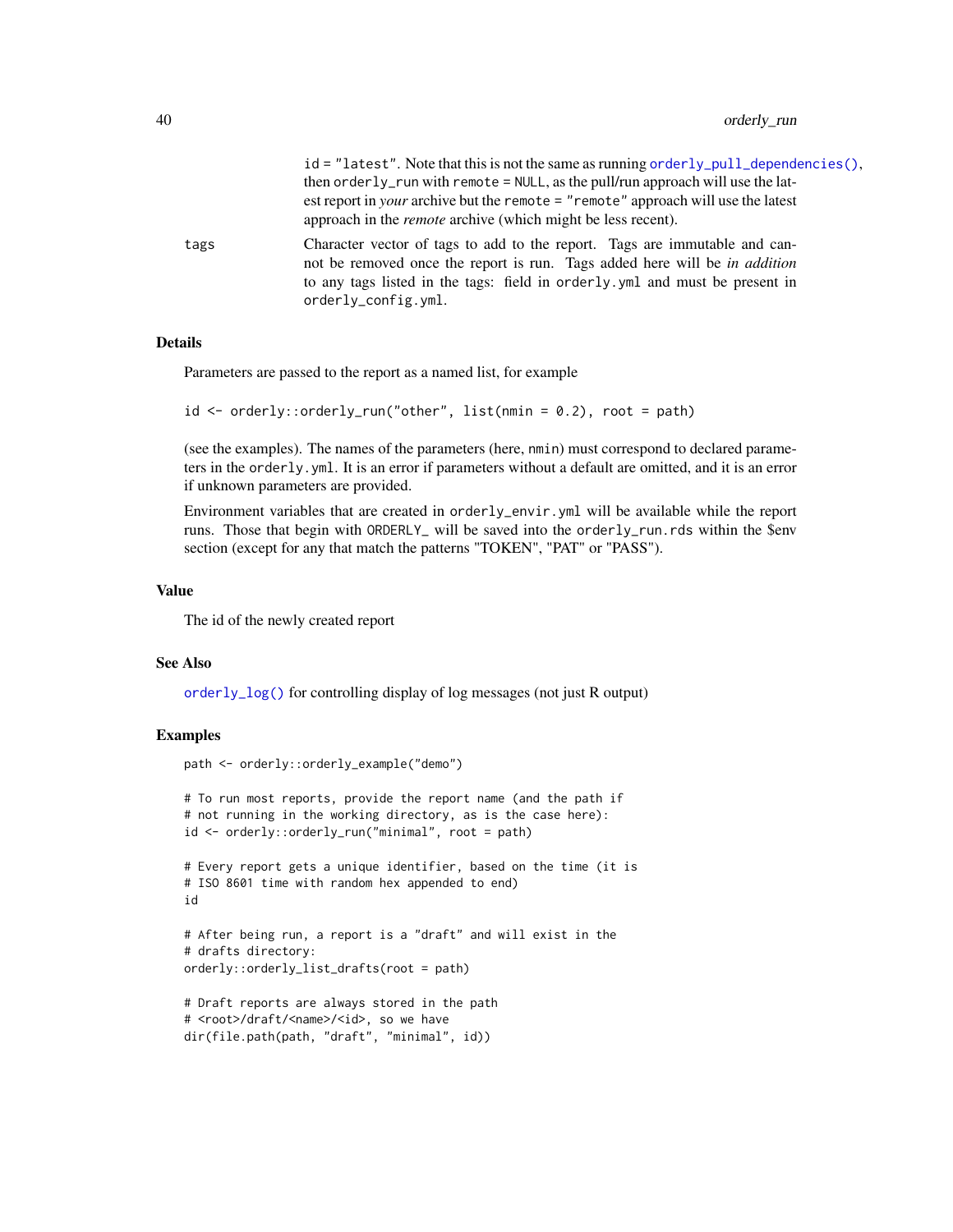## <span id="page-40-0"></span>orderly\_run\_info 41

# which contains the files when the report was run. # If a report has parameters, then these must be passed in as a # named list.  $id \leq$  orderly::orderly\_run("other", list(nmin = 0.2), root = path) # These parameters can be used in SQL queries or in the report # code.

orderly\_run\_info *Information on current orderly run*

## **Description**

This function allows inspection of some of orderly's metadata during an orderly run. The format returned is internal to orderly and subject to change. It is designed to be used within report code. To use in conjunction with [orderly\\_test\\_start\(\)](#page-45-1), you must pass in the path to the report in question.

#### Usage

orderly\_run\_info(path = NULL)

## Arguments

path Path to the report currently being run. This should be left as NULL when running a report, and the path to the report being run should be used when using [orderly\\_test\\_start\(\)](#page-45-1)

## Value

A list of metadata about the current report

#### Warning

It is important that this data is treated as *readonly*!

```
path <- orderly::orderly_example("demo")
```

```
# This example uses orderly_run_info within its script, saving the
# output to "output.rds"
readLines(file.path(path, "src", "use_dependency", "script.R"))
# Run the dependency:
id <- orderly::orderly_run("other", list(nmin = 0), root = path)
orderly::orderly_commit(id, root = path)
```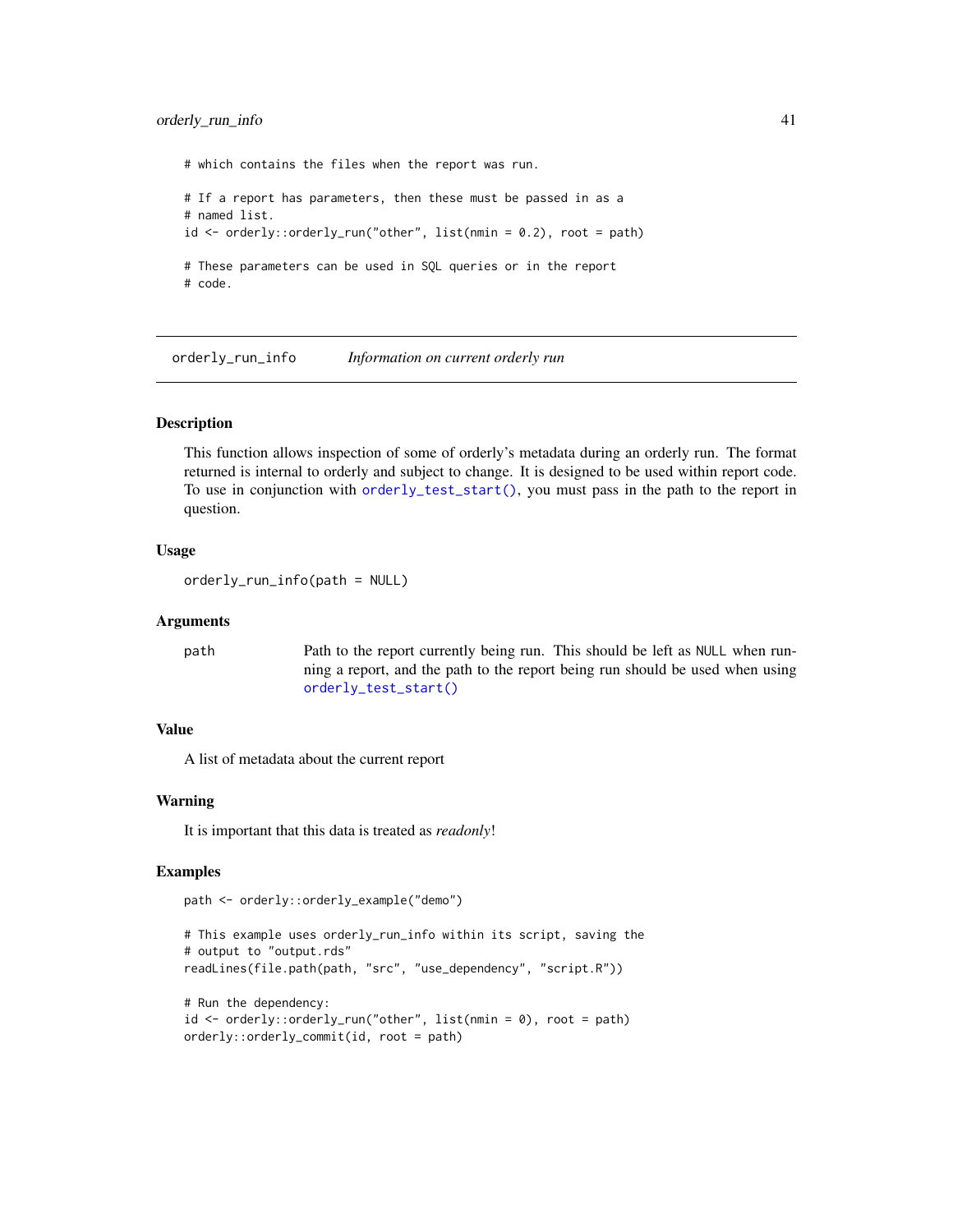```
# Then the report
id <- orderly::orderly_run("use_dependency", root = path)
# This is the contents:
readRDS(file.path(path, "draft", "use_dependency", id, "info.rds"))
```
orderly\_run\_remote *Run a report on a remote server*

## Description

Run a report on a remote server. Note that this is only supported for remotes using OrderlyWeb at present.

## Usage

```
orderly_run_remote(
 name,
 parameters = NULL,
 ref = NULL,
  timeout = NULL,
 wait = 3600,pol1 = 1,
 open = TRUE,stop_on_error = TRUE,
  stop_on_timeout = TRUE,
 progress = TRUE,
 root = NULL,
 locate = TRUE,
  instance = NULL,
  remote = NULL
)
```
## Arguments

| name       | Name of the report                                                                                                                                                                                                   |
|------------|----------------------------------------------------------------------------------------------------------------------------------------------------------------------------------------------------------------------|
| parameters | Parameters for the report                                                                                                                                                                                            |
| ref        | Optional reference, indicating which branch should be used. This cannot be<br>used if the remote has master_only set.                                                                                                |
| timeout    | Time to tell the server to wait before killing the report.                                                                                                                                                           |
| wait       | Time to wait for the report to be run; if the report takes longer than this time to<br>run but timeout is longer it will remain running on the server but we will stop<br>waiting for it and instead throw an error. |
| poll       | Period to poll the server for results (in seconds)                                                                                                                                                                   |
| open       | Logical, indicating if the report should be opened in a browser on completion (if<br>supported by the remote)                                                                                                        |

<span id="page-41-0"></span>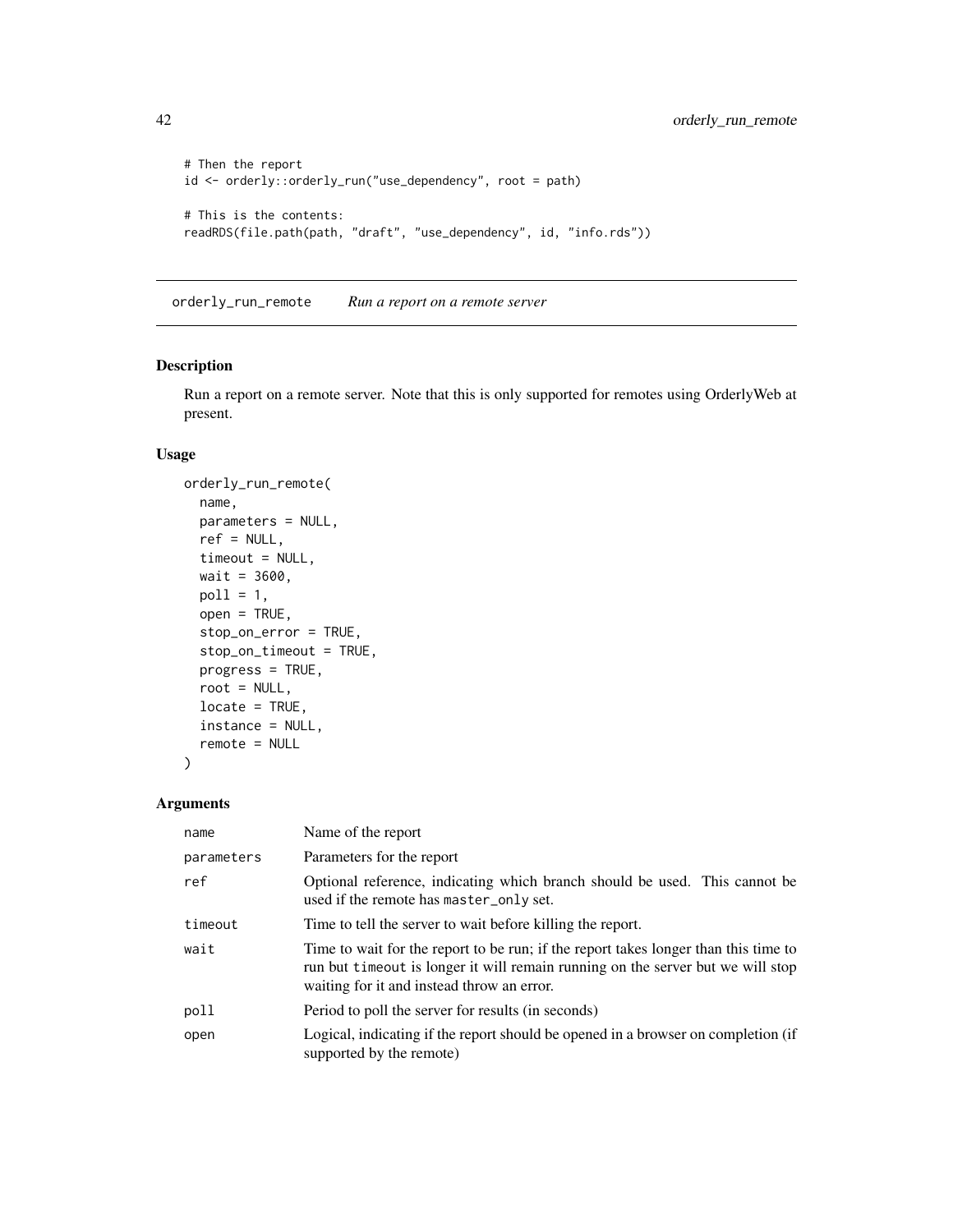<span id="page-42-0"></span>

| stop_on_error Logical, indicating if we should throw an error if the report fails. If you set this<br>to FALSE it will be much easier to debug, but more annoying in scripts. If the<br>report times out on the server (i.e., takes longer than timeout) that counts as an<br>error.                                                                                                                                             |
|----------------------------------------------------------------------------------------------------------------------------------------------------------------------------------------------------------------------------------------------------------------------------------------------------------------------------------------------------------------------------------------------------------------------------------|
| stop_on_timeout                                                                                                                                                                                                                                                                                                                                                                                                                  |
| Logical, indicating if we should throw an error if the report takes longer than<br>wait seconds to complete.                                                                                                                                                                                                                                                                                                                     |
| Logical, indicating if a progress spinner should be included.                                                                                                                                                                                                                                                                                                                                                                    |
| The path to an orderly root directory, or NULL (the default) to search for one from<br>the current working directory if locate is TRUE.                                                                                                                                                                                                                                                                                          |
| Logical, indicating if the configuration should be searched for. If TRUE and<br>config is not given, then orderly looks in the working directory and up through<br>its parents until it finds an orderly_config.yml file.                                                                                                                                                                                                        |
| Select instance of the source database to be used, where multiple instances are<br>configured. Use a single unnamed character string to indicate an instance to<br>match. Will use default if NULL.                                                                                                                                                                                                                              |
| Description of the location. Typically this is a character string indicating a re-<br>mote specified in the remotes block of your orderly_config.yml. It is also<br>possible to pass in a directly created remote object (e.g., using order ly_remote_path(),<br>or one provided by another package). If left NULL, then the default remote for<br>this orderly repository is used - by default that is the first listed remote. |
|                                                                                                                                                                                                                                                                                                                                                                                                                                  |

## Value

No return value, this function is called only for its side effects

#### Examples

```
path_remote <- orderly::orderly_example("demo")
path_local <- orderly::orderly_example("demo")
remote <- orderly::orderly_remote_path(path_remote)
# Currently, path remotes don't support run
try(orderly::orderly_run_remote(
  "minimal", remote = remote, root = path_local))
```
orderly\_search *Search for orderly reports matching criteria*

## Description

Search for orderly reports matching criteria. This can be used to find reports where a particular parameter or tag was used (it will likely be expanded as time goes on - let us know if that would be useful). We search within versions of a single report only.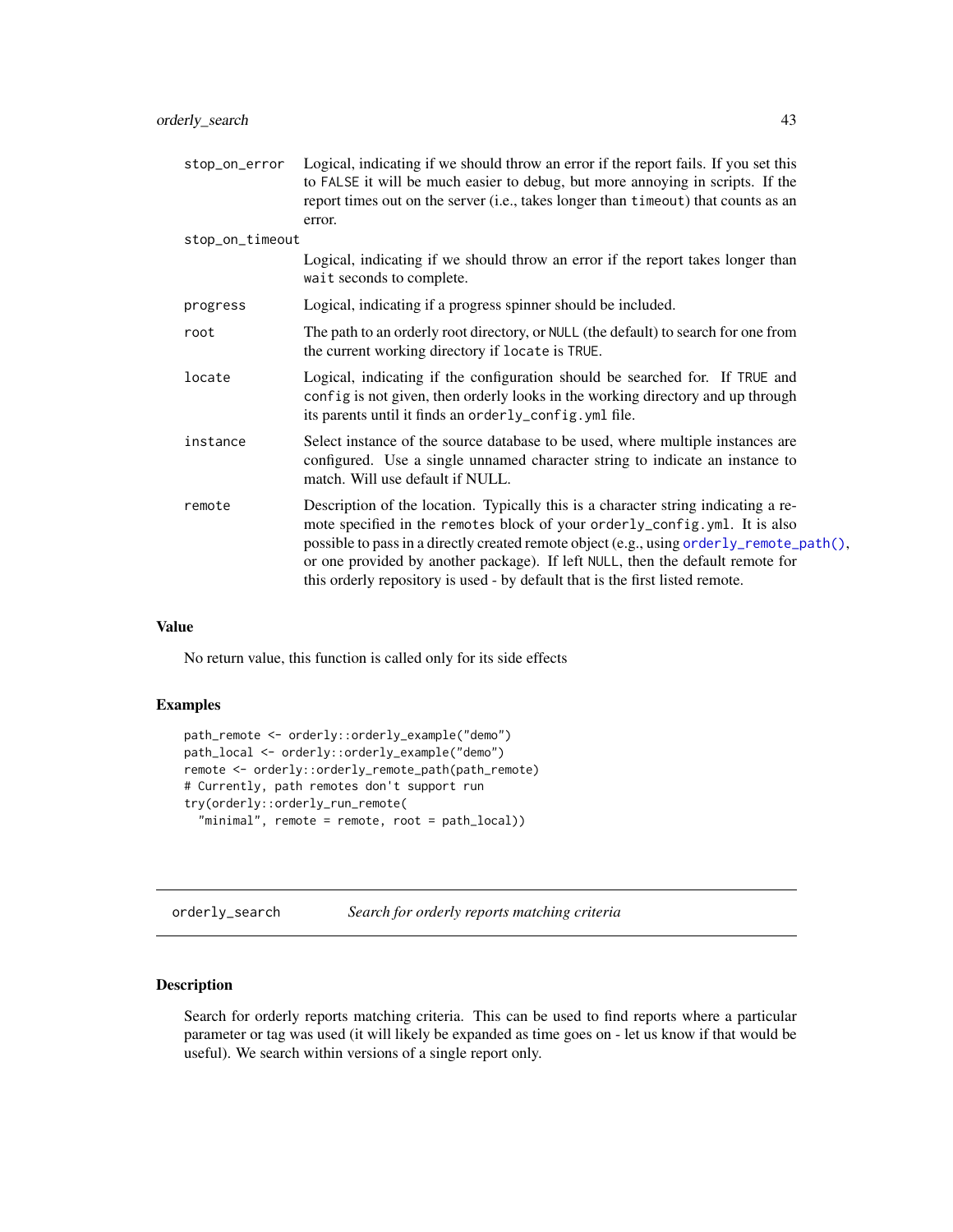## Usage

```
orderly_search(
  query,
  name,
  parameters = NULL,
  draft = FALSE,
  root = NULL,
  locate = TRUE,
  remote = NULL
\mathcal{E}
```
## Arguments

| query      | The query string - see details and examples                                                                                                                                                                                                                                                               |
|------------|-----------------------------------------------------------------------------------------------------------------------------------------------------------------------------------------------------------------------------------------------------------------------------------------------------------|
| name       | Name of the report to search. Only a single report can be searched at once.                                                                                                                                                                                                                               |
| parameters | Named list of parameters (as would be passed to $orderly.run()$ ) if your query<br>uses parameters on the right-hand-side of an expression.                                                                                                                                                               |
| draft      | Should draft reports be used searched? This should be used only in development.<br>Valid values are logical (TRUE, FALSE) or use the string newer to use draft reports<br>where they are newer than archive reports. For consistency, always and never<br>are equivalent to TRUE and FALSE, respectively. |
| root       | The path to an orderly root directory, or NULL (the default) to search for one from<br>the current working directory if locate is TRUE.                                                                                                                                                                   |
| locate     | Logical, indicating if the configuration should be searched for. If TRUE and<br>config is not given, then orderly looks in the working directory and up through<br>its parents until it finds an orderly_config.yml file.                                                                                 |
| remote     | A remote to use, if you want to apply the query remotely. If this is used then<br>draft cannot be set to TRUE as remotes do not expose draft reports.                                                                                                                                                     |

## Details

The query syntax is deliberately very simple; it may expand a bit later. At this point you can search for parameters and for tags, and these can be combined. Note that if you are using OrderlyWeb, then only orderly (and not OrderlyWeb) tags are searched.

The idea here is that the queries can be used to find ids that match certain criteria for use as dependencies. This function lets you work out what would be resolved by the query, and using this query string in a depends: section will let you select a report that matches some criteria. For example, suppose that you have report A that takes a parameter "fruit" with values like "apple", "banana", and a report B that depends on A. You could then write:

```
depends:
 A:
   id: latest(parameter:fruit == "apple")
   uses:
     summary.csv: summary.csv
```
<span id="page-43-0"></span>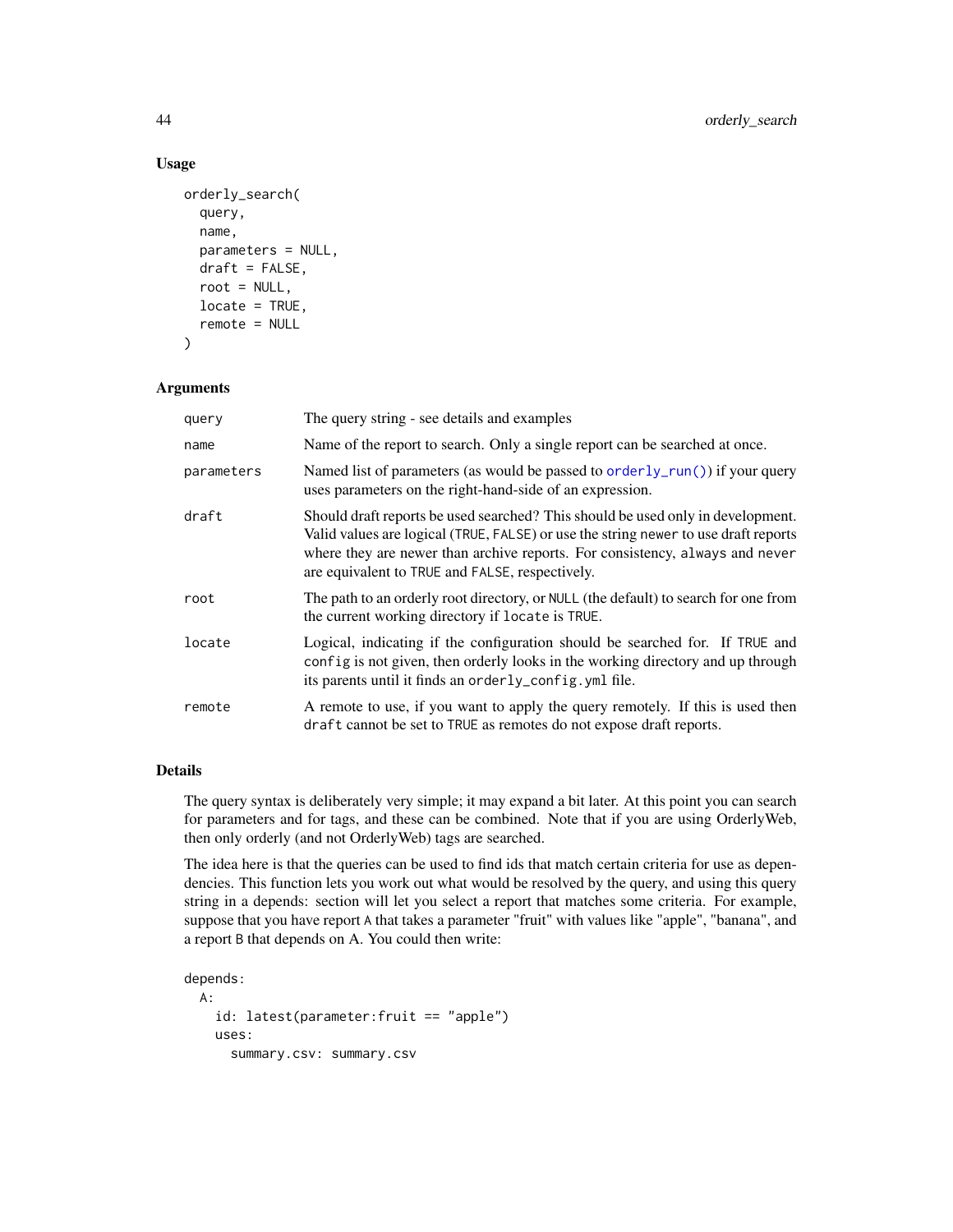To get the summary.csv file out of the latest report A that was run with the "fruit" parameter set to "apple". If "B" itself takes parameters, you can use those parameters in these query expressions like

```
depends:
 A:
   id: latest(parameter:fruit == target_fruit)
   uses:
      summary.csv: summary.csv
```
(assuming that B takes a parameter target\_fruit).

The syntax for tags is simpler, one uses tag: tagname to test for presence of a tag called "tagname".

Search queries can be joined by && and || and grouped using parentheses, these groups (or tags) can be negated with !, so a complicated query expression might look like:

(parameter:fruit == "apple" && !tag:weekly) || parameter:fruit == "banana"

Be careful of comparing floating point numbers with  $==$  or  $!=$  as they may not always return what you expect (for example sqrt(3) $\textdegree$ 2 == 3 is FALSE).

In the documentation and error messages we may refer to the left-hand-side of : as a "namespace". At this point the only supported namespaces are tag and parameter.

#### Value

A character vector of matching report ids, possibly zero-length. If the query is a "latest" query, then exactly one report id, possibly NA.

```
# We need a few reports here to actually query. There is a report in
# the "demo" example called "other" that takes a parameter "nmin",
# which is used to filter data - it's not terribly important what it
# does here, but it can give us a set of reports to use.
# The demo set also includes configuration for two tags, called
# "dataset" and "plot" - the "dataset" tag will always be applied
# as it is listed in the orderly.yml but we can still add the
# "plot" tag interactively
root <- orderly::orderly_example("demo")
# A helper function to mass-produce reports will reduce noise a bit
run1 <- function(nmin, tags = NULL) {
 id <- orderly_run("other", root = root, echo = FALSE,
                   parameters = list(min = nmin), tags = tags)
 orderly_commit(id, root = root)
 id
}
ids \leq c(run1(0.1), run1(0.2, "plot"), run1(0.3))
# We can then ask for all reports where the parameter nmin was more
```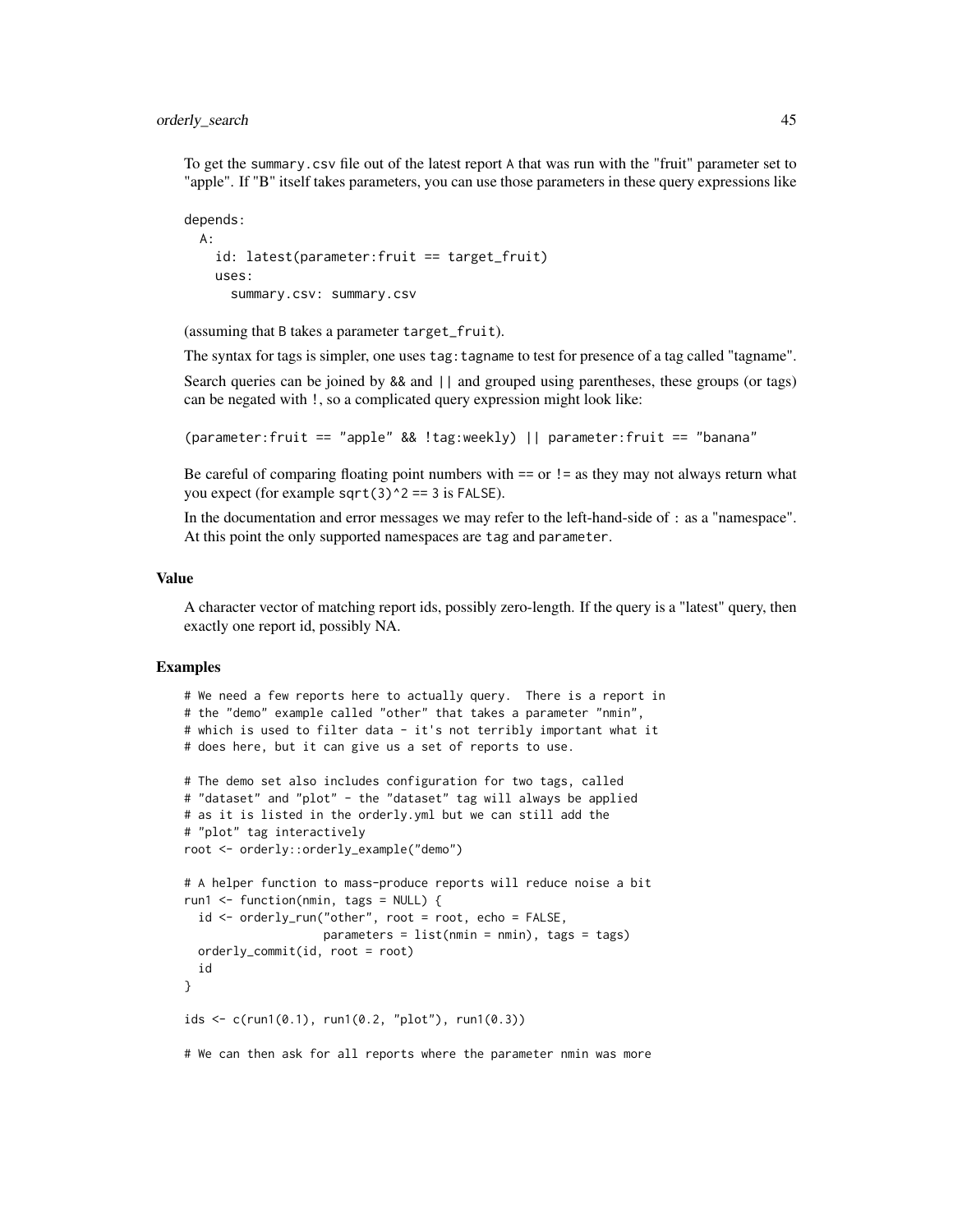```
# than some value
orderly::orderly_search("parameter:nmin > 0.15", "other", root = root)
# Or use "&&" to find tags within a range
orderly::orderly_search("parameter:nmin > 0.1 && parameter:nmin < 0.3",
                        "other", root = root)
# If a parameter is not present in some versions of a report you
# can use is.null to test for it (this is only ever the case if
# you have altered a report definition to add or remove a
# parameter)
orderly::orderly_search("is.null(parameter:nmin)", "other", root = root)
# We can look for tags
orderly::orderly_search("tag:plot", "other", root = root)
# or exclude them
orderly::orderly_search("!tag:plot", "other", root = root)
# or combine that with the presence/absence of a tag
orderly::orderly_search("parameter:nmin > 0.15 && !tag:plot",
                        "other", root = root)
# Use latest() over a query to find the latest report matching the
# query expression.
orderly::orderly_search("latest(parameter:nmin > 0.15)",
                        "other", root = root)
# If no reports are found, then a zero-length character vector is returned
orderly::orderly_search("parameter:nmin > 0.4", "other", root = root)
# Or, in the case of latest(), NA
orderly::orderly_search("latest(parameter:nmin > 0.4)",
                        "other", root = root)
```
<span id="page-45-1"></span>orderly\_test\_start *Prepare a directory for orderly to use*

#### Description

For interactive testing of orderly code. This runs through and sets everything up as orderly would (creates a new working directory and copies files into it, pulls data from the database, copies over any dependent reports) but then rather than running the report hands back to the user.

#### Usage

```
orderly_test_start(
  name,
  parameters = NULL,
  envir = parent.frame(),
```
<span id="page-45-0"></span>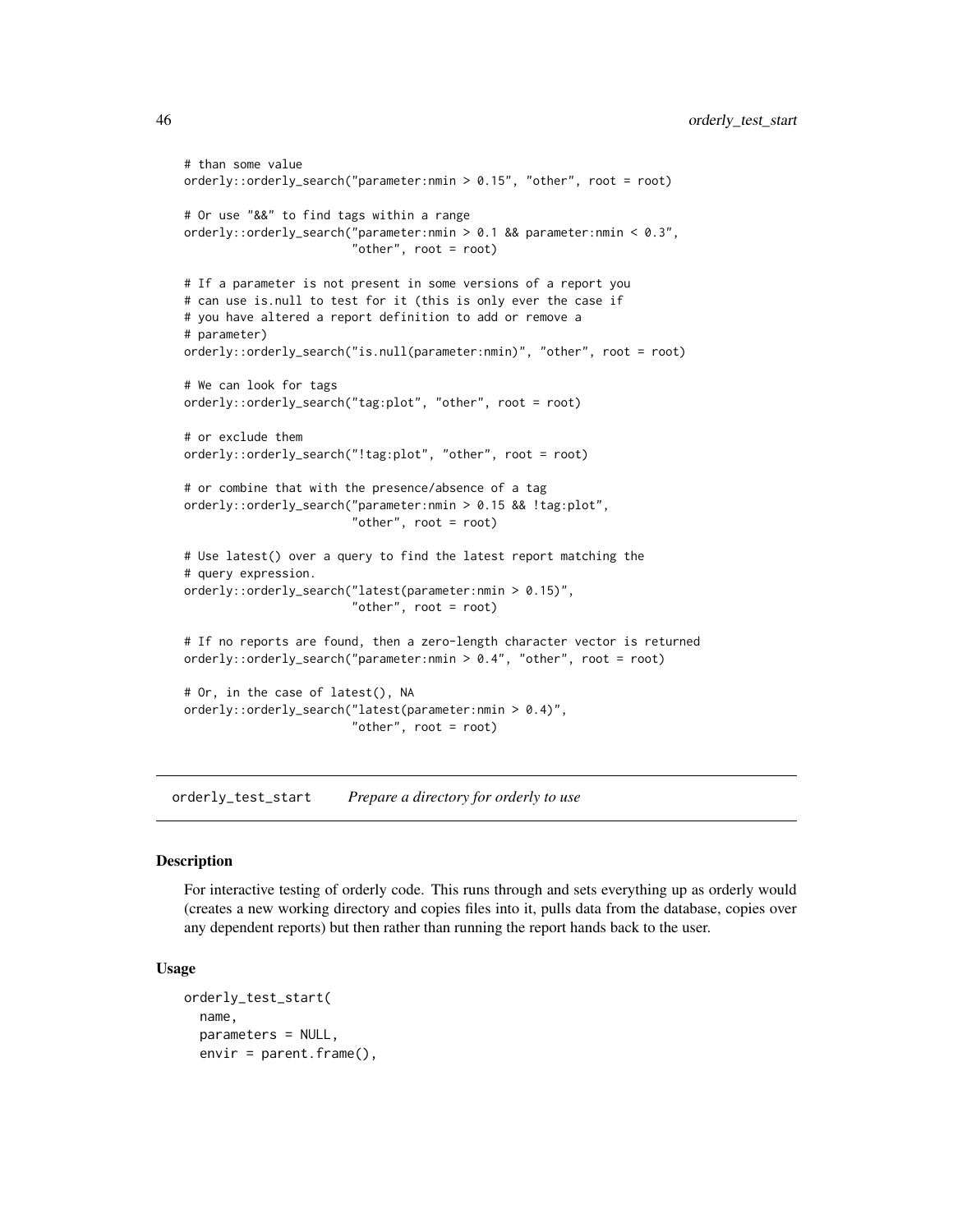## <span id="page-46-0"></span>orderly\_test\_start 47

```
root = NULL,
 locate = TRUE,
  instance = NULL,
 use_draft = FALSE,
  remote = NULL
\mathcal{L}
```
orderly\_test\_check(path = NULL)

## Arguments

| name       | Name of the report to run (see orderly_list()). A leading src/ will be removed<br>if provided, allowing easier use of autocomplete.                                                                                                                                                                                                                                                                                                                                                                                     |
|------------|-------------------------------------------------------------------------------------------------------------------------------------------------------------------------------------------------------------------------------------------------------------------------------------------------------------------------------------------------------------------------------------------------------------------------------------------------------------------------------------------------------------------------|
| parameters | Parameters passed to the report. A named list of parameters declared in the<br>orderly.yml. Each parameter must be a scalar character, numeric, integer or<br>logical.                                                                                                                                                                                                                                                                                                                                                  |
| envir      | The parent of the environment that will be used to evaluate the report script;<br>by default a new environment will be made with the global environment as the<br>parent.                                                                                                                                                                                                                                                                                                                                               |
| root       | The path to an orderly root directory, or NULL (the default) to search for one from<br>the current working directory if locate is TRUE.                                                                                                                                                                                                                                                                                                                                                                                 |
| locate     | Logical, indicating if the configuration should be searched for. If TRUE and<br>config is not given, then orderly looks in the working directory and up through<br>its parents until it finds an orderly_config.yml file.                                                                                                                                                                                                                                                                                               |
| instance   | Select instance of the source database to be used, where multiple instances are<br>configured. Use a single <i>unnamed</i> character string to indicate an instance to<br>match. If given, then this name must be present in all databases where instances<br>are listed in orderly_config.yml, and will be ignored by all database where<br>instances are not given. See the "orderly" vignette for further information.                                                                                               |
| use_draft  | Should draft reports be used for dependencies? This should be used only in<br>development. Valid values are logical (TRUE, FALSE) or use the string newer to<br>use draft reports where they are newer than archive reports. For consistency,<br>always and never are equivalent to TRUE and FALSE, respectively.                                                                                                                                                                                                       |
| remote     | Remote to use to resolve dependencies. Use this in order to run a report with the<br>same dependencies as are available on a remote server, particularly when using<br>$id = "latest".$ Note that this is not the same as running orderly_pull_dependencies(),<br>then orderly_run with remote = NULL, as the pull/run approach will use the lat-<br>est report in <i>your</i> archive but the remote = $"$ remote" approach will use the latest<br>approach in the <i>remote</i> archive (which might be less recent). |
| path       | Path to the report that is currently being run                                                                                                                                                                                                                                                                                                                                                                                                                                                                          |

## Details

Previous versions of orderly changed into the created directory when using orderly::orderly\_test\_start, which allowed interactive testing of a report, including ensuring that it has created all expected outputs. However, CRAN rules do not allow changing the working directory, which significantly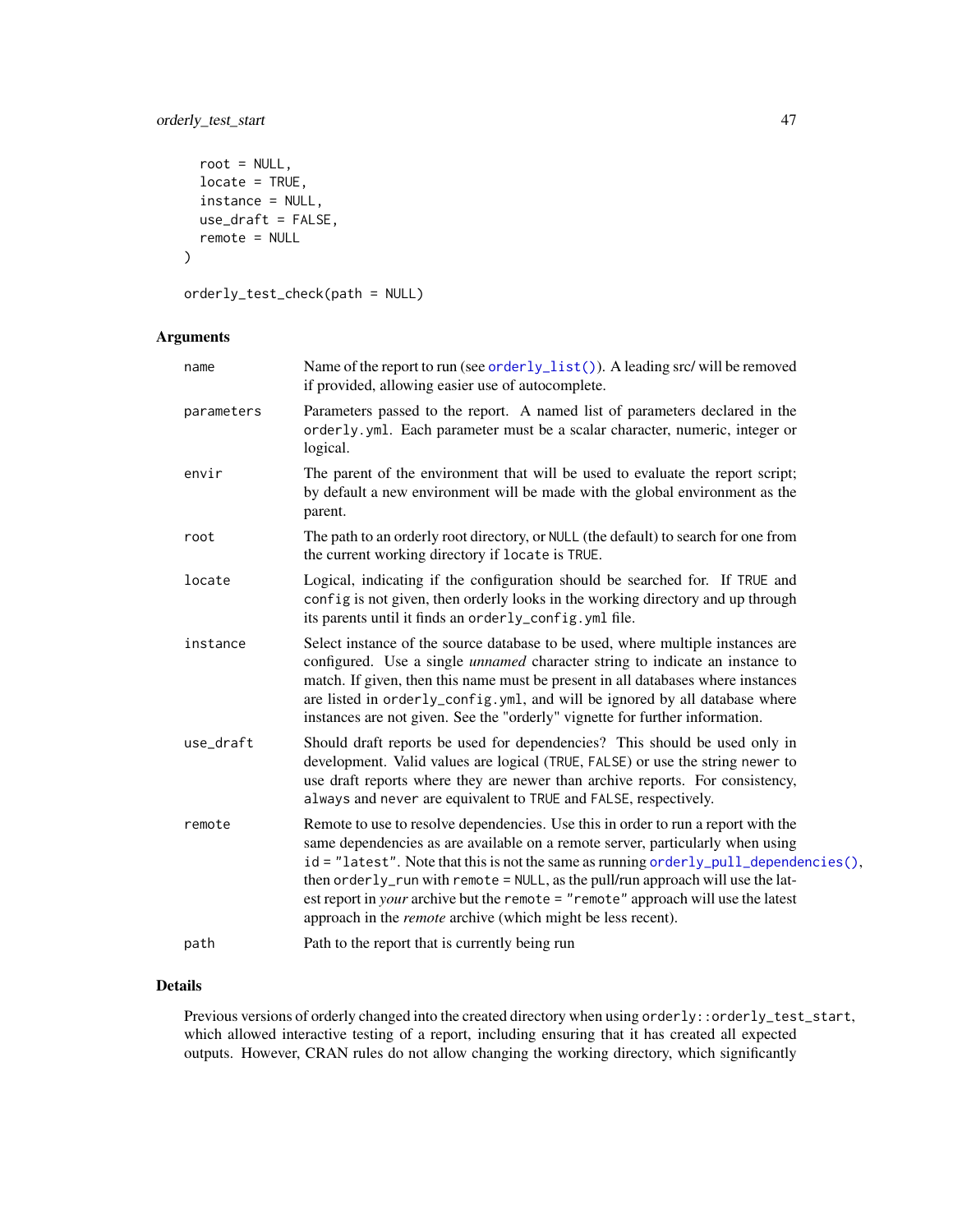<span id="page-47-0"></span>reduces the usefulness of this function - as such we may remove it entirely in a future version of orderly if it does not prove useful in this more limited form.

The new suggested workflow is:

- 1. run orderly\_test\_start(...) to prepare a report directory
- 2. manually change into that directory following the printed instructions
- 3. use orderly\_test\_check to check that your report has created the expected artefacts
- 4. manually change back to your original directory

#### Value

The path to the report directory

#### Examples

```
path <- orderly::orderly_example("minimal")
p <- orderly::orderly_test_start("example", root = path)
# The data in the orderly example is now available to use
dat
# Check to see which artefacts have been created so far:
orderly::orderly_test_check(p)
# Manually the code that this report has in its script
png(file.path(p, "mygraph.png"))
barplot(setNames(dat$number, dat$name), las = 2)
dev.off()
# We now confirm that the artefact has been created:
orderly::orderly_test_check(p)
```
orderly\_use\_resource *Add a resource to orderly.yml*

#### **Description**

Add one or more resources to an orderly.yml file.

## Usage

```
orderly_use_resource(
  resources,
 name = NULL,
  root = NULL,locate = TRUE,
  show = TRUE,
```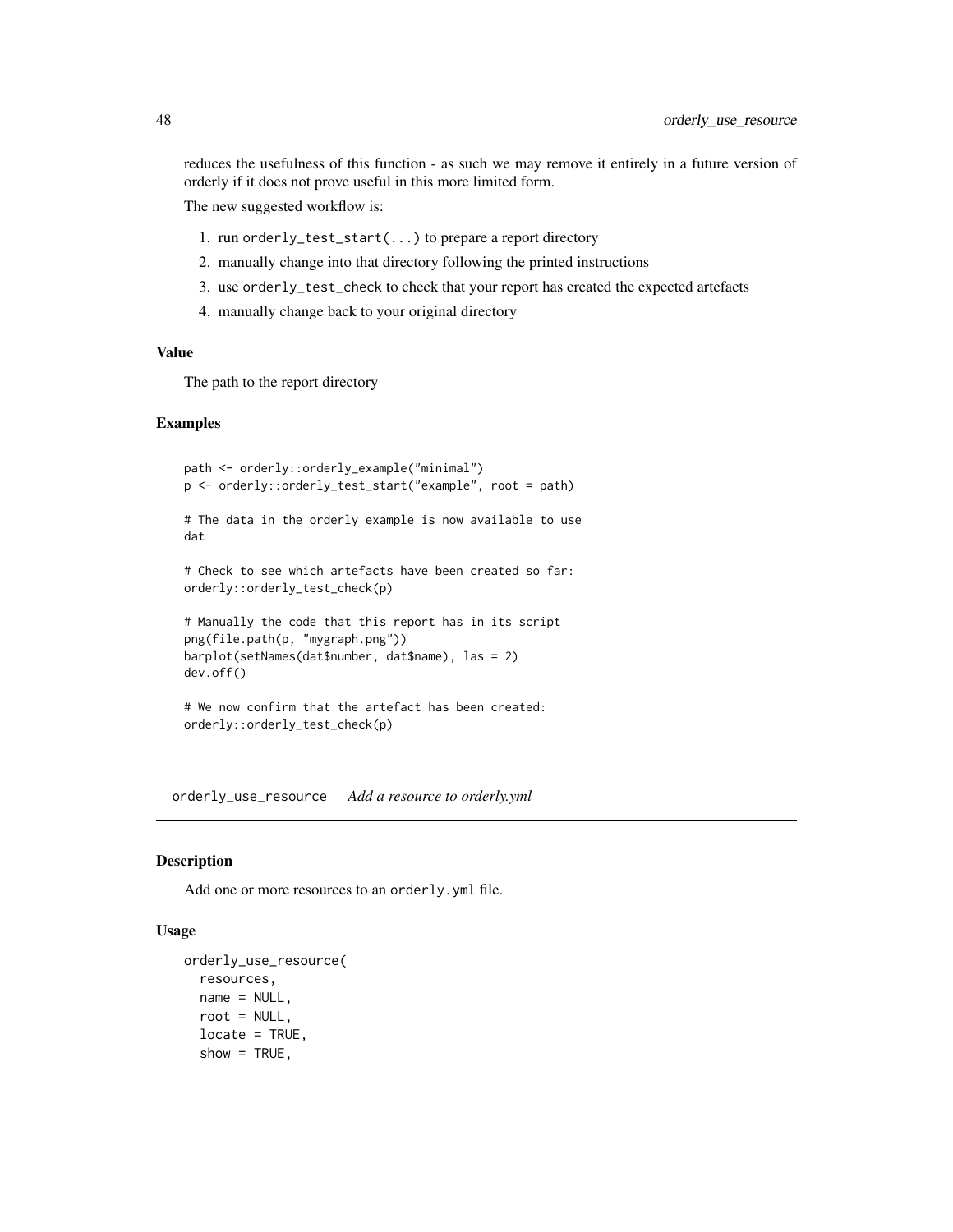```
edit = TRUE,prompt = TRUE
\mathcal{L}orderly_use_source(
  sources,
  name = NULL,root = NULL,
  locate = TRUE,
  show = TRUE,
  edit = TRUE,prompt = TRUE
\mathcal{L}orderly_use_package(
  packages,
  name = NULL,
  root = NULL,
  locate = TRUE,
  show = TRUE,
  edit = TRUE,prompt = TRUE
\mathcal{L}orderly_use_gitignore(
  root = NULL,
  locate = TRUE,
  show = TRUE,edit = TRUE,prompt = TRUE
```
## Arguments

)

| resources, sources |                                                                                                                                                                                                                            |
|--------------------|----------------------------------------------------------------------------------------------------------------------------------------------------------------------------------------------------------------------------|
|                    | Character vector of resources or sources to add. These must be filenames rel-<br>ative to the report directory, must exist, and must not already be present in the<br>orderly.yml                                          |
| name               | Name of the report to modify. Like orderly_develop_start() this can be<br>NULL if you have already set the working directory to be the source directory.                                                                   |
| root               | The path to an orderly root directory, or NULL (the default) to search for one from<br>the current working directory if locate is TRUE.                                                                                    |
| locate             | Logical, indicating if the configuration should be searched for. If TRUE and<br>config is not given, then orderly looks in the working directory and up through<br>its parents until it finds an orderly_config. yml file. |
| show               | Logical, indicating if we should print the proposed changes to screen                                                                                                                                                      |
| edit               | Logical, indicating if we should actually edit the orderly. yml file.                                                                                                                                                      |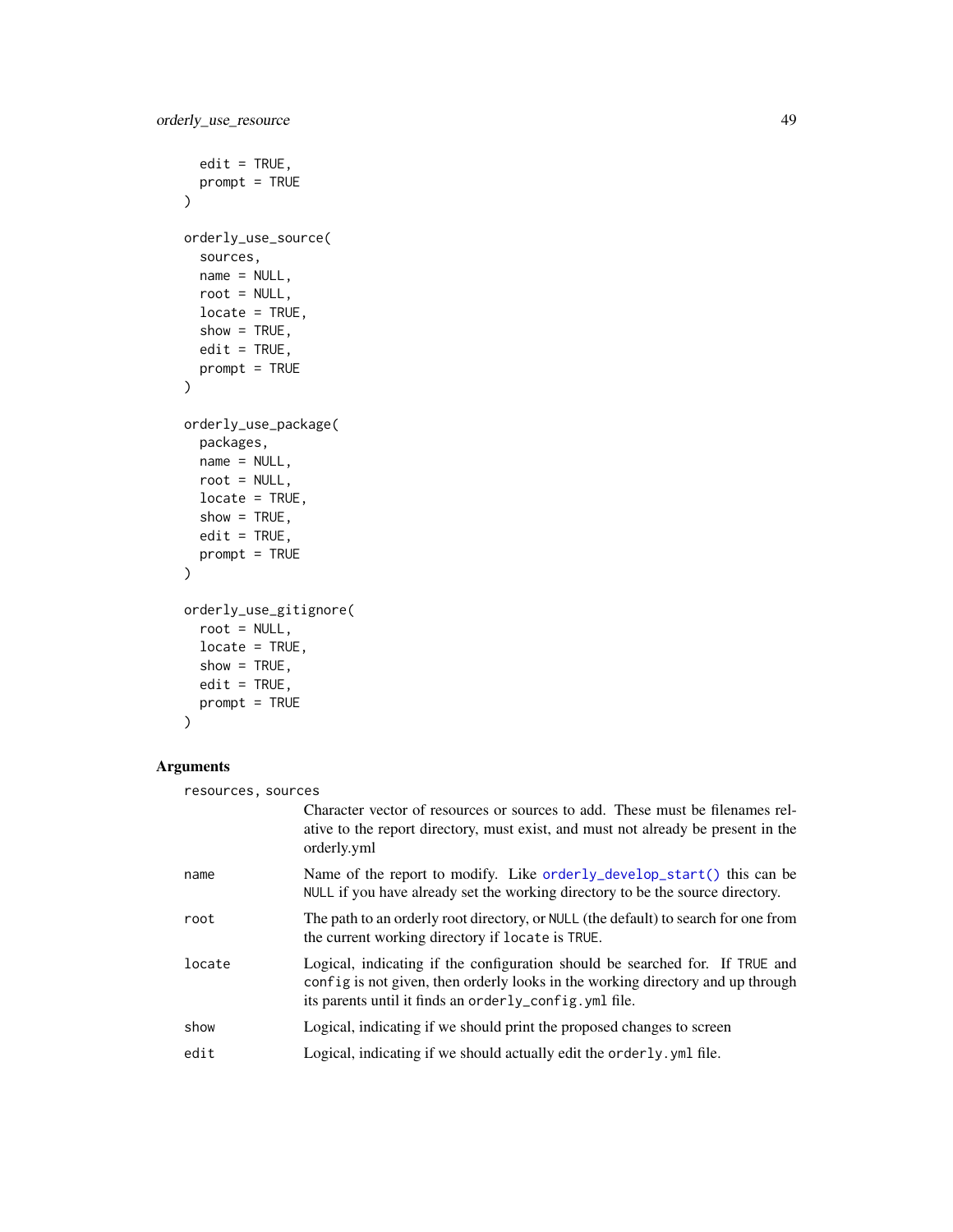| prompt   | Logical, indicating if we should prompt before editing the orderly yml file. Only<br>has an effect if edit is TRUE. |
|----------|---------------------------------------------------------------------------------------------------------------------|
| packages | Character vector of package names to add. These must not already exist in the<br>orderly.yml                        |

## Details

The orderly\_use\_gitignore configures a basic .gitignore file at the root of your orderly project that will prevent files from being added to git. This is only really useful if you are using (or will use) git, but it is harmless at worst.

#### Value

Invisibly, this function returns information about the file it would edit. This information is primarily for debugging purposes and the format is subject to change.

#### Examples

path <- orderly::orderly\_example("minimal")

```
# Suppose we wanted to use the mtcars data within our report.
# First, the file must exist:
write.csv(mtcars, file.path(path, "src", "example", "mtcars.csv"),
         row.names = FALSE)
# Preview expected changes
orderly::orderly_use_resource("mtcars.csv", "example", path, edit = FALSE)
# Modify the orderly.yml file within src/example:
orderly::orderly_use_resource("mtcars.csv", "example", path, prompt = FALSE)
# The result is a file that now has a 'resources' section
# containing our new file
writeLines(readLines(file.path(path, "src", "example", "orderly.yml")))
```
# (of course, we'd still need to modify the script to use it).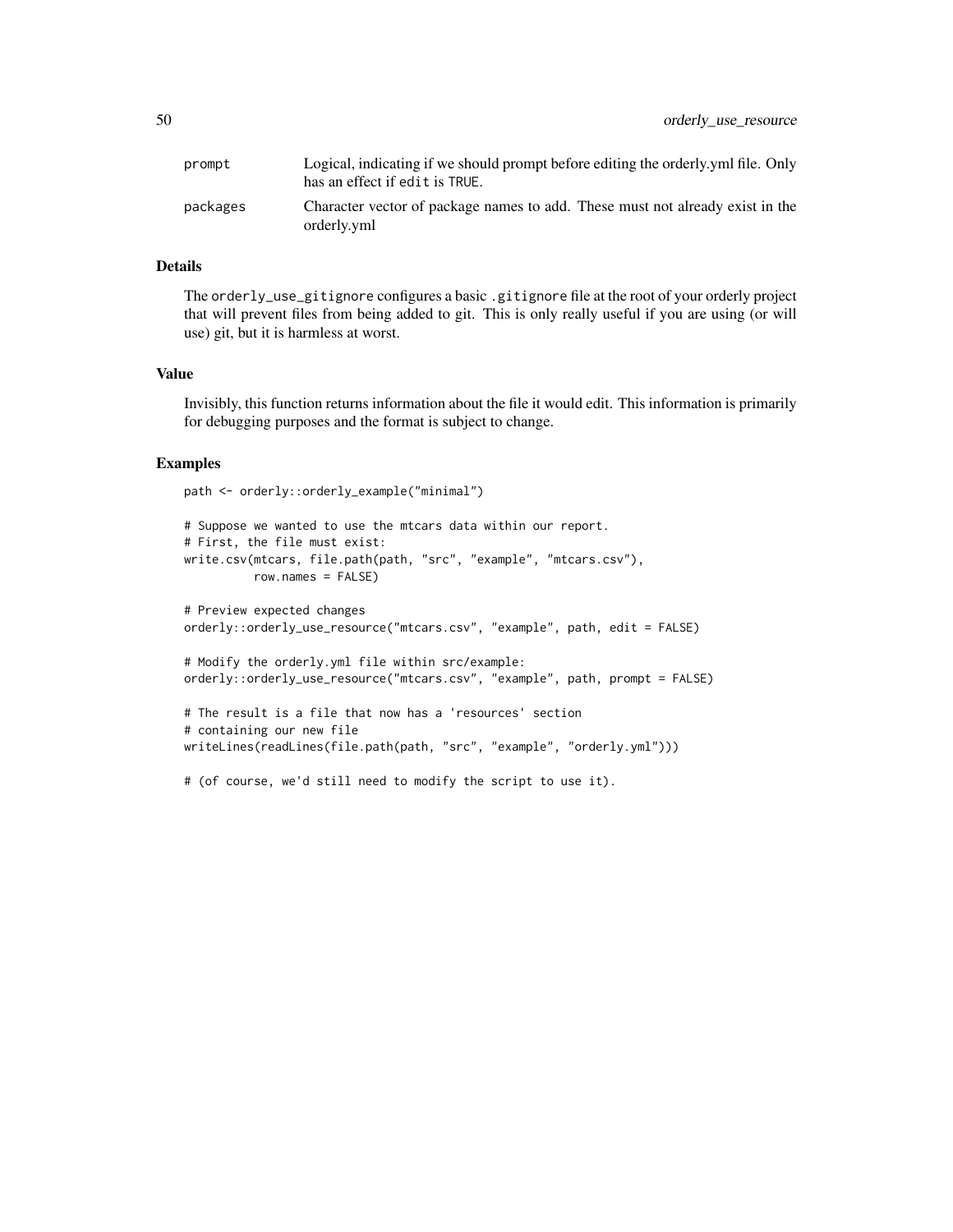# <span id="page-50-0"></span>**Index**

data.frame(), *[26](#page-25-0)* orderly\_batch, [3](#page-2-0) orderly\_bundle\_import *(*orderly\_bundle\_pack*)*, [3](#page-2-0) orderly\_bundle\_import\_remote *(*orderly\_bundle\_pack\_remote*)*, [6](#page-5-0) orderly\_bundle\_list *(*orderly\_bundle\_pack*)*, [3](#page-2-0) orderly\_bundle\_pack, [3](#page-2-0) orderly\_bundle\_pack(), *[6](#page-5-0)* orderly\_bundle\_pack\_remote, [6](#page-5-0) orderly\_bundle\_run *(*orderly\_bundle\_pack*)*, [3](#page-2-0) orderly\_bundle\_run(), *[7](#page-6-0)* orderly\_cleanup, [7](#page-6-0) orderly\_commit, [8,](#page-7-0) *[20](#page-19-0)* orderly\_commit(), *[7](#page-6-0)*, *[22](#page-21-0)*, *[38](#page-37-0)* orderly\_config, [9](#page-8-0) orderly\_config\_ *(*orderly\_config*)*, [9](#page-8-0) orderly\_db, [11,](#page-10-0) *[20](#page-19-0)* orderly\_deduplicate, [12](#page-11-0) orderly\_default\_remote\_get *(*orderly\_default\_remote\_set*)*, [14](#page-13-0) orderly\_default\_remote\_set, [14](#page-13-0) orderly\_develop\_clean *(*orderly\_develop\_start*)*, [15](#page-14-0) orderly\_develop\_start, [15](#page-14-0) orderly\_develop\_start(), *[49](#page-48-0)* orderly\_develop\_status *(*orderly\_develop\_start*)*, [15](#page-14-0) orderly\_example, [17](#page-16-0) orderly\_graph, [18](#page-17-0) orderly\_graph\_out\_of\_date, [20](#page-19-0) orderly\_info, [21](#page-20-0) orderly\_init, [21](#page-20-0) orderly\_init(), *[30](#page-29-0)* orderly\_latest, [23](#page-22-0) orderly\_latest(), *[25](#page-24-0)*

orderly\_list, *[23](#page-22-0)*, [24](#page-23-0) orderly\_list(), *[3,](#page-2-0) [4](#page-3-0)*, *[6](#page-5-0)*, *[15](#page-14-0)*, *[25](#page-24-0)*, *[39](#page-38-0)*, *[47](#page-46-0)* orderly\_list\_archive, *[23](#page-22-0)* orderly\_list\_archive *(*orderly\_list\_drafts*)*, [25](#page-24-0) orderly\_list\_archive(), *[24](#page-23-0)*, *[26](#page-25-0)* orderly\_list\_drafts, [25](#page-24-0) orderly\_list\_drafts(), *[24](#page-23-0)* orderly\_list\_metadata, [26](#page-25-0) orderly\_log *(*orderly\_log\_on*)*, [27](#page-26-0) orderly\_log(), *[40](#page-39-0)* orderly\_log\_off *(*orderly\_log\_on*)*, [27](#page-26-0) orderly\_log\_on, [27](#page-26-0) orderly\_migrate, [28](#page-27-0) orderly\_migrate(), *[32](#page-31-0)* orderly\_new, [29](#page-28-0) orderly\_new(), *[22](#page-21-0)* orderly\_pull\_archive *(*orderly\_pull\_dependencies*)*, [31](#page-30-0) orderly\_pull\_archive(), *[26](#page-25-0)*, *[37](#page-36-0)* orderly\_pull\_dependencies, [31](#page-30-0) orderly\_pull\_dependencies(), *[5](#page-4-0)*, *[16](#page-15-0)*, *[35](#page-34-0)*, *[37](#page-36-0)*, *[40](#page-39-0)*, *[47](#page-46-0)* orderly\_push\_archive *(*orderly\_pull\_dependencies*)*, [31](#page-30-0) orderly\_rebuild, [33](#page-32-0) orderly\_remote, [35](#page-34-0) orderly\_remote\_path, [36](#page-35-0) orderly\_remote\_path(), *[7](#page-6-0)*, *[32](#page-31-0)*, *[35](#page-34-0)*, *[38](#page-37-0)*, *[43](#page-42-0)* orderly\_remote\_status, [38](#page-37-0) orderly\_run, [38](#page-37-0) orderly\_run(), *[3](#page-2-0)*, *[16](#page-15-0)*, *[22](#page-21-0)*, *[27](#page-26-0)*, *[44](#page-43-0)* orderly\_run\_info, [41](#page-40-0) orderly\_run\_remote, [42](#page-41-0) orderly\_search, [43](#page-42-0) orderly\_test\_check *(*orderly\_test\_start*)*, [46](#page-45-0) orderly\_test\_start, [46](#page-45-0) orderly\_test\_start(), *[8](#page-7-0)*, *[41](#page-40-0)*